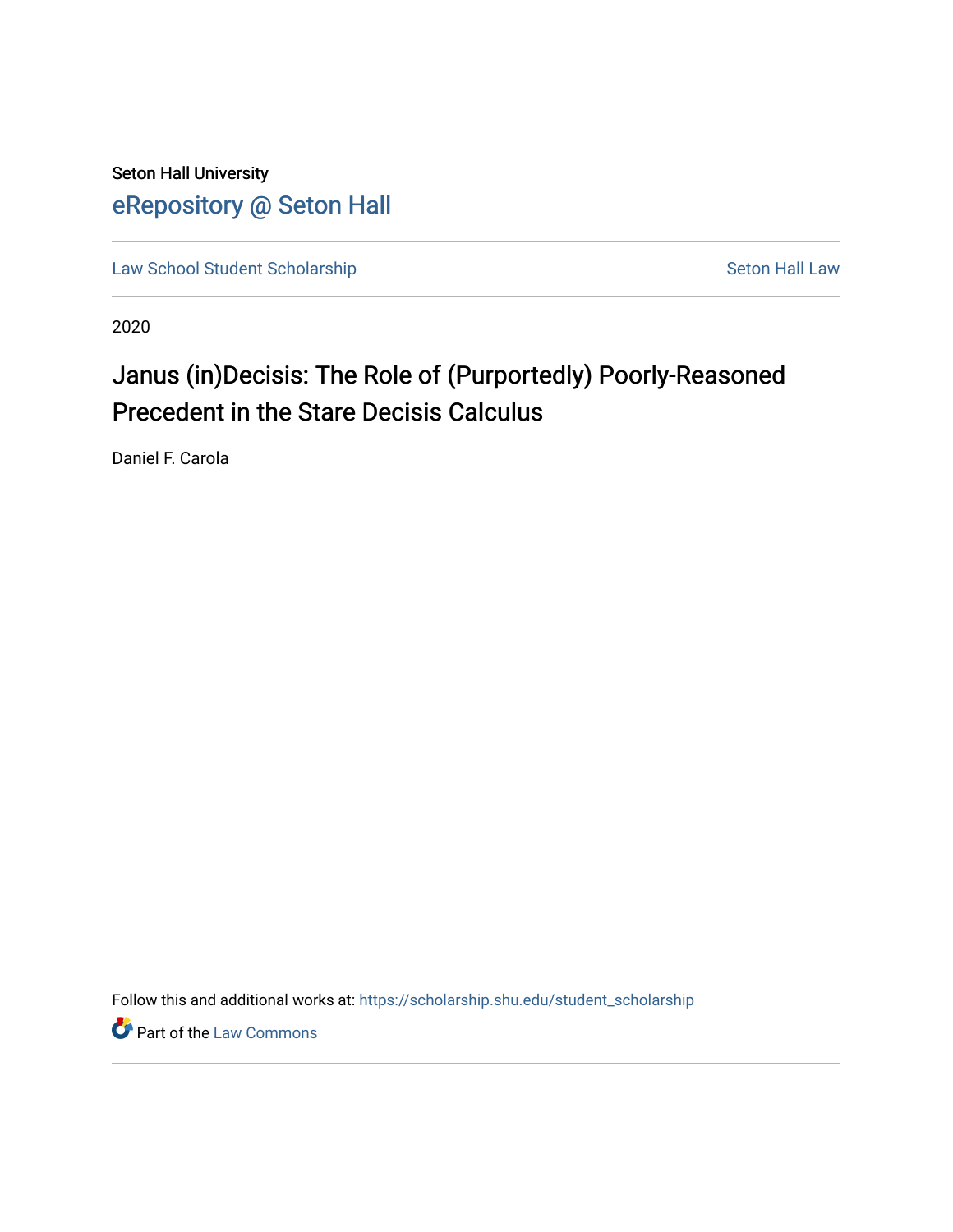## *Janus* **(in)Decisis: The Role of (Purportedly) Poorly-Reasoned Precedent in the Stare Decisis Calculus**

## Daniel F. Carola

### I. INTRODUCTION

Supreme Court justices, like the rest of us, hold strong beliefs and convictions. But when those convictions involve the soundness of a challenged precedent, should that affect the Court's stare decisis analysis? Stare decisis features frequently in some of the most hotly-contested, politically-charged Supreme Court decisions of recent decades. Majorities and minorities alike lean on the doctrine with such fervor and frequency that any argument can seemingly be made to show stare decisis as either the "preferred course,"<sup>1</sup> merely a "principle of policy,"<sup>2</sup> or even sometimes both in the same opinion.<sup>3</sup> Nevertheless, stare decisis and the role of precedent remains so pervasively interwoven within our conception of the American legal tradition that it helps comprise our understanding of what the law is.<sup>4</sup> Though deference to precedent may shape the law, what stare decisis is—and is not—remains an evolving and ever-changing formulation.

The term "stare decisis" comes from the Latin phrase "*stare decisis et non quieta moevre*," which means "to stand by things decided and not disturb what is tranquil."<sup>5</sup> Given the unsettled nature of the doctrine, it is ironic—though perhaps not altogether shocking—that common legal parlance omits half of the phrase. Black's Law Dictionary defines stare decisis as doctrine requiring courts "to abide by authorities or cases already adjudicated upon," and further refers to it as " [t]he doctrine of precedent, under which it is necessary for a court to follow earlier judicial

J.D. Candidate, 2020, Seton Hall University School of Law; B.A., *summa cum laude*, 2016, Rutgers University.

<sup>1</sup> Payne v. Tennessee, 501 U.S. 808, 827 (1991).

<sup>2</sup> Helvering v. Hallock, 309 U.S. 106, 119 (1940).

<sup>3</sup> Citizens United v. FEC, 558 U.S. 310, 377–78 (2010) (Roberts, C.J., concurring).

<sup>4</sup> *See* Henry Paul Monaghan, *Stare Decisis and Constitutional Adjudication*, 88 COLUM. L. REV. 723, 748 (1988).

<sup>5</sup> Julie E. Payne, *Abundant Dulcibus Vitiis, Justice Kennedy: In Lawrence v. Texas, an Eloquent and Overdue Vindication of Civil Rights Inadvertently Reveals What Is Wrong with the Way the Rehnquist Court Discusses Stare Decisis*, 78 TUL. L. REV. 969, 973 (2004).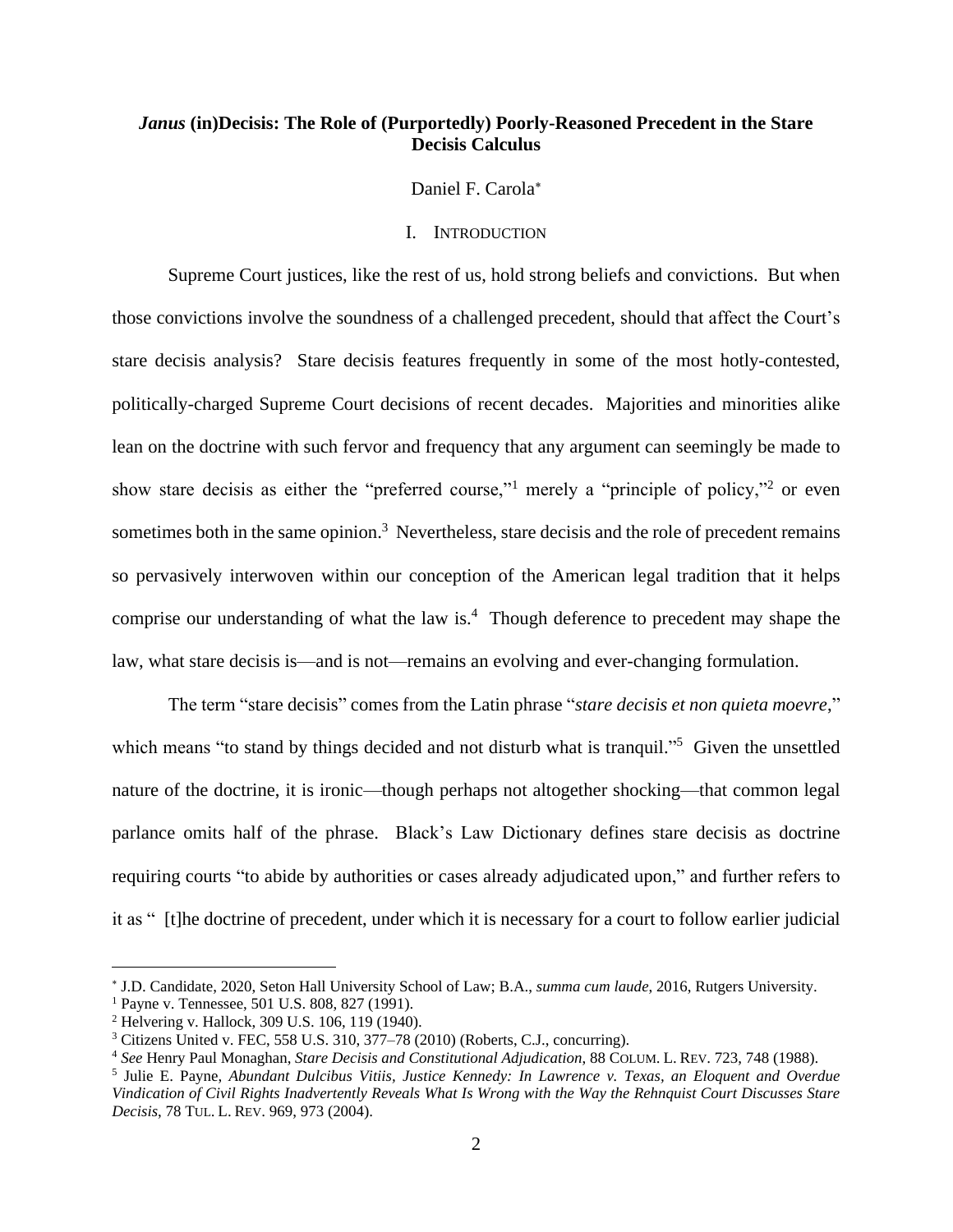decisions when the same points arise again in litigation."<sup>6</sup> While understanding a blackletter definition does not show the doctrine's functionality, recent cases display the inconsistent ways in which the Court approaches the question of whether to adhere to its own precedent.<sup>7</sup> The Supreme Court's decision in *Janus v. AFSCME*<sup>8</sup> only further clouds the doctrinal practicalities of an already tough-to-pin-down principle. *Janus* ushers in new concerns about the state and direction of stare decisis because of the depth of its detailed examination of the quality of the challenged precedent's reasoning.<sup>9</sup>

<span id="page-2-0"></span>In the wake of *Janus*, various legal minds have expressed concern with its stare decisis implications. Justice Kagan's dissent decried the "subver[sion of] all known principles of stare decisis," noting the majority's disregard for the heavy reliance interests at stake.<sup>10</sup> Professor Fuentes-Rohwer considers *Janus* a "judicial foray into a politically charged controversy," thus raising concerns about the Court's legitimacy.<sup>11</sup> Focus on poorly-reasoned precedent and Justice Kennedy's departure from the Court present further questions. By joining the *Janus* majority*,*  Justice Kennedy affirmed the view that a past precedent may be set aside because of the quality of its reasoning.<sup>12</sup> Should Justice Kavanaugh share different views than his predecessor on concepts like substantive due process, the Court could question the reasoning of precedents comprising

<sup>6</sup> *Stare Decisis*, BLACK'S LAW DICTIONARY (B.A. Garner ed. 2014).

<sup>&</sup>lt;sup>7</sup> While stare decisis refers to the level of deference a court gives to a prior opinion, it is important to distinguish between which court is interpreting which precedent for the purposes of this comment. Vertical stare decisis refers to a lower court's adherence to a higher court's precedent and the binding authority that precedent has. *See* Jeffrey C. Dobbins, *Structure and Precedent*, 108 MICH. L. REV. 1453, 1460 (2010). This Comment does not examine or reference vertical stare decisis. Rather, it proceeds with an exposition and discussion of horizontal stare decisis, how a court—here, the United States Supreme Court—interprets and defers to its own precedent. *Id*. at 1461. Thus, as referenced herein, the term "stare decisis" refers only to the Supreme Court's treatment of its own precedent. <sup>8</sup> 138 S. Ct. 2448 (2018).

<sup>9</sup> John O. McGinnis, *How Janus Weakens Stare Decisis*, L. & LIBERTY (2018), https://www.lawliberty.org/2018/06/29/how-janus-weakens-stare-decisis/ (last visited Aug. 30, 2018). <sup>10</sup> *Janus*, 138 S. Ct. at 2497–99, (Kagan, J., dissenting).

<sup>11</sup> Luis Fuentes-Rohwer, *Taking Judicial Legitimacy Seriously*, 93 CHI.-KENT L. REV. 505, 507 (2018).

<sup>12</sup> Jonathan Turley, *Kennedy's Decisions Might Not Last*, *it Might Be His Own Fault*, WASH. POST (June 28, 2018), https://www.washingtonpost.com/outlook/kennedys-decisions-may-not-last-it-might-be-his-own-fault/2018/06/28 /e39c3298-7a87-11e8-aeee-4d04c8ac6158\_story.html?utm\_term=.7d8a45e32278.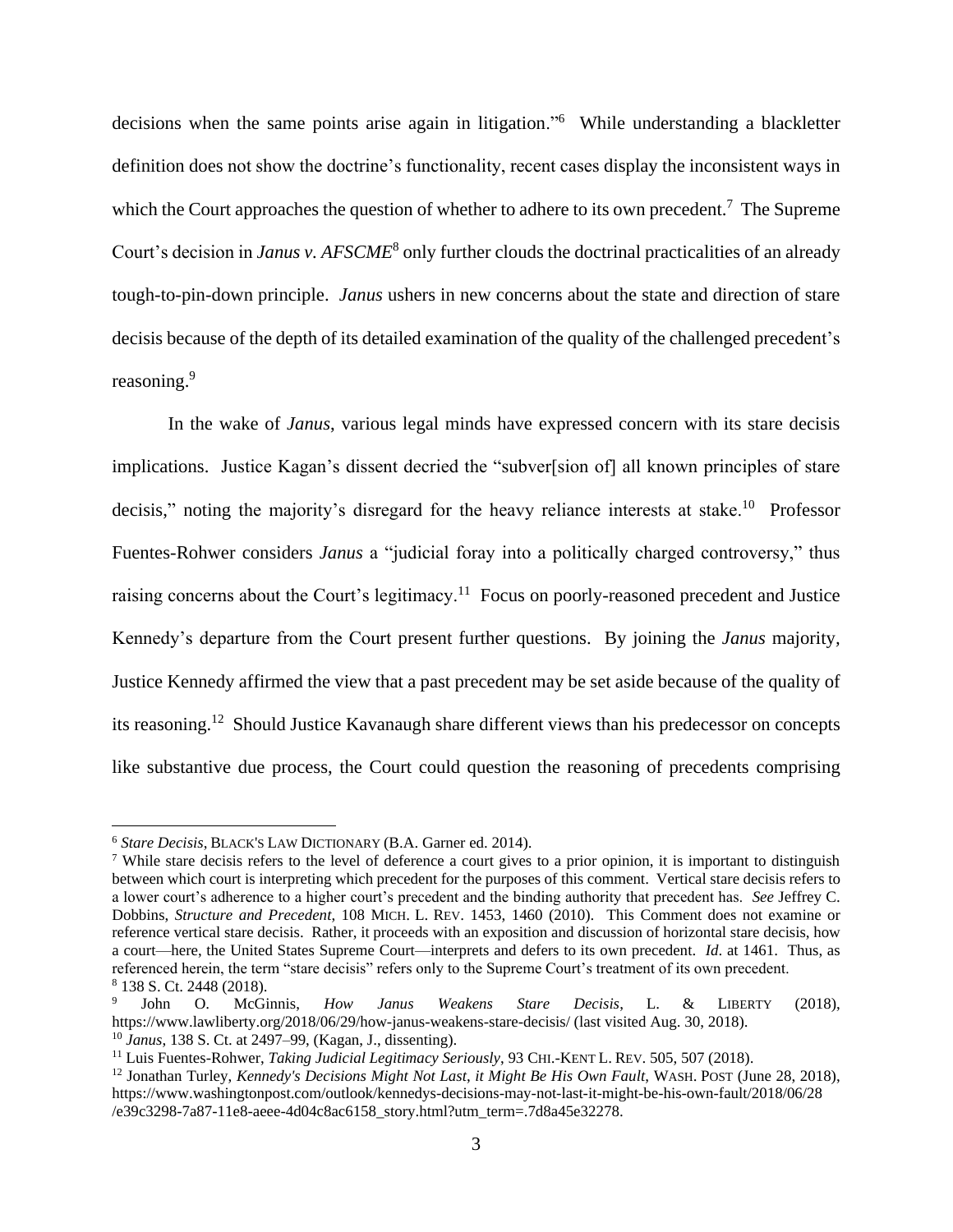Kennedy's legacy.<sup>13</sup> The Cato Institute embraced the decision's stare decisis framework that they claim "largely mirrored" key portions of their amicus brief.<sup>14</sup> Professor McGinnis of Northwestern University believes *Roe v. Wade* (finding the right to privacy encompasses a woman's right to an abortion)<sup>15</sup> and *Morrison v. Olsen* (affirming the constitutionality of the independent counsel statute)<sup>16</sup> are potentially open to criticism based on their reasoning.<sup>17</sup> After all, divergent views on constitutional interpretation inform whether a particular justice agrees with the reasoning of a past precedent.<sup>18</sup> What may be poorly-reasoned to a textualist could at the same time contain sound legal theory to a legal pragmatist.<sup>19</sup>

<span id="page-3-0"></span>Stare decisis promotes some of the most vital, yet fragile underpinnings of our judicial system. The doctrine supports notions of certainty, consistency, and impartiality.<sup>20</sup> Stare decisis is essential to the rule of law because of the importance of stability and moderation.<sup>21</sup> These values are imperative to the vitality and health of the legal system.<sup>22</sup> The doctrine imposes judicial restraint by preventing justices from "reconsider[ing] every potentially disputable issue as if it were being raised for the first time  $\dots$ <sup>23</sup> Further, because "public acceptance of judicial decisionmaking is grounded on an apolitical picture of judges as interpreters of the law," the Court's respect for stare decisis, particularly on a matter on which there is grave political pressure, serves as an

<sup>13</sup> *Id*.

<sup>14</sup> Ilya Shapiro & Aaron Barnes, *Janus: Why It Was Proper (and Necessary) to Overturn Old Precedent*, CATO INSTITUTE (June 28, 2018, 10:02 AM), https://www.cato.org/blog/janus-why-it-was-proper-necessary-overturn-oldprecedent.

 $15$  410 U.S. 113 (1973).

<sup>16</sup> 487 U.S. 654 (1988).

<sup>17</sup> McGinnis, *supra* note [9.](#page-2-0)

<sup>18</sup> *See generally* Mitchell N. Berman, *Constitutional Decision Rules*, 90 VA. L. REV. 1, 80 (2004).

<sup>19</sup> McGinnis, *supra* note [9.](#page-2-0)

<sup>20</sup> *See* Thomas Healy, *Stare Decisis As A Constitutional Requirement*, 104 W. VA. L. REV. 43, 108–09, (2001).

<sup>21</sup> Lewis F. Powell, Jr., *Stare Decisis and Judicial Restraint*, 47 WASH. & LEE L. REV. 281, 289 (1990).

<sup>22</sup> *See* Healy, *supra* note [20,](#page-3-0) at 111.

<sup>23</sup> Richard H. Fallon, Jr., *Stare Decisis and the Constitution: An Essay on Constitutional Methodology*, 76 N.Y.U. L. REV. 570, 573 (2001).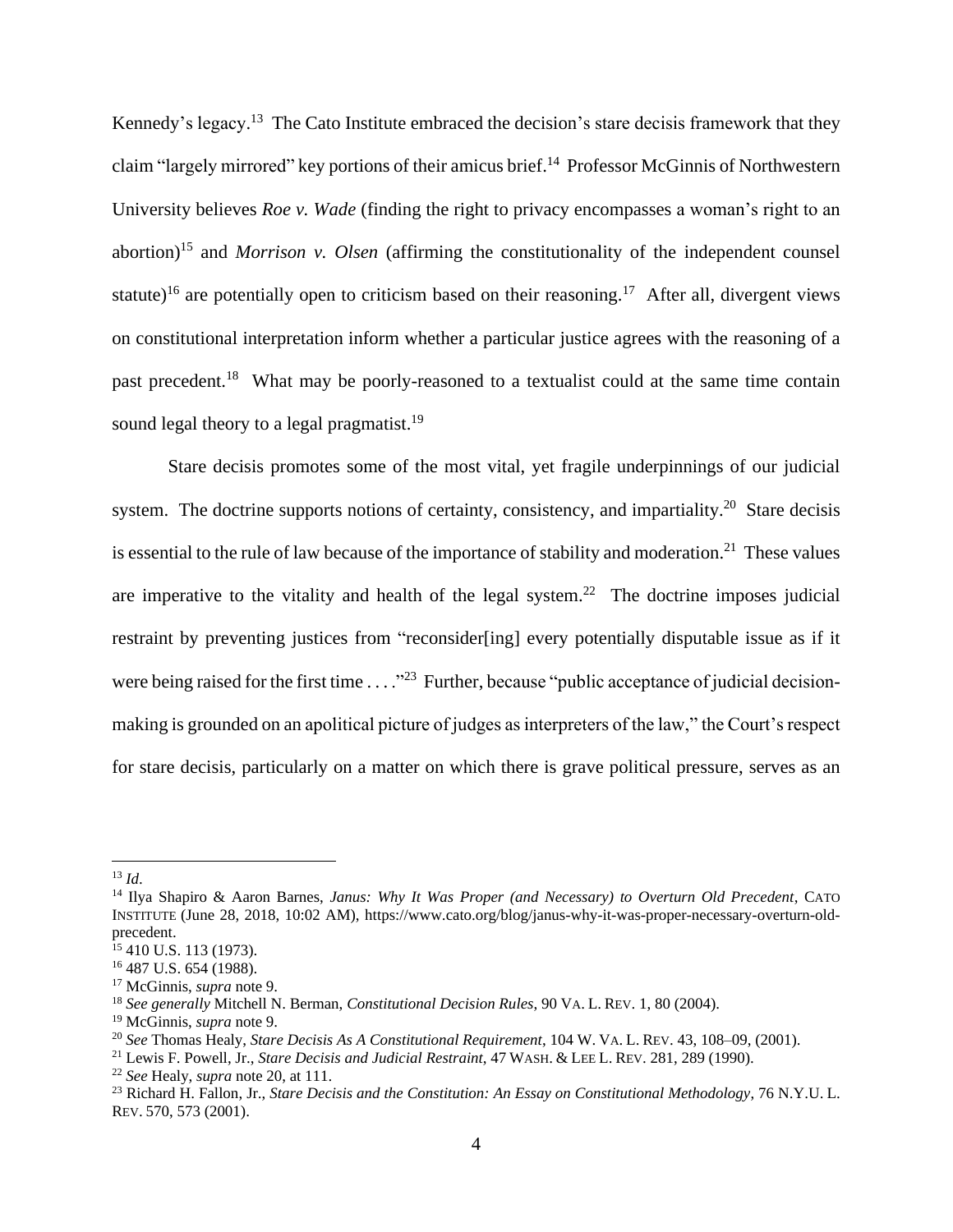integral part of the Court's survival.<sup>24</sup> A more flexible iteration of the stare decisis doctrine employing mechanisms by which mere disagreement with past precedent weighs heavily against retaining what had theretofore been the law of the land—would rob precedent of any weight whatsoever.<sup>25</sup>

<span id="page-4-0"></span>If five justices feel that a challenged precedent is supported by what they consider bad reasoning, does that, has that, and should that weigh against overturning precedent? To answer these questions, this Comment will scrutinize the genesis and evolution of the poorly-reasoned consideration and how that factors into the Court's recognized stare decisis framework. In Part II, this Comment will analyze the Court's decision in *Janus* with particular focus on the majority's treatment of stare decisis. Part III will examine the historical progression of precedent to demonstrate its evolution over time. In Part IV, this Comment will offer a thorough exposition of the present factors which comprise the doctrine and important cases which implicate and explain stare decisis. Part V will review the poorly-reasoned factor, beginning with its origins, tracking its usage, analyzing how its consideration in *Janus* differs from prior usage, and the inherent problems with the appearance of judicial politicization and subjectivity. Part VI will argue for a clarification of the poorly-reasoned standard, address different possibilities by considering varying degrees of focus on the reasoning of a challenged precedent, and ultimately advocate for a middleground approach that incorporates the consideration but limits the role it can play in a decision to ultimately overturn past precedent. This normative proposal urges that consideration of a precedent's reasoning be non-dispositive, grounding any reasoning defects in objective concerns. Lastly, Part VII will offer a brief conclusion.

<sup>24</sup> Vanessa Laird, *Planned Parenthood v Casey: The Role of Stare Decisis*, 57 MOD. L. REV., 461, 467 (1994).

<sup>25</sup> Thomas Healy, *Stare Decisis and the Constitution: Four Questions and Answers*, 83 NOTRE DAME L. REV. 1173, 1219 (2008).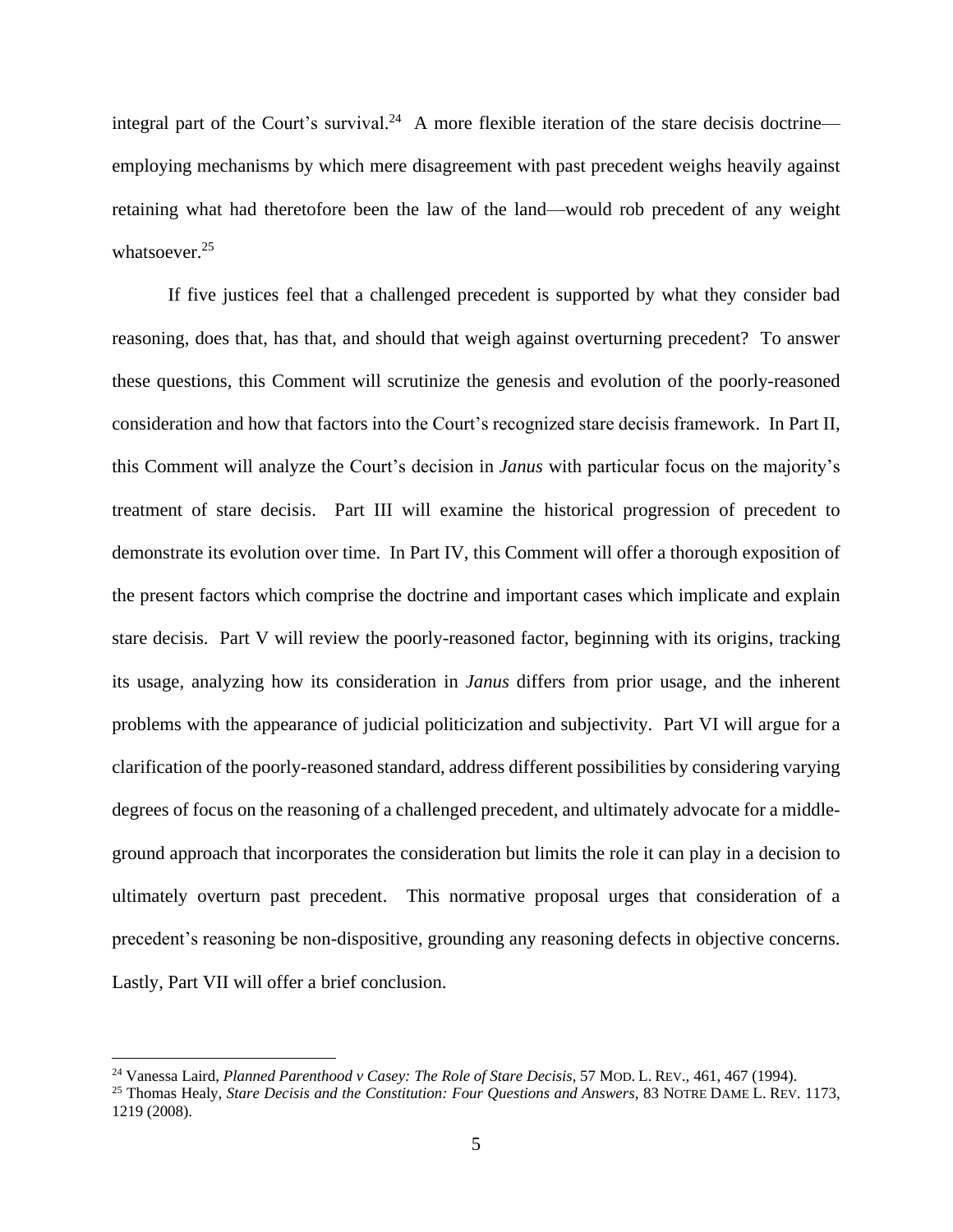#### II. *JANUS* AND ITS IMPLICATIONS

To understand the renewed scrutiny the Court put upon the stare decisis doctrine, one must fully understand the recent precedent-overturning case that brought it to the forefront. Mark Janus was a child support specialist for the Illinois Department of Healthcare and Family Services, who, as an Illinois public employee, was permitted to unionize under state law.<sup>26</sup> When a majority of public workers opt for union protection, the union becomes the only entity which may negotiate labor contracts with that respective public institution.<sup>27</sup> The American Federation of State, County, and Municipal Employees, Council 31 (the "AFSCME") represents approximately 35,000 public workers in Illinois.<sup>28</sup> Because Mr. Janus disagreed with policy positions for which the union advocated, he opted out of union membership.<sup>29</sup> Mr. Janus therefore was not required to remit full union dues, but instead paid a lesser, so-called "agency fee."<sup>30</sup> This covered the costs of collective bargaining, but not the AFSCME's political activities with which he disagreed.<sup>31</sup> Even though he was not a union member, Mr. Janus's compensation, benefits, and other terms of employment were set by the collectively-bargained contract, which the AFSCME negotiated in part on his behalf. $32$ 

In an earlier case, *Abood v. Detroit Board of Education*, the Supreme Court upheld the constitutionality of agency fees in the public sector context. <sup>33</sup> There, all nine justices agreed that a public labor union could require non-members to pay fees to support the collective bargaining pursuits without impinging upon the non-members' constitutional rights.<sup>34</sup> These arrangements were permissible so long as the funds collected went toward activities germane to collective

<sup>26</sup> *Janus*, 138 S. Ct. at 2461.

<sup>27</sup> *Id.*

<sup>28</sup> *Id.* at 2461.

<sup>29</sup> *Id.*

<sup>30</sup> *Id* at 2460–61.

<sup>31</sup> *Id.*

<sup>32</sup> *Janus*, 138 S. Ct. at 2467.

<sup>33</sup> 431 U.S. 209 (1977).

<sup>34</sup> *Id.* at 226.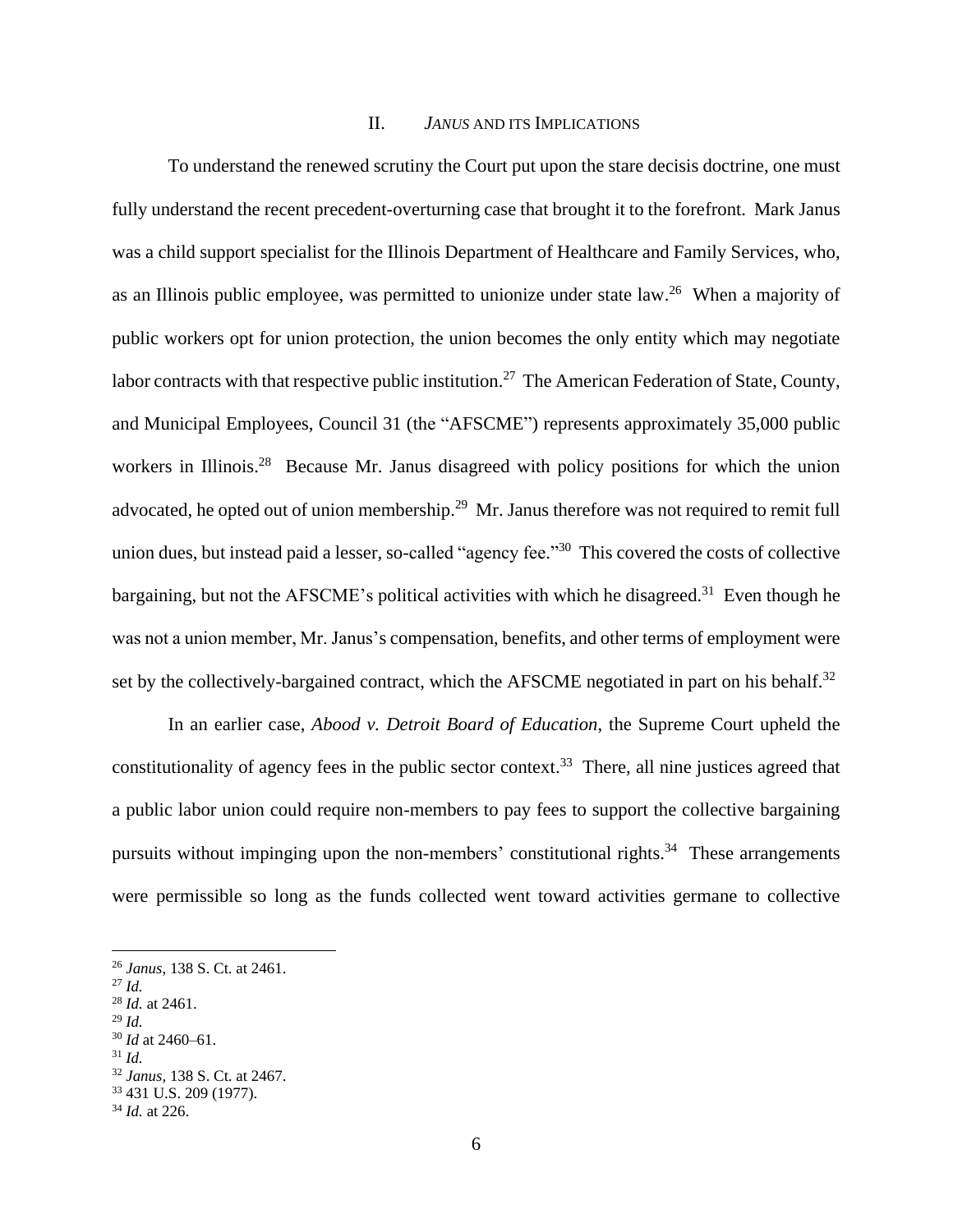bargaining and not to ideological or political causes.<sup>35</sup> The Court rested its decision on two other decisions which similarly held such arrangements permissible in the private-sector union context.<sup>36</sup> The only union due schemes that implicate the First Amendment are those which require public, non-union-member employees to support political speech with which they disagree.<sup>37</sup>

Overturning *Abood* and writing for the majority, Justice Alito in *Janus* held that extraction of agency fees from public sector employees unwilling to join their union *did* violate the First Amendment and that *Abood* was wrong in holding otherwise.<sup>38</sup> The Court analyzed the *Abood* doctrine under applicable First Amendment principles, finding the precedent an outlier among First Amendment cases. 39 More recent cases found that the justifications for *Abood* did not withstand exacting scrutiny.<sup>40</sup> After holding that Illinois's scheme violated the First Amendment, the Court then addressed whether the doctrine of stare decisis nevertheless weighed against overruling *Abood*.

Stare decisis is the favored approach, the majority began, "because it promotes the evenhanded, predictable, and consistent development of legal principles, fosters reliance on judicial decisions, and contributes to the actual and perceived integrity of the judicial process."<sup>41</sup> The doctrine, the Court recalled, is weaker in cases which interpret the Constitution, and perhaps even at its weakest in decisions which wrongly deny First Amendment rights.<sup>42</sup> Alito listed

<sup>35</sup> *Id.* at 235–36.

<sup>36</sup> *Id.* at 226 ("[*Hanson* and *Street*] appear to require validation of the agency-shop agreement before us.").

<sup>37</sup> *Id.* at 236.

<sup>38</sup> *Janus*, 138 S. Ct. at 2486.

<sup>39</sup> *Id.* at 2482.

<sup>40</sup> *See, e.g.*, Harris v. Quinn, 134 S. Ct. 2618, 2641 (2014).

<sup>41</sup> *Janus*, 138 S. Ct. at 2478 (quoting Payne v. Tennessee, 501 U. S. 808, 827 (1991)).

<sup>42</sup> *Id.*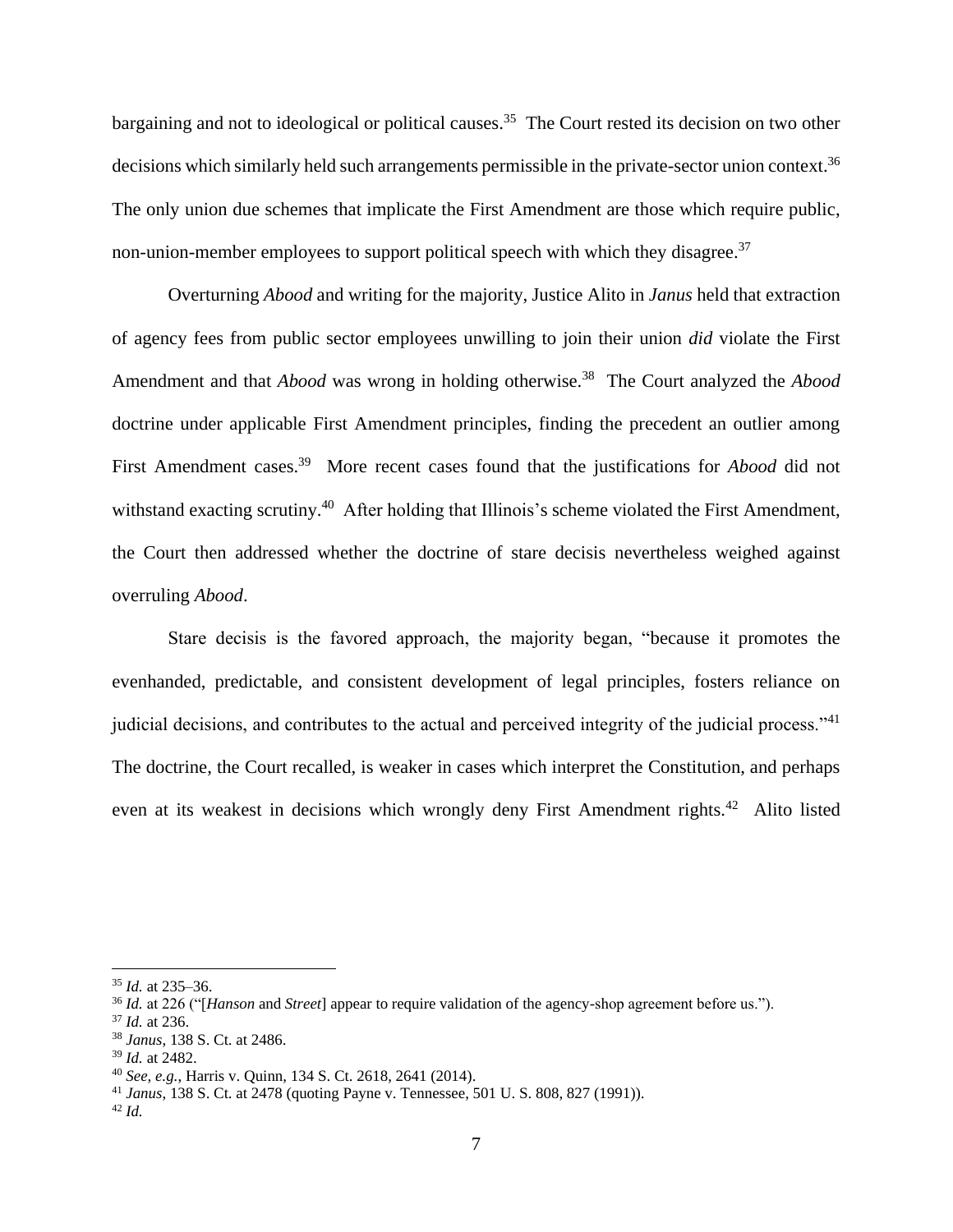standard stare decisis considerations but added an additional, more infrequent factor: the quality of the challenged precedent's reasoning.<sup>43</sup>

Opting to address the reasoning factor first in the Court's stare decisis analysis, Alito recited dicta from *Harris v. Quinn*, written just four years prior.<sup>44</sup> In *Harris*, the Court could not reach the issue of agency fee permissibility to rule on *Abood*'s constitutionality because the plaintiffs were not public sector employees *per se*. 45 Nevertheless, *Harris* still thoroughly and categorically condemned *Abood*'s reasoning, concluding that it had "questionable foundations,"<sup>46</sup> even though the merits of *Abood* were not at issue. 47 *Janus* also attacked *Abood* by contending that it fundamentally misunderstood the legal precedents applied, failed to appreciate the primary distinction between public and private-sector collective bargaining, neglected the extent to which the rule would lead to administrative dilemmas, and lacked the foresight to appropriately gauge the impact the rule would have on nonmembers.<sup>48</sup> So thorough is Alito's discrediting of *Abood's*  premises in *Harris*that, in *Janus*, he states that he "will summarize, but not repeat, *Harris*'s *lengthy discussion* of the issue."<sup>49</sup> The language in the two pages in *Janus* detailing *Abood*'s shortcomings closely tracks the seven pages from *Harris* which discussed the same issue.<sup>50</sup>

<sup>43</sup> *Id.* at 2478–79 ("Our cases identify factors that should be taken into account in deciding whether to overrule a past decision. Five of these are most important here: the quality of *Abood*'s reasoning, the workability of the rule it established, its consistency with other related decisions, developments since the decision was handed down, and reliance on the decision."). The evolution of this consideration as a stare decisis factor and its ramifications are addressed at length in Part V, *infra*.

<sup>44</sup> 134 S. Ct. 2618 (2014).

<sup>45</sup> *Id*. at 2638.

<sup>46</sup> *Id.* at 2632–38.

<sup>47</sup> *Janus*, 138 S. Ct. at 2479. *Abood* relied principally on two cases—*Hanson* and *Street*—which, as Alito discussed in *Harris*, were inapplicable because of the inherent differences between public and private sector employers in union agency fee contexts. Because of the unwarranted reliance on these two cases, *Abood* addressed the constitutionality of agency fees under weaker scrutiny not typically employed in speech cases. This more deferential standard, Alito contended, allowed the *Abood* court to deem that the purported state interests, labor peace and free rider mitigation, passed Constitutional muster. *Id.* at 2480.

<sup>48</sup> *Id.* at 2478–81.

<sup>49</sup> *Id.* at 2483 (emphasis added).

<sup>50</sup> *Compare Janus*, 138 S. Ct. at 2479–81, *with* Harris v. Quinn, 134 S. Ct. 2618, 2627–34 (2014).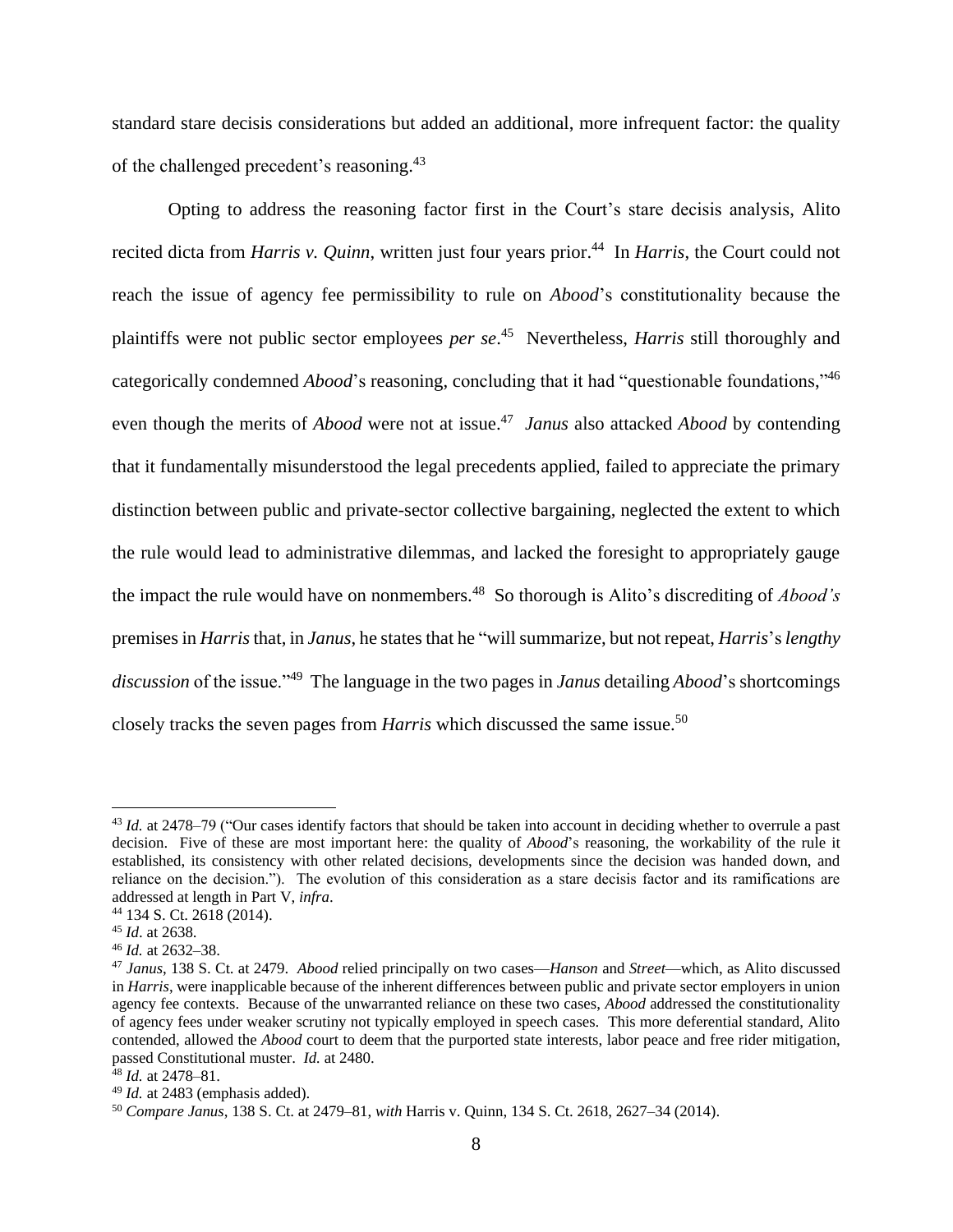The remainder of *Janus*'s stare decisis analysis generally accords with the considerations from *Planned Parenthood v. Casey*. 51 *Janus* questioned *Abood*'s workability because it created a rule which had proven "impossible to draw with precision."<sup>52</sup> In the intervening decades since *Abood*, the Court clarified the test used to determine which types of union activities were chargeable to non-members and which activities were non-chargeable because they crossed the boundaries into compelled speech.<sup>53</sup> Further, the *Janus* respondents, while advocating for retaining *Abood*, conceded that the chargeable/non-chargeable distinction was vague and sometimes led to erroneous results.<sup>54</sup> Indeed, the respondents themselves agreed that the Court could draw a firmer line.<sup>55</sup> Alito explained that this concession "only underscores the reality that *Abood* has proved unworkable: not even the parties defending [it] support the line that it has taken this Court over 40 years to draw."<sup>56</sup>

Alito's stare decisis examination also recognized changes to both the legal and factual underpinnings of *Abood* that weighed in favor of its overruling. 57 *Abood* was an outlier among the Court's First Amendment jurisprudence, as referenced in its precursors, *Knox* and *Harris*. <sup>58</sup> From a factual standpoint, *Abood* received similar heavy criticism. *Abood* did not require, but merely

<sup>51</sup> *See infra* Part IV.C.

<sup>52</sup> *Janus*, 138 S. Ct. at 2459.

<sup>53</sup> *See* Lehnert v. Ferris Faculty Ass'n, 500 U.S. 507, 519 (1991) (devising a three-part test requiring that chargeable expenses be "germane" to collective bargaining, "justified" by the government's interests as explained in *Abood*, and not significantly further burden free speech.). This was not the first time that the Court addressed *Abood*. *See also*, Chi. Teachers Union, Local No. 1 v. Hudson, 475 U.S. 292, 306 (1986) (requiring a union to provide nonmembers with "sufficient information to gauge the propriety of the union's fee.").

<sup>54</sup> *Janus*, 138 S. Ct. at 2481.

<sup>55</sup> *Id.*

<sup>56</sup> *Id.* at 2482.

<sup>57</sup> *Id.* at 2483.

<sup>58</sup> *See id.* at 2463 (*quoting* Knox v. Serv. Emps. Int'l Union, Local 1000, 567 U.S. 298, 311 (2012) ("[I]n more recent cases we have recognized that this holding is 'something of an anomaly.'"); *See also Harris*, 134 S. Ct. at 2627 ("[I]n Knox . . . we pointed out that *Abood* is 'something of an anomaly.'"). *But see* Knox v. Serv. Emps. Int'l Union, Local 1000, 567 U.S. 298, 311 ("Acceptance of the free-rider argument as a justification for compelling nonmembers to pay a portion of union dues represents something of an anomaly.").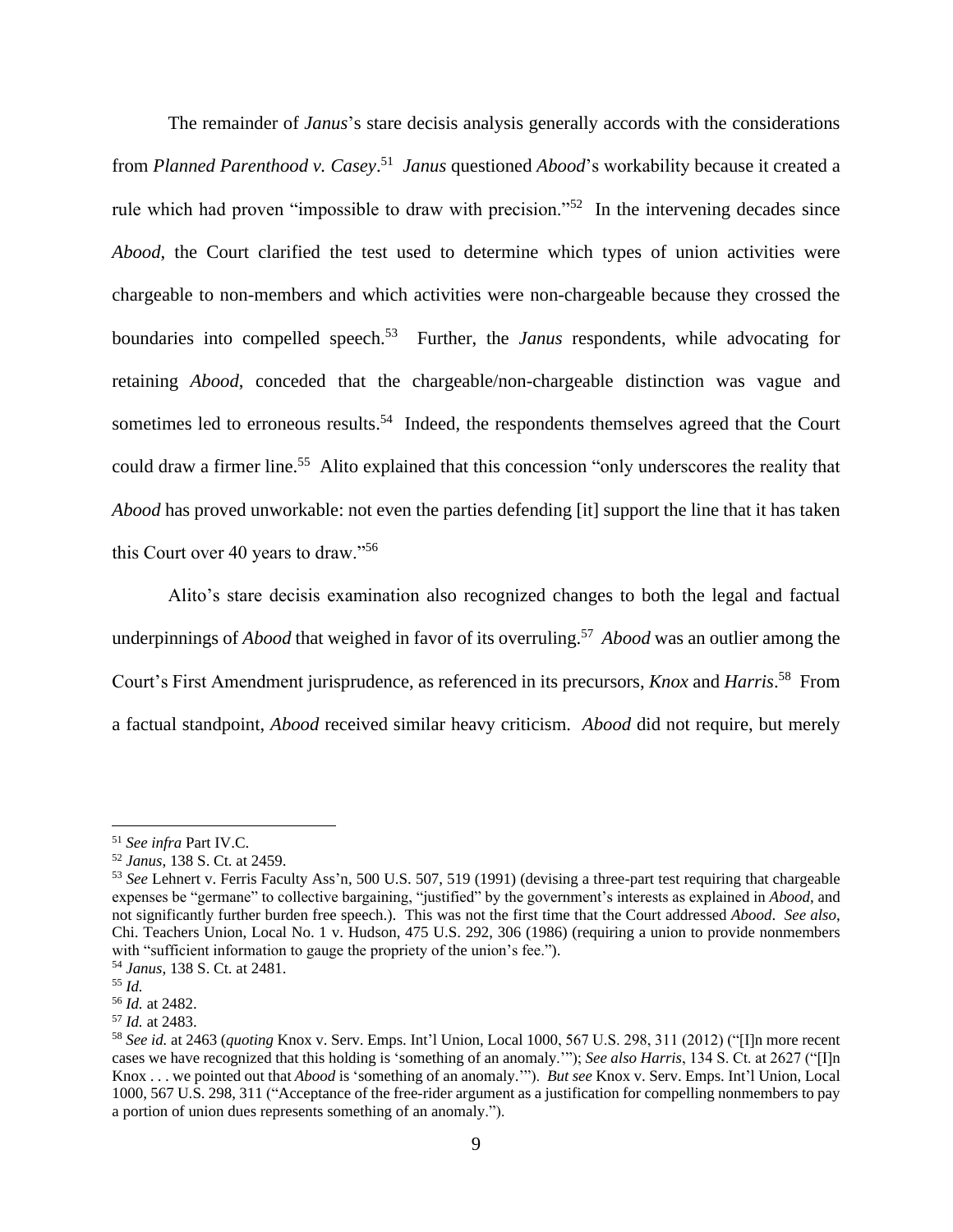permitted, states to adopt agency fee arrangements.<sup>59</sup> By the time the Court heard *Janus*, some twenty-two states had statutory and regulatory schemes based in whole or in part on the *Abood*  precedent.<sup>60</sup> Free-rider mitigation and labor peace—the interests found by *Abood* to warrant permission of agency fees—had not run amok in any of the twenty-eight states which opted not to adhere to the doctrine.<sup>61</sup> On the contrary, Alito asserted, the years between *Abood* and *Janus* had shown the folly of such heavy-handed public employment focus.<sup>62</sup> The public fiscal crises propelled by rising salaries and pension underfunding in many of the states requiring *Abood*-like arrangements bore this out. 63 The *Abood* court did not have the evidence of its own experiment to consider.<sup>64</sup>

While the dissent and the respondents strongly advanced reliance interests as the most pervasive factor weighing in favor of retaining *Abood*, the majority, while purportedly understanding these concerns, felt dependence on reliance interests "lacked decisive weight."<sup>65</sup> The statutory schemes of twenty-two states—primarily large, populous states like Illinois, California, and New York—permitting *Abood*-based agency fees were part of the legal framework upon which hundreds of public union contracts existed and balanced.<sup>66</sup> Even though agency fee availability likely factored into the bargaining process at the time of the negotiation of these untold thousands of applicable contracts, reliance interests were not determinative because, as Alito wrote, "it would be unconscionable to permit free speech rights to be abridged in perpetuity in

<sup>59</sup> *Abood*, 431 U.S. at 217–34.

<sup>60</sup> *Janus*, 138 S. Ct. at 2466.

<sup>61</sup> *Id.*

<sup>62</sup> *Id.* 

<sup>&</sup>lt;sup>63</sup> *Id.* at 2483 (noting that the "ascendance of public-sector unions has been marked by a parallel increase in public spending . . . . Not all that increase can be attributed to public-sector unions, of course, but the mounting costs of public-employee wages, benefits, and pensions undoubtedly played a substantial role."). <sup>64</sup> *Id.*

<sup>65</sup> *Id.* at 2484.

<sup>66</sup> *See* Brief of Mayor Eric Garcetti et al. as Amici Curiae Supporting Respondents, Janus v. AFSCME, 138 S. Ct. 2448 (2018) (No. 16-1466) LEXIS 158.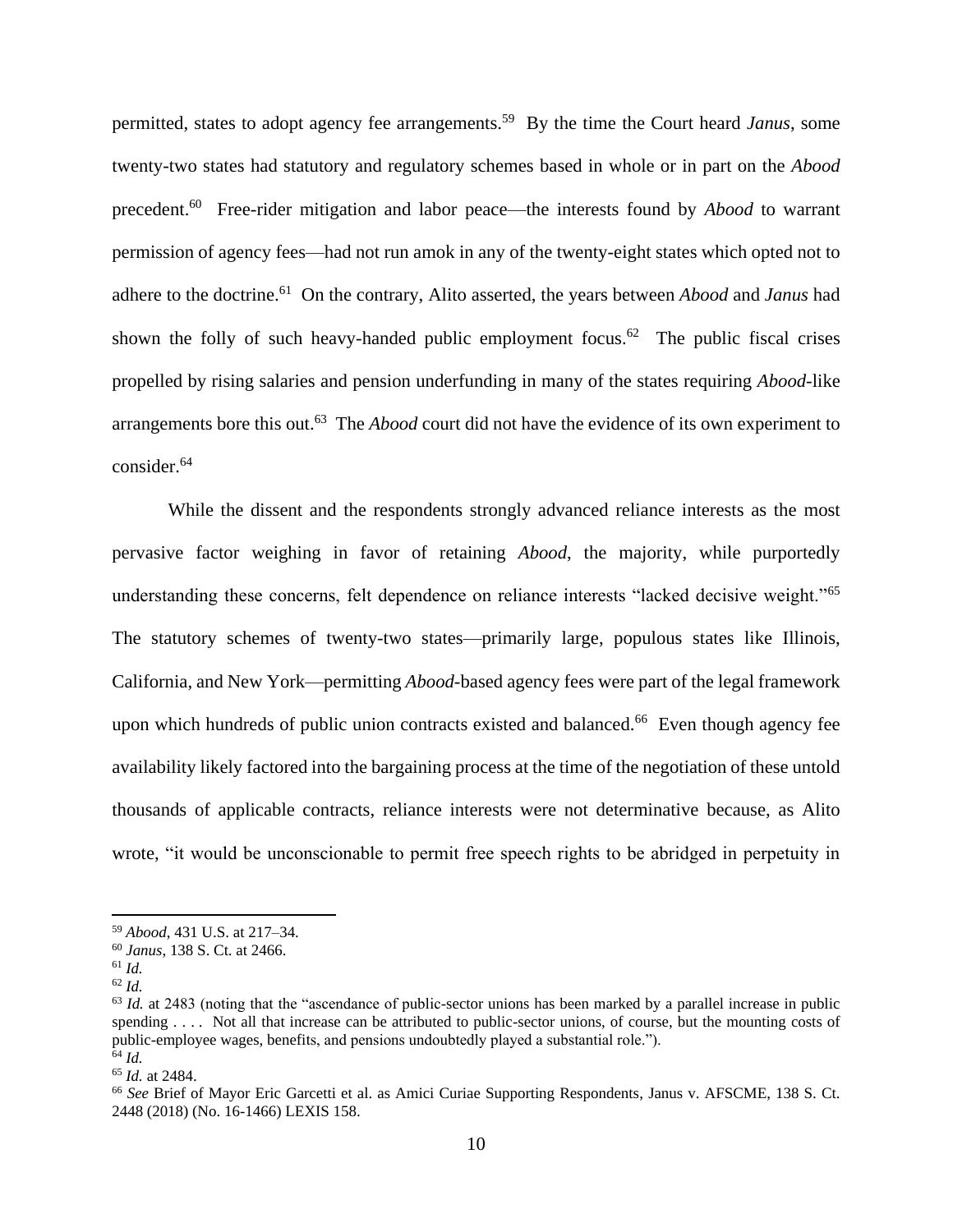order to preserve contract provisions that will expire on their own in a few years' time."<sup>67</sup> Contractual interests could not overcome the vindication of constitutional rights.<sup>68</sup> Given the Court's fairly recent tact against *Abood*, as shown in *Knox, Harris,* and *Friedrichs v. California Teachers Association*, <sup>69</sup> public unions should have been on notice that *Abood*'s days were effectively numbered.<sup>70</sup> The *Janus* decision took eight pages to summarize, explain, and evaluate whether the stare decisis doctrine weighed against or in favor of overruling *Abood*.<sup>71</sup> While precedent-overruling inquiries do not always receive comprehensive treatment, the extent to which the majority addressed stare decisis provided the dissent with ample opportunity to critique it.<sup>72</sup>

Justice Kagan's dissent in *Janus* took issue with the merits of the case and the quality of the majority's reasoning, but also addressed what the four-justice dissent considered the "trivializ[ing] [of] stare decisis."<sup>73</sup> The dissent cited some serious concerns regarding the state of the stare decisis doctrine in light of the decision to abandon *Abood*. The Court "succeed[ed] in its 6-year campaign to reverse" *Abood*. 74 Because neither *Knox* nor *Harris* addressed the ultimate question addressed in *Janus*, Kagan explained, such heavy reliance on them was as misplaced as

<sup>67</sup> *Janus*, 138 S. Ct. at 2484 (majority opinion); *But see Janus*, 138 S. Ct. at 2499 (Kagan, J., dissenting) ("[c]onsiderations in favor of stare decisis are at their acme in cases involving property and contract rights, where reliance interests are involved." (quoting *Payne*, 501 U. S. at 828); Pearson v. Callahan, 555 U.S. 223, 233 (2009) ("Considerations in favor of stare decisis are at their acme in cases involving property and contract rights, where reliance interests are involved." (quoting *Payne*, 501 U. S. at 828)). Justice Alito authored the majority opinion in *Pearson* which quoted this line, but the decision in *Janus* did not.

<sup>68</sup> *Id*. at 2484. Severability clauses served as a built-in safe guard against contractual chaos for reasons like *Abood*'s overturning. *Id.* at 2485.

<sup>69</sup> 136 S. Ct. 1083 (2016).

<sup>70</sup> *Janus*, 138 S. Ct. at 2485. After the decisions in *Knox* and *Harris*, the Court granted certiorari in *Friedrichs v. California Teachers Association* in January 2016, but the death of Justice Scalia the following month resulted in an evenly-decided court issuing a per curium opinion in March that same year. James Taranto, *The Lawyers Who Beat the Unions*, WALL ST. J. (June 29, 2018), https://www.wsj.com/articles/the-lawyers-who-beat-the-unions-1530314801.

<sup>71</sup> *Janus*, 138 S. Ct. at 2478–86.

<sup>72</sup> *See* Richard L. Hasen, *Citizens United and the Illusion of Coherence*, 109 MICH. L. REV. 581, 599 (2011).

<sup>73</sup> *Janus*, 138 S. Ct. at 2501 (Kagan, J., dissenting).

<sup>74</sup> *Id.* at 2487 (Kagan, J., dissenting).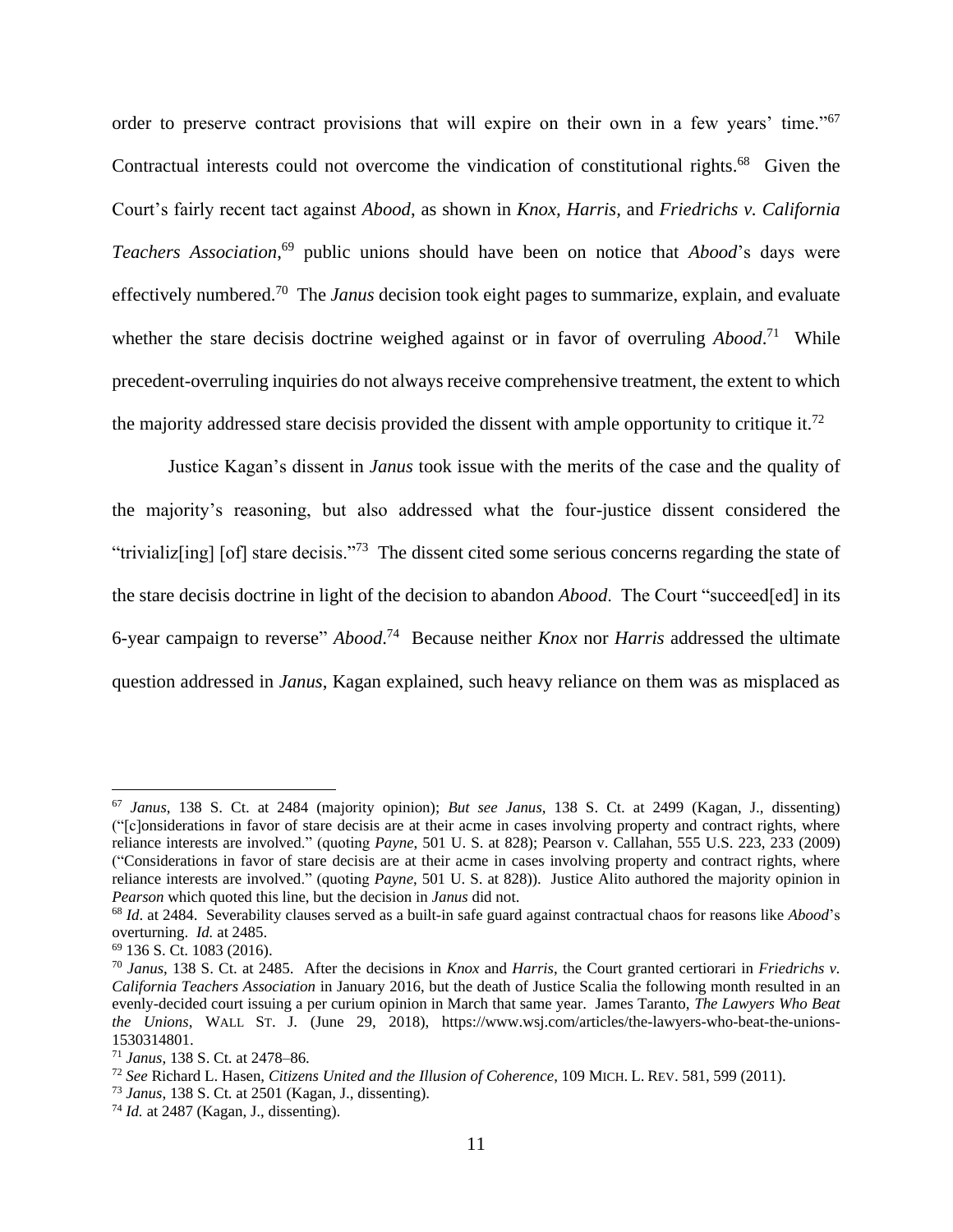the inexplicable and unnecessary depth of analysis *Abood*'s reasoning received within them.<sup>75</sup> Additionally, because so many binding contracts were negotiated with the understanding that agency fee arrangements would remain the law of the land, reliance interests remained profound.<sup>76</sup>

Concerning the reasoning of the challenged precedent, while the dissent argued that *Abood*  "fit comfortably" within existing First Amendment principles, the majority's contention that Abood was poorly reasoned was insufficient to warrant overturning.<sup>77</sup> Finding that all stare decisis considerations weighed in favor of retaining *Abood*, Kagan concluded that "[t]he majority has overruled *Abood* for no exceptional or special reason, but because it never liked the decision. It has overruled *Abood* because it wanted to."<sup>78</sup> By "pick[ing] the winning side," "black-robed rulers" are now permitted to "intervene in economic and regulatory policy" by using the First Amendment as a weapon.<sup>79</sup>

As with most decisions fraught with political implications, *Janus* received a mixed reaction. Labor unions are generally seen as proponents of the Democratic Party, in large part because the Democratic Party has long advocated for workers' rights, including the right of labor to organize.<sup>80</sup> For that reason, any weakening of labor unions, either legislatively or judicially, is often seen as motivated by partisan politics and a desire to weaken the Democratic Party.<sup>81</sup> Punctuating this point, President Trump, on the morning of *Janus*'s announcement, hailed the decision with a tweet which laid bare the partisan implications: "Supreme Court rules in favor of

<sup>75</sup> *See Janus*, 138 S. Ct. at 2498 (2018) (Kagan, J., dissenting) ("Relying on [*Knox* and *Harris*] is bootstrapping—and mocking stare decisis. Don't like a decision? Just throw some gratuitous criticisms into a couple of opinions and a few years later point to them as 'special justifications.'").

<sup>76</sup> *See id.* at 2499 (Kagan, J., dissenting).

<sup>77</sup> *Id.* at 2498 (Kagan, J., dissenting).

<sup>78</sup> *Id.* at 2501 (Kagan, J., dissenting).

<sup>79</sup> *Id.* (Kagan, J., dissenting).

<sup>80</sup> *See* James Feigenbaum, Alexander Hertel-Fernandez & Vanessa Williamson, *From the Bargaining Table to the Ballot Box: Political Effects of Right to Work Laws*, 3 (Jan. 30, 2018), https://jamesfeigenbaum.github.io/research/ pdf/fhw\_rtw\_jan2018.pdf (last visited Oct. 30, 2018).

<sup>81</sup> *Id.* at 29–30 (finding that Democratic candidates receive fewer votes when states weaken labor unions).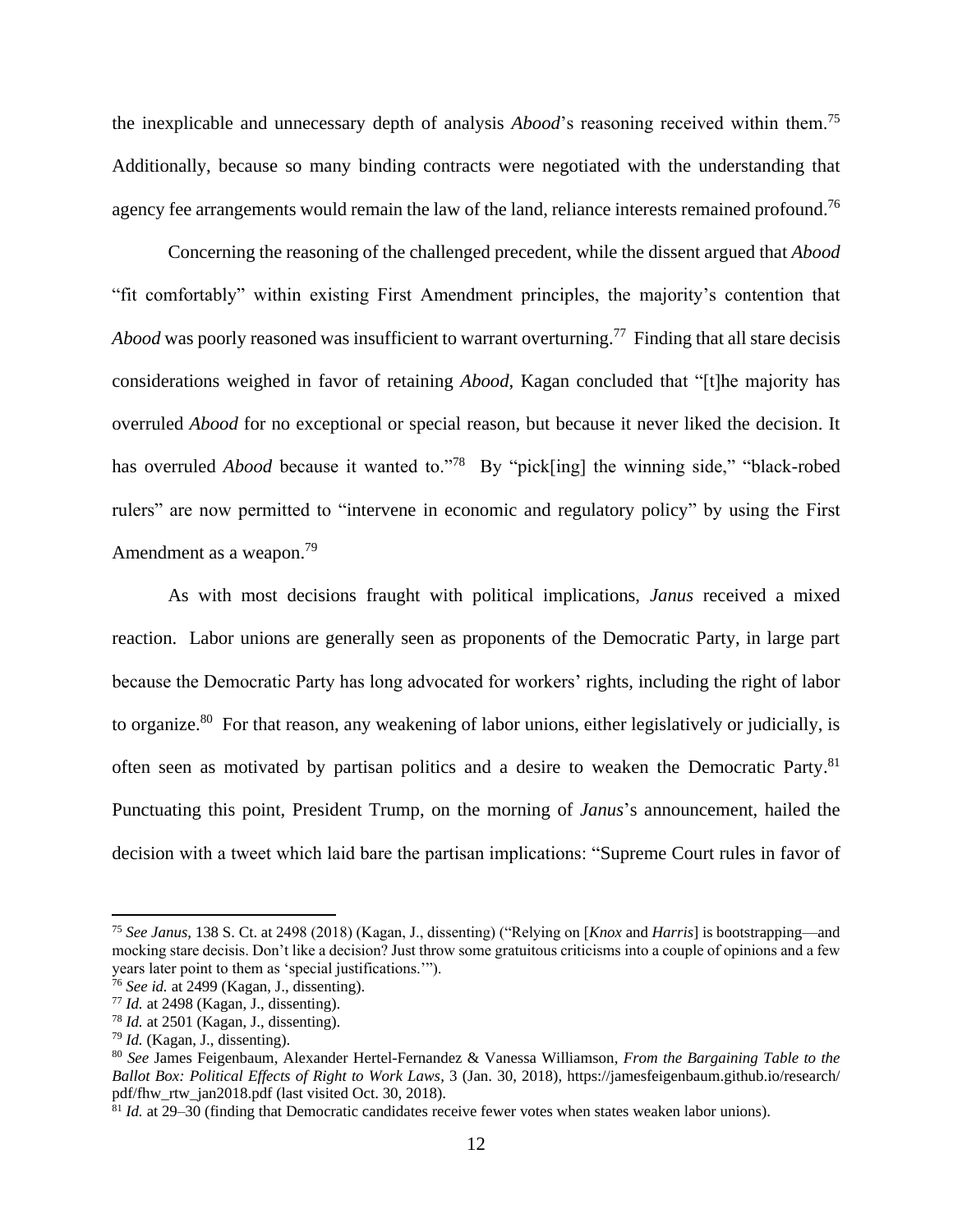non-union workers . . . Big loss for the coffers of the Democrats!"<sup>82</sup> Other reactions dealt with the more practical ramifications of the decision for public employees at large. Some non-union public school teachers brought suits against their unions to recover previously-withheld agency fees.<sup>83</sup> The organization National Right to Work created a "Janus Task Force" to help assist nonmembers with opting out of their agency fees to ensure compliance with the new decision.<sup>84</sup> For some, the debate waged on, with some commentators taking issue with the premises which laid the groundwork for the decision.<sup>85</sup> If one cannot opt out of paying property taxes that fund public schools—the opinions and teachings of which one may disagree—then compelled speech in the agency fee context should be viewed no differently.<sup>86</sup>

Concerns with a looser iteration of stare decisis principles accelerated with the retirement of Justice Kennedy. By siding with the *Janus* majority, Kennedy agreed that a constitutional precedent could be cast aside based on the quality of its reasoning.<sup>87</sup> This "downgrading" of stare decisis to a "pliable consideration" will permit future courts to reverse some of Kennedy's own landmark opinions.<sup>88</sup> The ensuing Kavanaugh confirmation hearings brought stare decisis to the

<sup>82</sup> Donald J. Trump (@realDonaldTrump), TWITTER (June 27, 2018, 7:11 AM), https://twitter.com/realdonaldtrump /status/ 1011975204778729474.

<sup>83</sup> Kat Green, *Calif. Teachers Sue To Recover Past Union Dues Post-Janus*, LAW360 (Jul. 3, 2018), https://advance.lexis.com/api/permalink/ab71c620-1faf-4e5e-b07b-018cc4202728/?context=1000516. Alito concluded his majority opinion by noting: "It is hard to estimate how many billions of dollars have been taken from nonmembers and transferred to public-sector unions in violation of the First Amendment." *Janus*, 138 S. Ct. at 2486. <sup>84</sup> Vin Gurrieri, *4 Post-Janus Developments You Need To Know*, LAW360 (June 28, 2018), https://advance.lexis.com/api/permalink/ee9742cf-1bc6-458c-80b8-ec7dcd79bb43/ ?context =1000516.

<sup>85</sup> *See* Eugene Volokh, '*The bedrock principle that, except perhaps in the rarest of circumstances, no person … may be compelled to subsidize speech by a third party that he or she does not wish to support'*, WASH. POST: VOLOKH CONSPIRACY (June 30, 2014), https://www.washingtonpost.com/news/volokh-conspiracy/wp/2014/06/30/thebedrock-principle-that-except-perhaps-in-the-rarest-of-circumstances-no-person-may-be-compelled-to-subsidizespeech-by-a-third-party-that-he-or-she-does-not-wish-to-support/?noredirect=on&utm\_term=.bc7a875eea55. <sup>86</sup> *Id.* 

<sup>87</sup> Jonathan Turley, *Kennedy's Decisions Might Not Last*, *it Might Be His Own Fault*, WASH. POST, June 28, 2018, https://www.washingtonpost.com/outlook/kennedys-decisions-may-not-last-it-might-be-his-own-fault/2018/06/28/ e39c3298-7a87-11e8-aeee-4d04c8ac6158\_story.html?utm\_term=.b4d62c6d9ef9.

<sup>88</sup> *Id.* (noting that landmark decisions like *Lawrence v. Texas* (invalidating anti-sodomy laws), *Obergefell v. Hodges* (recognizing the Constitution affords same-sex couples a right to marry), *Planned Parenthood v. Casey* (reaffirming a woman's right to choose to end her pregnancy) were all five-to-four decisions which could be at risk given the focus on a past-precedent's reasoning, a "perfect weapon for activist judges.").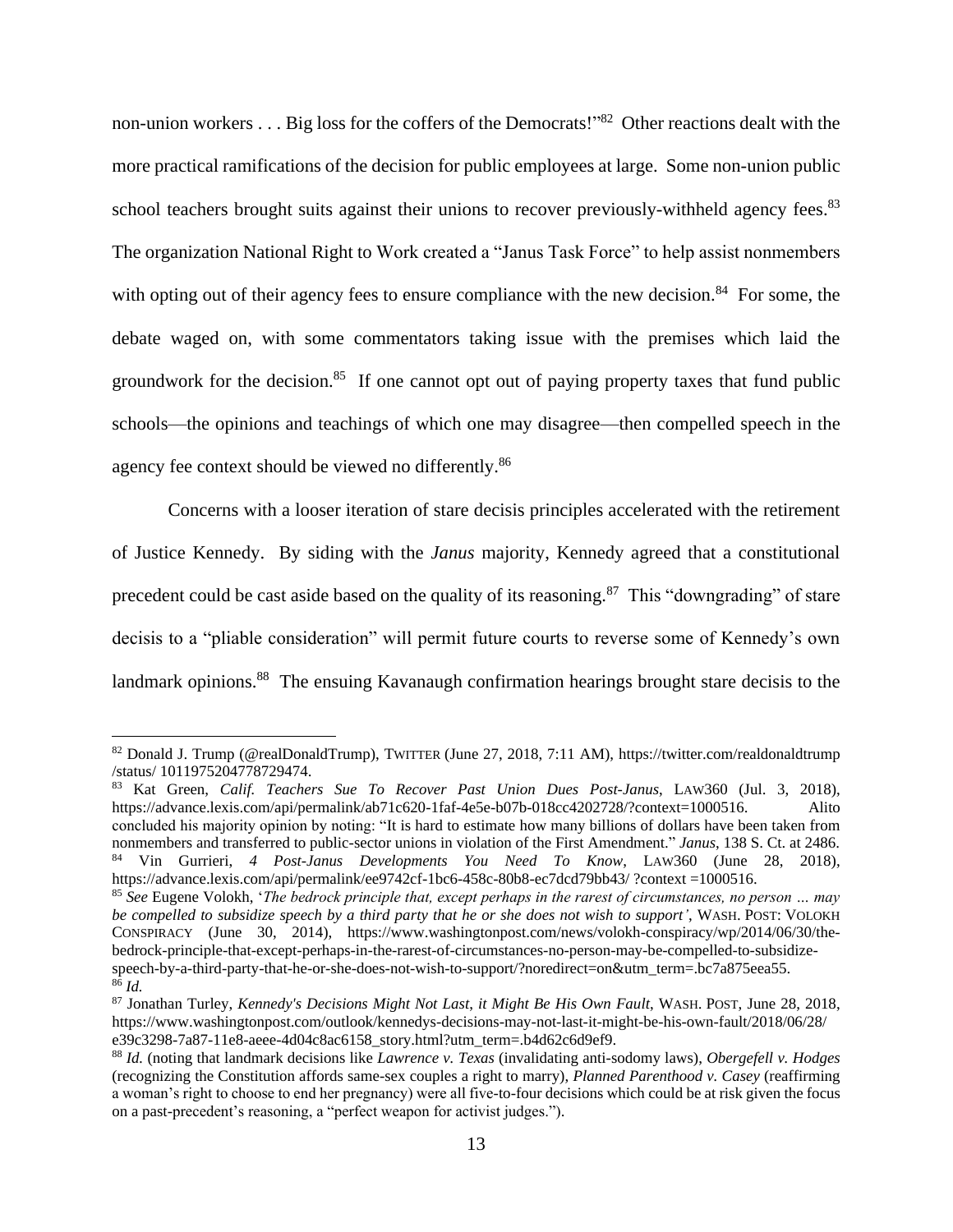forefront, with concerns among many that Kavanaugh's presence on the Court could represent a fifth vote to overturn *Roe v. Wade*. 89 In her much-anticipated remarks on the Senate floor, Senator Susan Collins echoed these concerns, speaking to then-Judge Kavanaugh's conception of stare decisis, stating:

He believes that precedent is not just a judicial policy, it is constitutionally dictated to pay attention and pay heed to rules of precedent. In other words, precedent isn't a goal or an aspiration, it is a constitutional tenet that has to be followed, except in the most extraordinary circumstances . . . . When I asked him would it be sufficient to overturn a long-established precedent if five current justices believed that it was wrongly decided, he emphatically said no. $90$ 

Despite Kavanaugh's insistence that stare decisis ought to be respected, concerns with the ultra-partisan perception of the Court, coupled with the acrimoniousness of the latter Kavanaugh hearings, lead some to question whether the new Court, as constituted, will attempt to safeguard its perception or dive further into partisan turmoil.<sup>91</sup> While Justice Kavanaugh's confirmation underscored the deep partisan judicial divide, it also inadvertently magnified concerns about whether the merits of a precedent will continue to factor into the Court's horizontal stare decisis framework regardless.

in the constitution or anything that can fairly be read as creating one"); Healy, *supra* not[e 25,](#page-4-0) at 1180 (concluding that

<sup>89</sup> *See* Carole Joffe, *With the appointment of Brett Kavanaugh, Roe v. Wade is likely dead*, WASH. POST (July 10, 2018) https://www.washingtonpost.com/news/made-by-history/wp/2018/07/10/with-the-appointment-of-brett-kavanaughroe-v-wade-is-likely-dead/?utm\_term=.842cb96619c6; Kimberly Atkins, *Brett Kavanagh tips scales against Roe v. Wade*, **BOSTON** HERALD (Oct. 10, 2018), http://www.bostonherald.com/news/columnists/kimberly\_atkins/2018/10/brettkavanaughtipsscalesagainstroevwade. <sup>90</sup> Abigail Abrams, *Here's Sen. Susan Collins' Full Speech About Voting to Confirm Kavanaugh*, TIME (Oct. 5, 2018) http://time.com/5417444/susan-collins-kavanaugh-vote-transcript/ (last visited Oct. 6, 2018). Interestingly, the contention that stare decisis is constitutionally required is one that legal academics across the ideological spectrum agree on. *See e.g.* Michael Stokes Paulsen, *Abrogating Stare Decisis by Statute: May Congress Remove the Precedential Effect of Roe and Casey?*, 109 YALE L.J. 1535, 1549 (2000) (noting that "there is no 'stare decisis clause'

<sup>&</sup>quot;stare decisis is not dictated by the Framers' assumptions about the nature of judicial power"). <sup>91</sup> *See* Joan Biskupic, *For Supreme Court, Kavanagh Marks a Partisan Turning Point*, CNN (Sept. 29, 2018) https://www.cnn.com/2018/09/28/politics/supreme-court-partisanship-kavanaugh/index.html (last visited Oct. 21, 2018). Despite Chief Justice Roberts' persistent concern with the Supreme Court's partisan perception, Kavanagh, after lamenting in his September confirmation hearing testimony that Democrats were "lying in wait" to derail his nomination, warned "what goes around comes around." *Id.*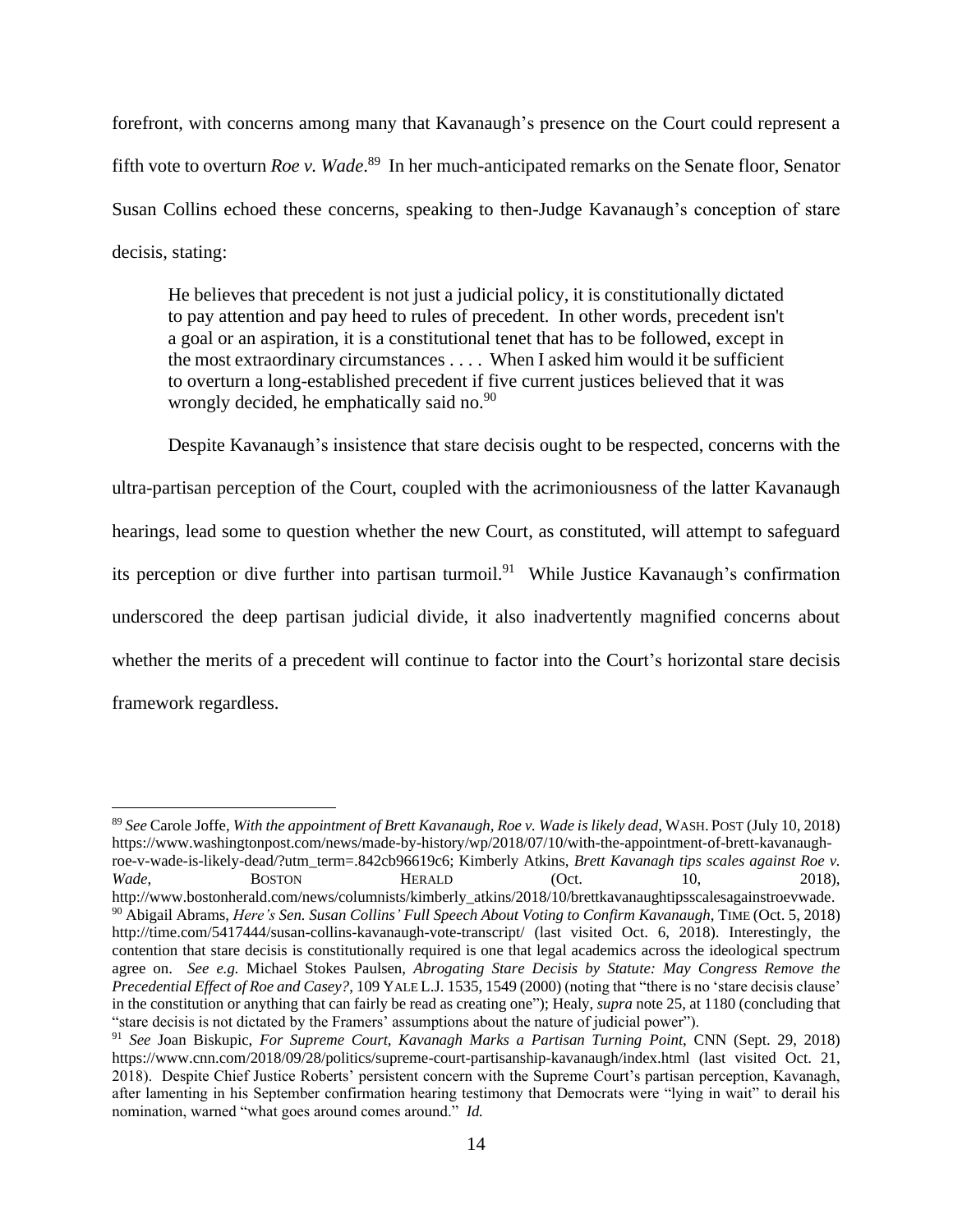#### III. THE PROGRESSION OF STARE DECISIS

The doctrine's utility and evolution have changed since early concepts of precedential deference first permeated the English common law tradition. Legal developments in England helped spur the use of stare decisis in the Colonies, which then took firm jurisprudential root in the nineteenth century. Perhaps not surprisingly, the way courts interpret the weight accorded the doctrine has fluctuated over time. As the ideology of the Supreme Court oscillates, stare decisis naturally factors more heavily in trickier 5-4 decisions as justices grapple with discarding or retaining established legal principles. The Court's ideological back-and-forth in the twentieth century produced some foundational decisions which altered the doctrine. These changes helped force the dilemma brought on by *Janus*. Tracing the function of precedent from England to the present-day provides the necessary context for this inquiry.

<span id="page-14-1"></span>A. Precedent from England to The Founding Era

The examination of stare decisis necessarily requires a review of the doctrine's historical underpinnings to fully understand the role of precedent and the shifting trajectory of the doctrine's effect on the Court's jurisprudence. Traditions of consulting prior decisions to guide judicial opinions have roots in the legal histories of the Egyptian, Greek, and Roman civilizations.<sup>92</sup> Merely consulting prior decisions for their knowledge, however, is far different from a system of legal analysis where prior decisions bind future decisions.<sup>93</sup> Holding a judge to a past decision with which he disagrees is a concept unique to common law courts.<sup>94</sup> The role of precedent as a controlling principle first began to develop and take hold in England during the Middle Ages.<sup>95</sup>

<span id="page-14-0"></span><sup>92</sup> Healy, *supra* note [20,](#page-3-0) at 54.

<sup>93</sup> *See* Frederick G. Kempin, Jr., *Precedent and Stare Decisis: The Critical Years, 1800 to 1850*, 3 AM.J. LEGAL HIST. 28, 30, 41 (1959).

<sup>94</sup> Harold J. Berman & Charles J. Reid Jr., *The Transformation of English Legal Science: From Hale to Blackstone*, 45 EMORY L.J. 437, 445 (1996).

<sup>95</sup> Healy, *supra* note [20,](#page-3-0) at 54.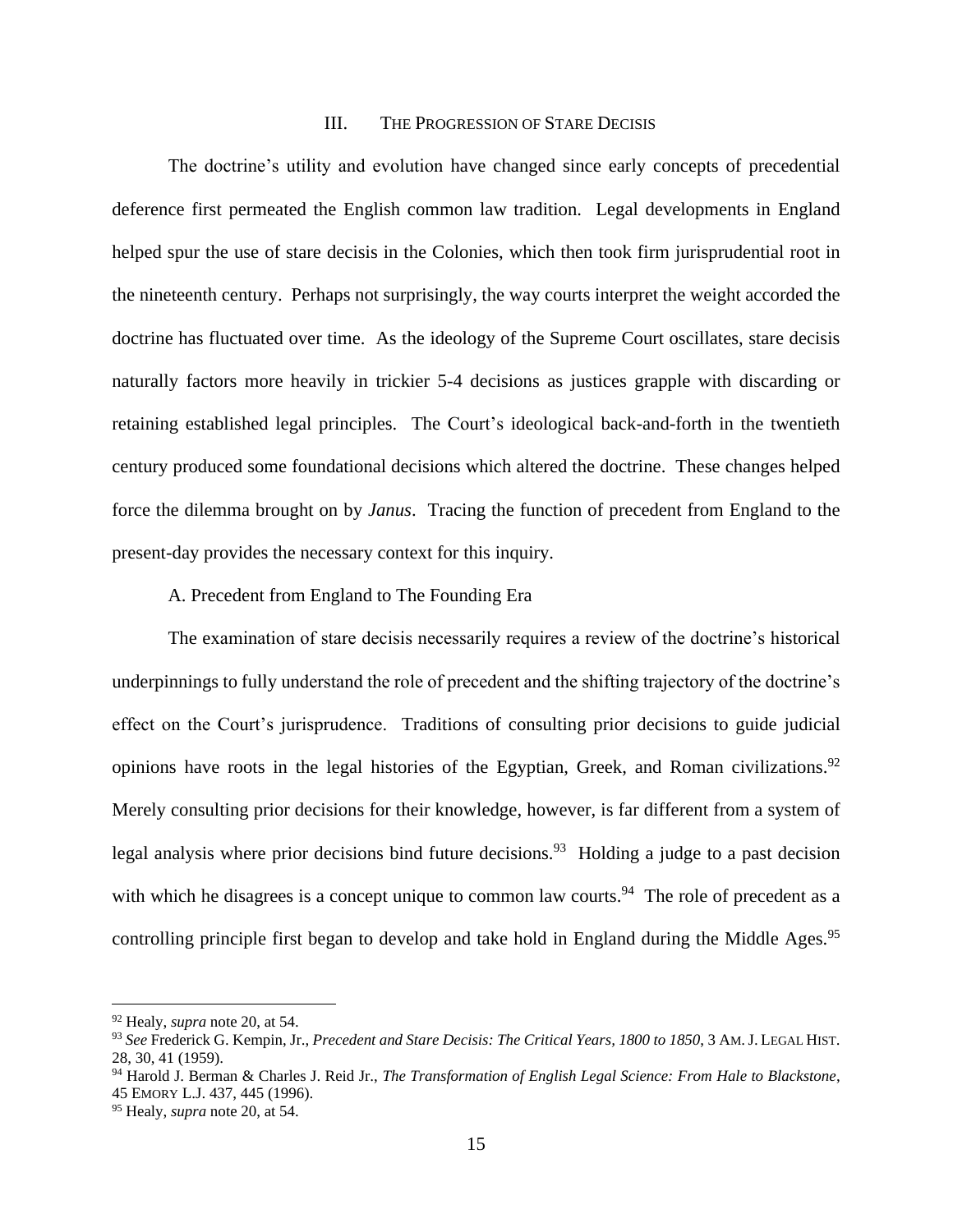At this time, judges would review news of past cases distilled in compilations called Year Books.<sup>96</sup> During this period, a judge was free to disregard any past decision or court procedure with which he disagreed.<sup>97</sup> After Year Book publication concluded by the mid-sixteenth century, private case reports took their place.<sup>98</sup> Though partially unreliable, these private reports helped support the growing legal attitude that common law courts should more readily adhere to their past precedents.<sup>99</sup>

<span id="page-15-0"></span>Though the use of precedent goes back to some of the earliest recorded legal histories, the formal doctrine of stare decisis—that precedent binds a court—is a relatively recent legal development.<sup>100</sup> The doctrine, as recognized today, began to develop in the late-eighteenth and early-nineteenth centuries.<sup>101</sup> Preeminent English jurist Sir William Blackstone envisioned precedent as a role of "general obligation."<sup>102</sup> He was the most influential scholar to advocate for a strong version of stare decisis, considering it "an established rule to abide by former precedents, where the same points come again in litigation . . . ."<sup>103</sup> Adherence to precedent was required "to keep the scale of justice . . . [from] waver[ing] with every new judge's opinion."<sup>104</sup> While Blackstone's work served as a turning point in common law conceptions of stare decisis, it also influenced the Founders' knowledge of a jurisprudential ideal.<sup>105</sup>

<sup>&</sup>lt;sup>96</sup> *Id.* at 58. Year Books differed greatly from modern law reports in that they did not often report the legal reasoning behind judicial decisions, instead focusing more on the intricate facts of the particular controversy. *See id.* Year Books were not regarded as a collection of binding precedents. *See* THEODORE F. T PLUCKNETT, A CONCISE HISTORY OF THE COMMON LAW 272 (2010) (ebook).

<sup>97</sup> Berman & Reid Jr., *supra* not[e 94,](#page-14-0) at 445.

<sup>98</sup> *Id.* at 446.

<sup>99</sup> *Id.*

<sup>100</sup> Thomas R. Lee, *Stare Decisis in Historical Perspective: From the Founding Era to the Rehnquist Court*, 52 VAND. L. REV. 647, 659 (1999).

<sup>101</sup> *Id.* at 661.

<sup>102</sup> *Id.*

<sup>&</sup>lt;sup>103</sup> 2 WILLIAM BLACKSTONE, COMMENTARIES \*69.

<sup>104</sup> *Id.* 

<sup>105</sup> *See* Lee, *supra* note [100,](#page-15-0) at 662 (noting that Blackstone's work coincided with the Framer's drafting of the Constitution). Blackstone's influence on the Framers' understanding has been broadly accepted. *See id.* at 661 n.71.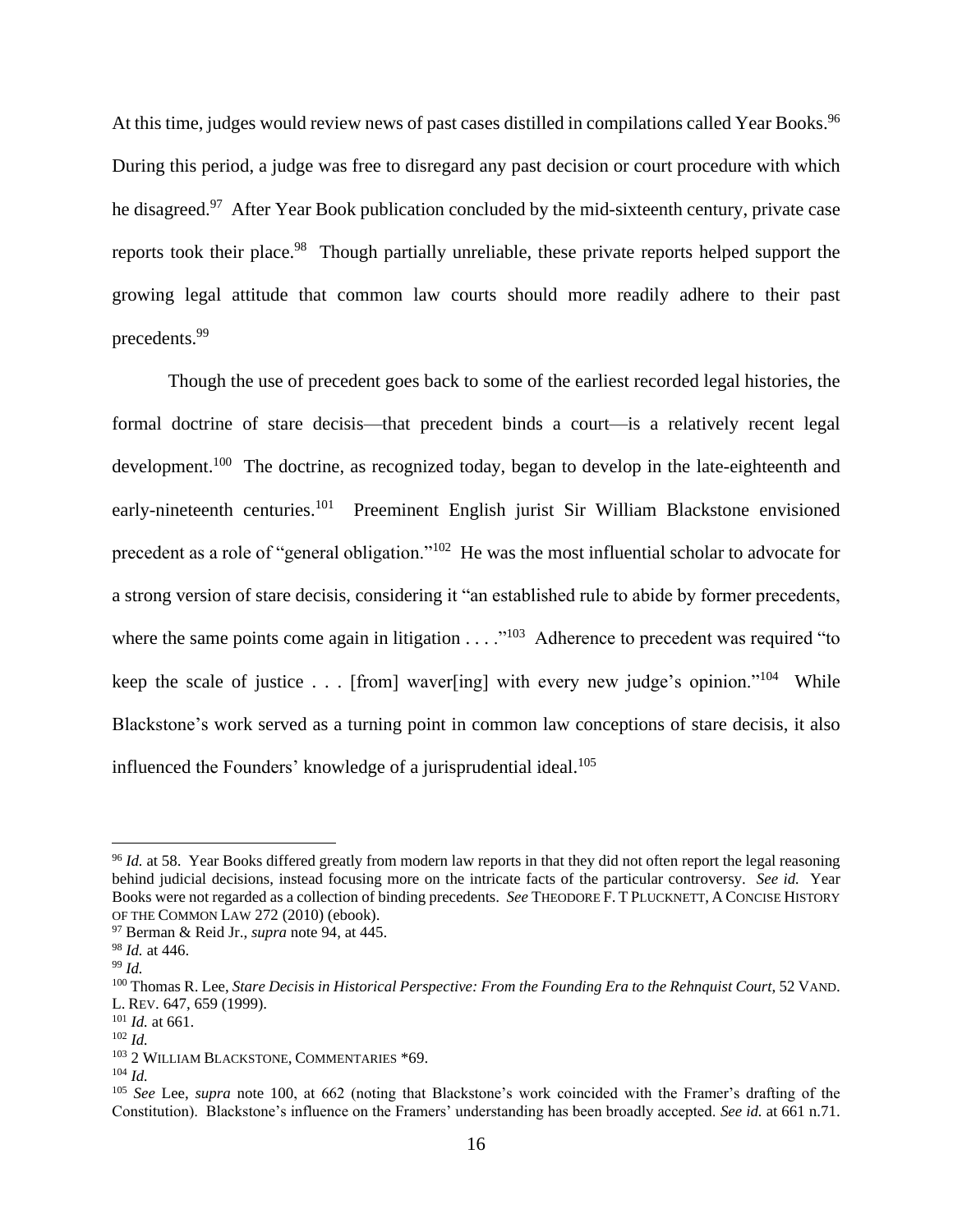In its infancy, notions of stare decisis and the controlling role of precedent served as foundational legal hallmarks passed down from common law courts to United States courts.<sup>106</sup> The role of precedent in the early American legal system evolved initially as a measure to help constrain the monarch's power.<sup>107</sup> Though lacking a cohesive or unified understanding of the role of precedent, the courts of the early American legal system were nevertheless imbued with a sense that precedent was a fundamental concept.<sup>108</sup> In addition to the Framers' awareness of Blackstone's work on expounding and codifying legal principles,<sup>109</sup> Alexander Hamilton referenced the importance of precedent in the Federalist Papers.<sup>110</sup> In *Federalist No. 78*, Hamilton wrote "[t]o avoid an arbitrary discretion in the courts, it is indispensable that they should be bound down by strict rules and precedents which serve to define and point out their duty in every particular case that comes before them."<sup>111</sup> Taken out of context, one could view Hamilton's remarks as a whole-hearted endorsement of stare decisis.<sup>112</sup> This passage was written as part of an argument for life tenure for judges, illustrating that they would require many years to familiarize themselves with procedures and the law. $113$ 

Other Founding-era scholars with legal influence provided more thoughtful and forceful commentary on the role of stare decisis. Madison espoused a more thorough view of the doctrine,

<sup>111</sup> *Id.*

*See also* Schick v. United States, 195 U.S. 65, 69 (1904) (stating that the Commentaries are "the most satisfactory exposition of the common law of England," which the Framers themselves were "undoubtedly" acquainted). <sup>106</sup> Mortimer N. S. Sellers, *The Doctrine of Precedent in the United States of America*, 54 AM. J. COMP. L. 67, 67

<sup>(2006).</sup>

 $^{107}$  *Id.* 

<sup>108</sup> *See id*. at 67–68.

<sup>109</sup> *See* Lee, *supra* not[e 100,](#page-15-0) at 661 n.71.

<sup>110</sup> *See* THE FEDERALIST NO. 78 (Alexander Hamilton).

<sup>112</sup> *See* Lee, *supra* not[e 100,](#page-15-0) at 663 (contending that *Federalist No. 78* is not a "comprehensive exposition" of the stare decisis doctrine).

<sup>113</sup> Healy, *supra* note [20,](#page-3-0) at 100–01. It is far from certain that Hamilton's discussion about precedent in *Federalist No. 78* was related to vertical stare decisis, and not whether or when the Supreme Court could overrule its own decisions. *See* Lee, *supra* note [100,](#page-15-0) at 664.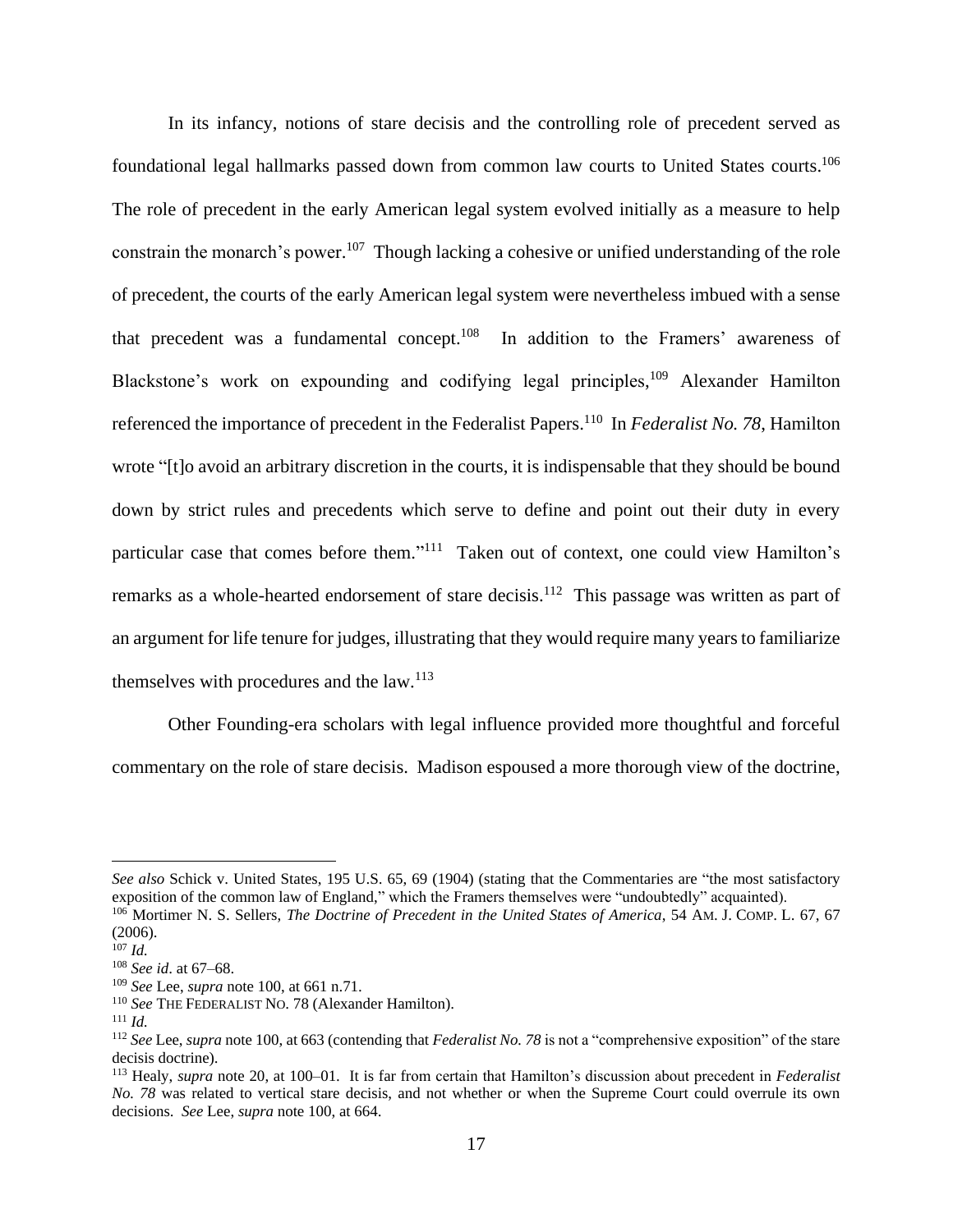in part as a result of his experience.<sup>114</sup> He wrote that "precedents, when formed on due discussion and consideration . . . [were to be] . . . regarded as of binding influence, or, rather, of authoritative force in settling the meaning of a law."<sup>115</sup> Formed as a result of his shifting belief on the constitutionality of the Bank of the United States, Madison conceived a view of stare decisis where deference to precedent was permissible when a legal opinion thoughtfully explained or construed a law or the Constitution, but not when the opinion went so far as to change the meaning of it.<sup>116</sup> Similarly, William Cranch, the Supreme Court's second official reporter, wrote that "every case decided is a check upon the judge," and that judges should not depart from precedent without "strong reasons."<sup>117</sup> While some scholars remain skeptical about the extent to which early-American legal writers intended to enshrine precedent within our founding documents,<sup>118</sup> the development and pervasiveness of stare decisis shortly thereafter cannot be questioned.<sup>119</sup>

The nineteenth century saw a dramatic increase in American judicial commitment to stare decisis.<sup>120</sup> Two distinct and varied occurrences spurred the growth of the doctrine: the rise of legal positivism and the increased availability of law reports.<sup>121</sup> Law reports—recorded transcriptions of judicial decisions—initially sparse and unreliable in the late 1700s, were widespread and reliable by the mid-nineteenth century.<sup>122</sup> Positivist legal thought continued to take hold from the writings of Jeremy Bentham and John Austin, promoting the more widespread belief that cases were law, not mere evidence of law.<sup>123</sup> As reports of judicial decisions became widely circulated,

<sup>114</sup> Lee, *supra* note [100,](#page-15-0) at 664.

<sup>115</sup> *Id.* at 665.

<sup>116</sup> *Id.*

<sup>117</sup> 5 U.S. (1 Cranch) at iii (1801).

<sup>118</sup> Healy, *supra* note [25,](#page-4-0) at 1182.

<sup>119</sup> Healy, *supra* note [20,](#page-3-0) at 87.

<sup>120</sup> *Id.*; *see also* Kempin, Jr., *supra* not[e 93,](#page-14-1) at 34.

<sup>121</sup> Healy, *supra* note [20,](#page-3-0) at 87.

<sup>122</sup> Kempin, Jr., *supra* note [93,](#page-14-1) at 35–36.

<sup>123</sup> *Id.* at 32, 36.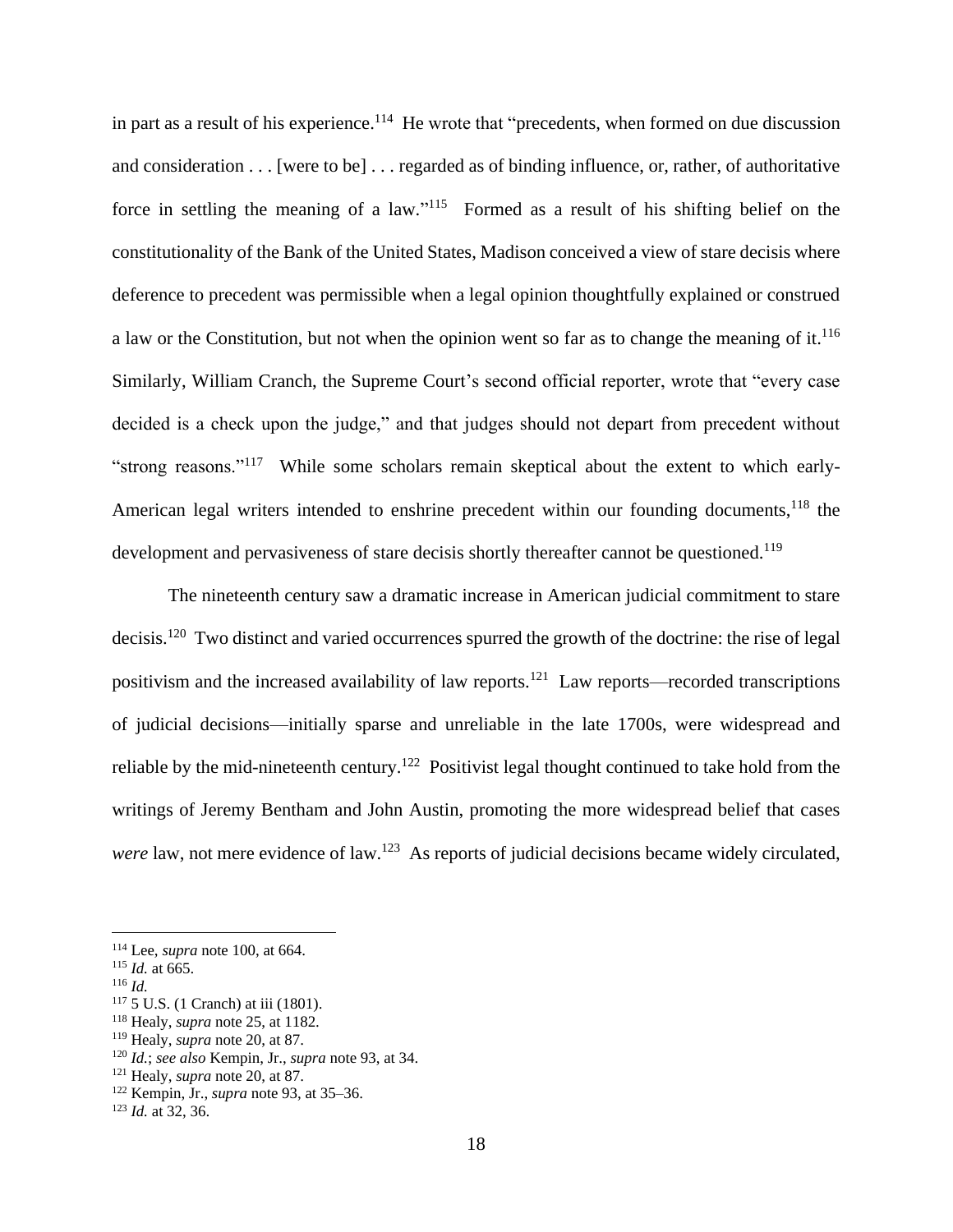so too grew the belief among scholars that those decisions *themselves* comprised law. From this, a more recognizable version of stare decisis took root and developed to what we see today.

B. Twentieth Century Stare Decisis and a Weaker View of Constitutional Precedents

Any meaningful exposition of the current state of stare decisis must necessarily include a discussion of its constitutional and statutory variations. The Supreme Court is less hesitant to overrule past precedent in cases involving a constitutional question because of the importance placed upon proper interpretation of the Constitution.<sup>124</sup> Conversely, the Court is more hesitant to overrule precedent in cases involving statutory construction.<sup>125</sup> If a court incorrectly divines legislative construction, Congress may simply legislate around the decision.<sup>126</sup> If the Court incorrectly decides a constitutional issue, the non-judicial mechanism by which to undo the decision—amending the Constitution—is an arduous and seldom-used process.<sup>127</sup> Therefore, when convinced of a previous error in a matter of Constitutional interpretation, the Court "has never felt constrained to follow precedent."<sup>128</sup>

That the strength of precedent is determined by the type of matter before the Court is a relatively modern concept which dates back to at least the 1930s. Justice Brandeis's dissent in *Burnet v. Colorado Oil & Gas Company* codified this concept.<sup>129</sup> *Burnet* questioned whether to adhere to or overrule *Gillespie v. Oklahoma*, 130 which invalidated a state tax provision as an infringement upon interstate commerce.<sup>131</sup> In an oft-quoted passage, Brandeis announced that

<sup>124</sup> *See* Burnet v. Coronado Oil & Gas Co., 285 U.S. 393, 405 (1932) (Brandeis, J., dissenting) ("Stare decisis is not, like the rule of res judicata, a universal, inexorable command. The rule of stare decisis, though one tending to consistency and uniformity of decision, is not inflexible.").

<sup>125</sup> Lawrence C. Marshall, *Let Congress Do It: The Case for an Absolute Rule of Statutory Stare Decisis*, 88 MICH. L. REV. 177, 181 (1989).

<sup>126</sup> *See Burnet*, 285 U.S. at 406.

<sup>127</sup> *See id.*

<sup>128</sup> Smith v. Allwright, 321 U.S. 649, 665 (1944).

<sup>129</sup> 285 U.S. 393 (1932).

<sup>&</sup>lt;sup>130</sup> 257 U.S. 501 (1922).

<sup>131</sup> *Id.* at 506.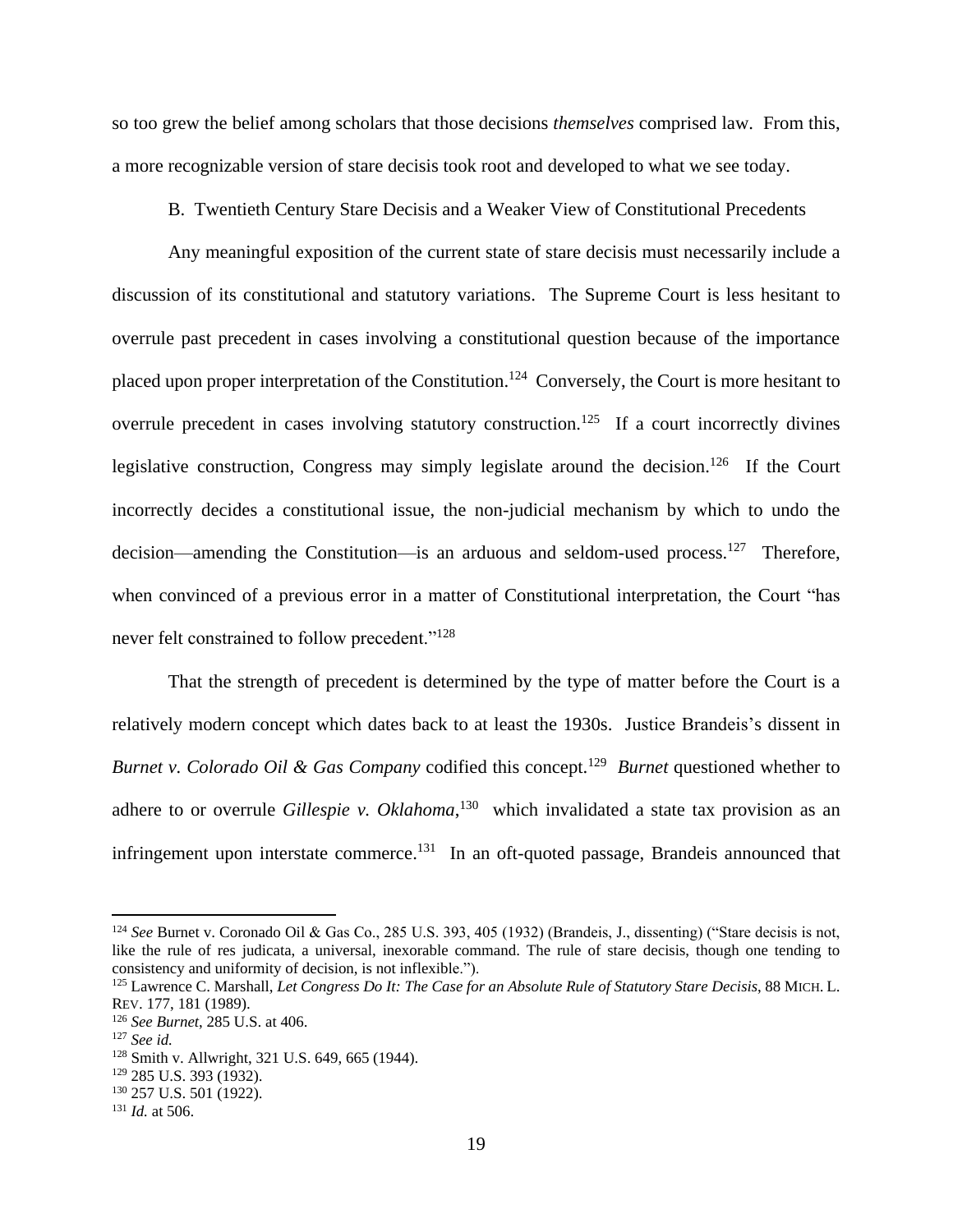"[*s*]*tare decisis*is not . . . an inexorable command."<sup>132</sup> Though in an immediately preceding portion Brandeis remarked that in most cases it was of greater importance that the law "be settled than it be settled right," Brandeis later explained that, in matters of Constitutional concern, where legislative correction is "practically impossible," the Supreme Court "has often overruled its earlier decisions."<sup>133</sup> Twelve years later—and after the Court's renunciation of *Lochner v. New York<sup>134</sup>* the Supreme Court lent support to Brandeis's contention regarding precedential departure when, in *Smith v. Allwright*, the Court struck down a Texas voting requirement which barred African-Americans from voting in primaries, thus overturning its own precedent in *Grovey v. Townsend*. 135 Exclaiming that "when convinced of former error, this Court has never felt constrained to follow precedent," the Court overruled a prior case because of the "erroneous . . . application of a Constitutional principle."<sup>136</sup> Commentators contend that *Allwright* stands as the turning point in delineating this more flexible iteration of the doctrine in constitutional matters, deferring exclusively to Brandeis's dissent which itself was of "questionable historical pedigree."<sup>137</sup> This differential standard continues to play an active role in the modern Court's stare decisis framework.<sup>138</sup>

The Warren, Burger, and Rehnquist Courts addressed issues of constitutional interpretation with far more frequency than did their predecessors in the century prior.<sup>139</sup> While Brandeis's

<sup>132</sup> *Burnet*, 285 U.S. at 405 (Brandeis, J., dissenting).

<sup>&</sup>lt;sup>133</sup> *Id.* at 406. Brandeis also offered further support for a flexible stare decisis standard by explaining that in overturning precedent, "[t]he Court bows to the lessons of experience and the force of better reasoning, recognizing that the process of trial and error, so fruitful in the physical sciences, is appropriate also in the judicial function. *Id.*  at 407–08. Brandeis cited a myriad of cases in two footnotes in support of the proposition that the Court had always been willing to overturn precedent when convinced of constitutional error. *See id*. at 407 nn.2, 4.

<sup>134</sup> *See* W. Coast Hotel Co. v. Parrish, 300 U.S. 379 (1937).

<sup>135</sup> *Allwright*, 321 U.S. 649 (1944).

<sup>136</sup> *Id*. at 664–65.

<sup>137</sup> Lee, *supra* note [100,](#page-15-0) at 727.

<sup>138</sup> *See, e.g.*, *Janus*, 138 S. Ct. at 2478 (citing Agostini v. Felton, 521 U.S. 203, 235 (1997); Payne v. Tennessee, 501 U.S. 808, 828 (1991); *Burnet*, 285 U.S. at 407).

<sup>139</sup> Lee, *supra* note [100,](#page-15-0) at 649–50.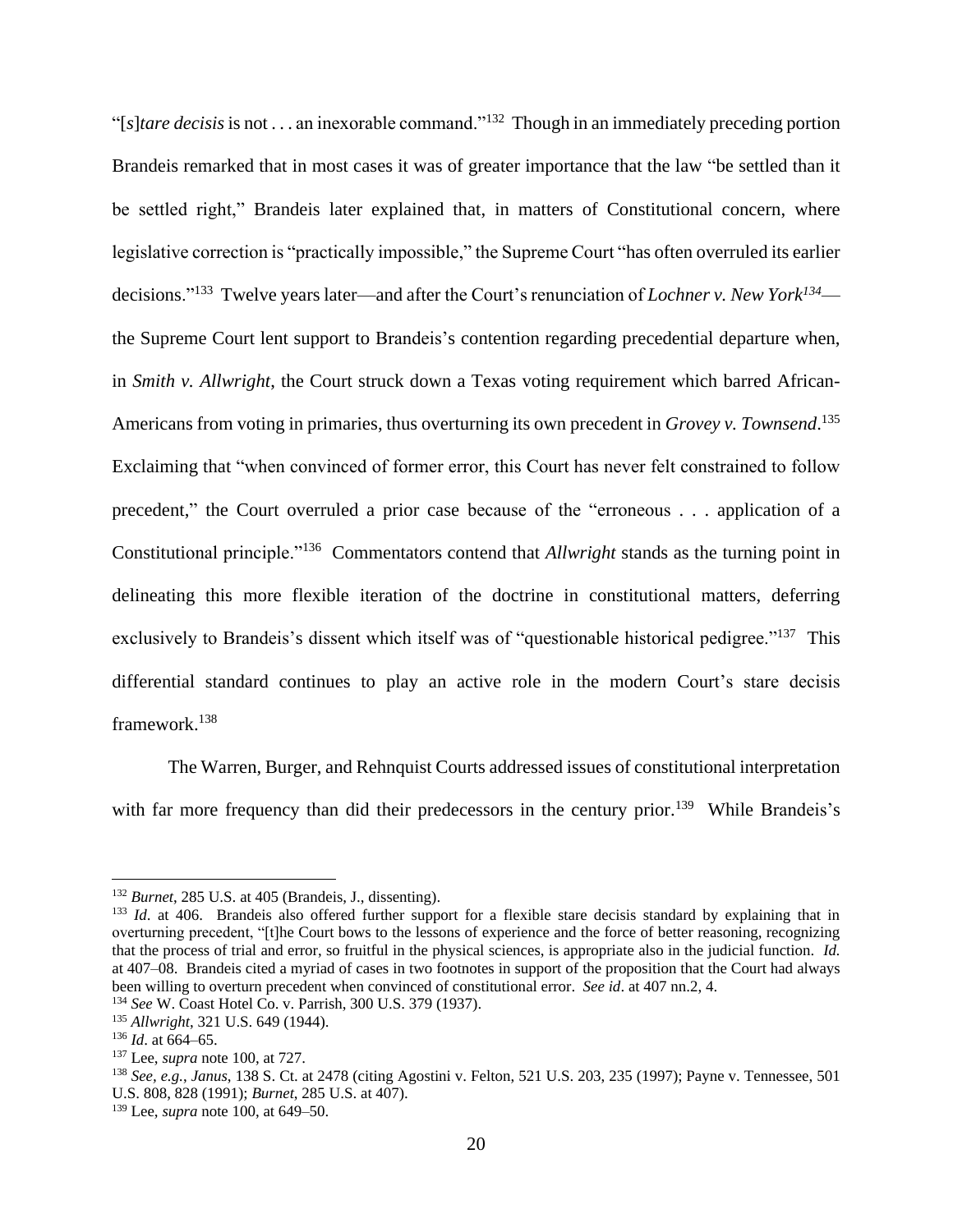"inexorable command" quote is now enshrined in a large number of decisions, only six came in the sixty years between *Burnet* and *Casey*. <sup>140</sup> This shows the frequency with which the Rehnquist and Roberts Courts, particularly, have taken up challenged constitutional precedents.<sup>141</sup> This relaxed standard, as forged by more recent Courts, is not without its detractors. Some argue that "sliding scale" stare decisis is a product of the twentieth century, and completely at odds with the legal notions of the doctrine during the early years of the Marshall and Taney Courts.<sup>142</sup> "If the Rehnquist Court is bent on abandoning a constitutional decision, it may do so with little more than a citation to [*Burnet* and *Allwright*] and their self-fulfilling notion of an accepted practice." 143

Other members of the Court embraced the weakened constitutional stare decisis. Justice Douglas preferred the tenuous nature of constitutional stare decisis, writing that "above all else . . . it is the Constitution which [we] swore to support and defend, not the gloss which [our] predecessors may have put on it."<sup>144</sup> But as it pertains to the ease with which the Court could overturn its own precedent, Justice Scalia likewise complained that "the doctrine of stare decisis has appreciably eroded" in more recent times.<sup>145</sup> Notwithstanding the critiques of its membership, the Court continues to purportedly apply a system of weakened stare decisis to constitutional matters.<sup>146</sup> The uptick in constitutional issues addressed by the Court brings with it a necessary

<sup>140</sup> *See* Vasquez v. Hillery, 474 U.S. 254, 266 (1986); *Payne*, 501 U.S. at 828; Erie R.R. v. Tompkins, 304 U.S. 64, 92 (1938); Comm'r v. Estate of Church, 335 U.S. 632, 676 (1949) (Frankfurter, J., dissenting); Gwin, White & Prince, Inc. v. Henneford, 305 U.S. 434, 454 (1939) (Black, J., dissenting).

<sup>141</sup> Lee, *supra* note [100,](#page-15-0) at 728.

<sup>142</sup> *Id.*

<sup>143</sup> *Id.*

<sup>144</sup> William O. Douglas, *Stare Decisis*, 49 COLUM. L. REV. 735, 743 (1949).

<sup>145</sup> Antonin Scalia, *Common-Law Courts in a Civil-Law System: The Role of United States Federal Courts in Interpreting the Constitution and Laws*, in 18 THE TANNER LECTURES ON HUMAN VALUES 79, 87 (Grethe B. Peterson ed., 1997).

<sup>146</sup> Despite the Supreme Court's purported likelihood to depart from precedent in constitutional decisions, empirical evidence contradicts that notion. A comprehensive evaluation found that the extent to which a challenged precedent implicates a constitutional issue plays only a marginal role in the Court's decision to overturn or affirm it. *See* Lee Epstein, William M. Landes & Adam Liptak, *The Decision to Depart (or Not) from Constitutional Precedent: An Empirical Study of the Roberts Court*, 90 N.Y.U. L. REV. 1115, 1117 (2015). Upon review of the 558 precedents attacked in Supreme Court cases between 1986–2013, 296 were constitutional law decisions and 262 were not. Out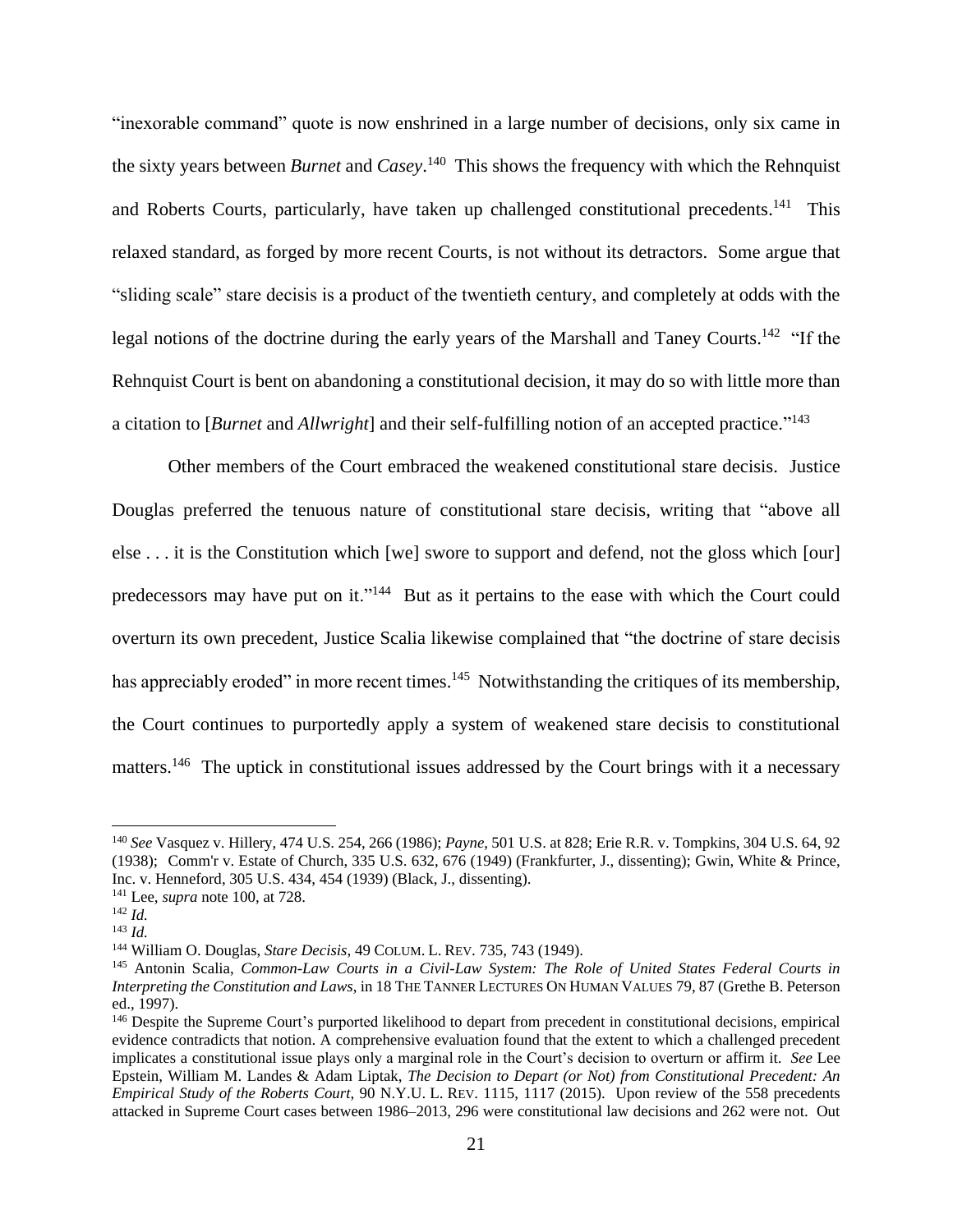increase in stare decisis analysis.<sup>147</sup> But with Justices believing constitutional decisions permit less precedential deference, the precise factors used in that analysis become all the more critical to a stable determination of not only what the law is, but whether it will continue to be what it is.

#### IV. CURRENT STARE DECISIS DOCTRINE

What are the conditions required for the Court to engage in comprehensive and meaningful stare decisis analysis before overturning precedent? If stare decisis is tantamount to judicial calculus, how does a justice show her work?<sup>148</sup> Whether the Court requires a less-than-tangible "special justification," or objectively analyzes a list of codified and agreed-upon factors may determine the extent to which a challenged precedent's reasoning may be more or less likely to factor in. Fairly recent cases which delineate and expose the current state of stare decisis reinforce the open and unstable status of the doctrine. Understanding the interplay between these factors helps better explain the present status and functionality of the doctrine.

### A. Special Justification

<span id="page-21-0"></span>As the Court moved through the Rehnquist era where more cases challenged precedent, the

Court began to settle upon a more codified framework for when to overturn prior decisions.<sup>149</sup>

of the total number, only twenty-two cases were expressly overturned. Yet of these twenty-two, fourteen were constitutional precedents and nine were not. This statistical difference is relatively insignificant. *See id.* at 1140–41. <sup>147</sup> Lee, *supra* note [100,](#page-15-0) at 649–650; *see also* Daniel Charles (DC) V. Wolf, David R. Fine, Robert B. Mitchell, *A*  Janus*-faced Standard? Chief Justice Roberts's Approach to Stare Decisis at the Threshold of a Post-Justice Kennedy Supreme Court*, K&L GATES (July 17, 2018), http://www.klgates.com/a-ijanusi-faced-standard-chief-justice-robertssapproach-to-istare-decisisi-at-the-threshold-of-a-post-justice-kennedy-supreme-court-07-17-2018/ (noting that Roberts's seemingly disparate treatment of stare decisis in recent decisions "suggest[s] that the extent to which Congress has the power to fix a precedent he disagrees with is a key factor for him in deciding how much to defer to the Court's prior decisions") (last visited Feb. 14, 2019).

<sup>&</sup>lt;sup>148</sup> In *Janus*, Justice Alito employs the phrase "stare decisis calculus." *Id.* at 2481. The phrase was only ever used in one other Supreme Court opinion: Justice Stevens' dissent in *Citizens United*. *See* 558 U.S. at 409 (Stevens, J., dissenting.). In light of the difficulty with which the Court has grappled with its own view of the doctrine, the term "calculus" seems an apt description of the exercise.

<sup>149</sup> *See* Emery G. Lee III, *Overruling Rhetoric: The Court's New Approach to Stare Decisis in Constitutional Cases*, 33 U. TOL. L. REV. 581, 582. Professor Lee argues that the move toward a more rigid version of stare decisis by the Rehnquist Court marks a "break with the Court's historical approach" whereby the Court need only be convinced of prior error to overrule a constitutional precedent. *Id.* (internal quotations and citations omitted).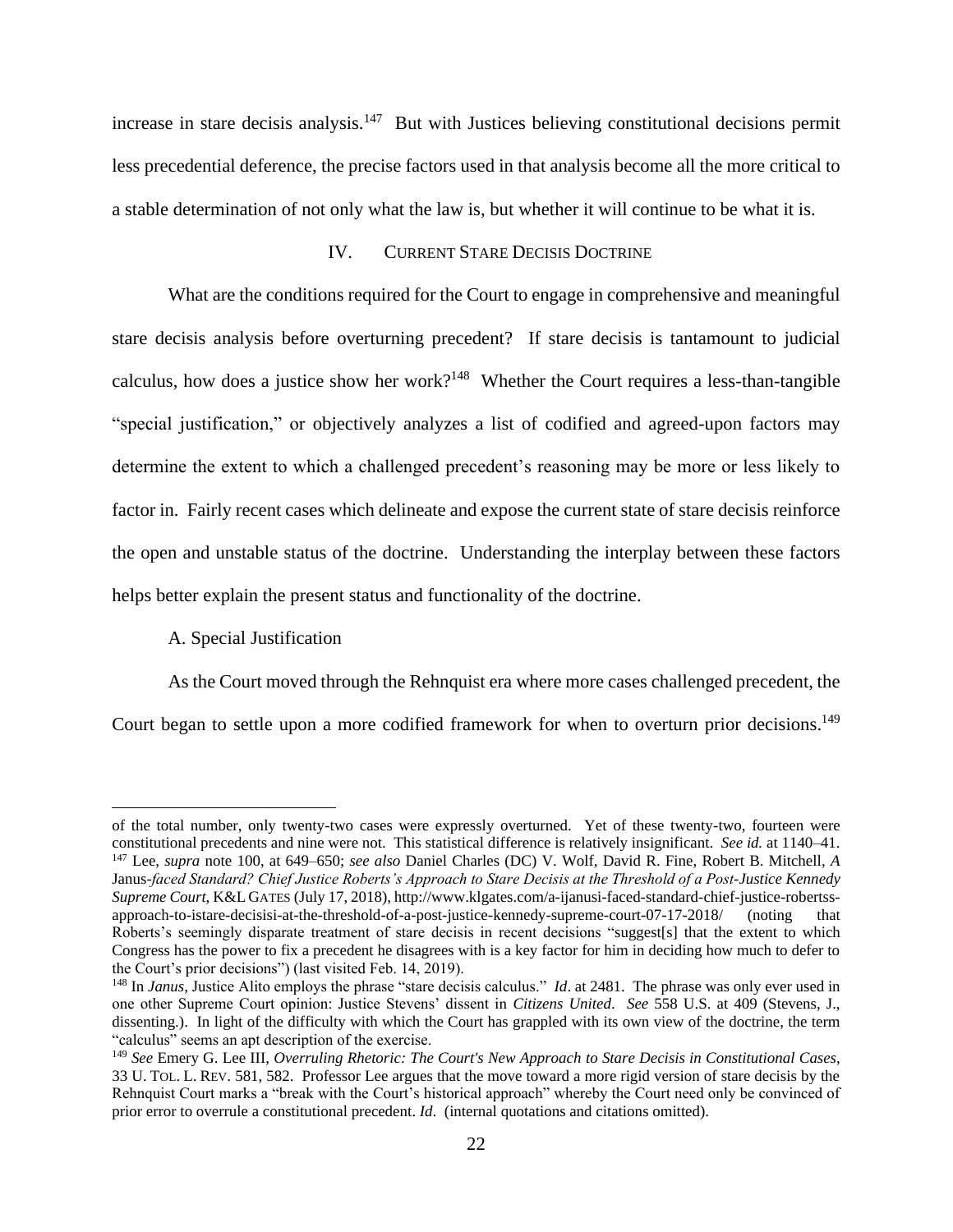Some commenters theorize that the Rehnquist Court may have begun to adopt a more cohesive stare decisis framework as a natural response to support the Court's legitimacy in light of the appointment of five seemingly-conservative justices by Presidents Reagan and Bush in a relatively short period in the 1980s and early 1990s.<sup>150</sup> Regardless of intention, the Court drifted toward a more codified stare decisis framework during this time. This codification provided that overruling precedent required more than disagreement with the prior ruling, but also some additional, "special justification."<sup>151</sup> Noting that "adherence to precedent is not rigidly required in constitutional cases," Justice O'Connor explained that "any departure from the doctrine of stare decisis demands special justification."<sup>152</sup>

Five years later, Justice Kennedy set forth a series of factors to consider when deciding whether such special justification exists.<sup>153</sup> In discussing the importance of the stare decisis doctrine, Kennedy explained that "stare decisis is a basic self-governing principle within the Judicial Branch, which is entrusted with the sensitive and difficult task of fashioning and preserving a jurisprudential system that is not based upon an arbitrary discretion."<sup>154</sup> First, Kennedy explained that developments in the law since the writing of the challenged decision could weigh against retaining that precedent.<sup>155</sup> Next, the Court could consider whether the challenged rule had demonstrated some unworkability.<sup>156</sup> Lastly, whether the past precedent had befallen

<sup>150</sup> *Id.* at 583.

<sup>151</sup> *Id.* at 582. This special justification language was first used by Justice O'Connor in *Arizona v. Rumsey*, 467 U.S. 203 (1984), which declined to overturn *Bullington v. Missouri*, 451 U.S. 430 (1981).

<sup>152</sup> *See Rumsey*, 467 U.S. at 212 (noting that because the petitioner had not offered any such justification sufficient to overturn *Bullington*, the Court declined to do so).

<sup>153</sup> *See* Patterson v. McLean Credit Union, 491 U.S. 164 (1989).

<sup>&</sup>lt;sup>154</sup> *Id.* at 172 (internal quotations omitted).

<sup>&</sup>lt;sup>155</sup> *Id.* at 173. "Where such changes [(either by Congress or through subsequent actions by the courts)] have removed or weakened the factual underpinnings from the prior decision, or where the later law has rendered the decision irreconcilable with competing legal doctrines, the court has not hesitated to overrule an earlier decision." *Id.* (internal citations omitted).

<sup>156</sup> *Id.* at 173–74. A decision is unworkable if it poses a "detriment to coherence and consistency in the law, either because of inherent confusion created by an unworkable decision…or because the decision poses a direct obstacle to the realization of important objectives embodied in other laws . . . ." *Id.* at 173.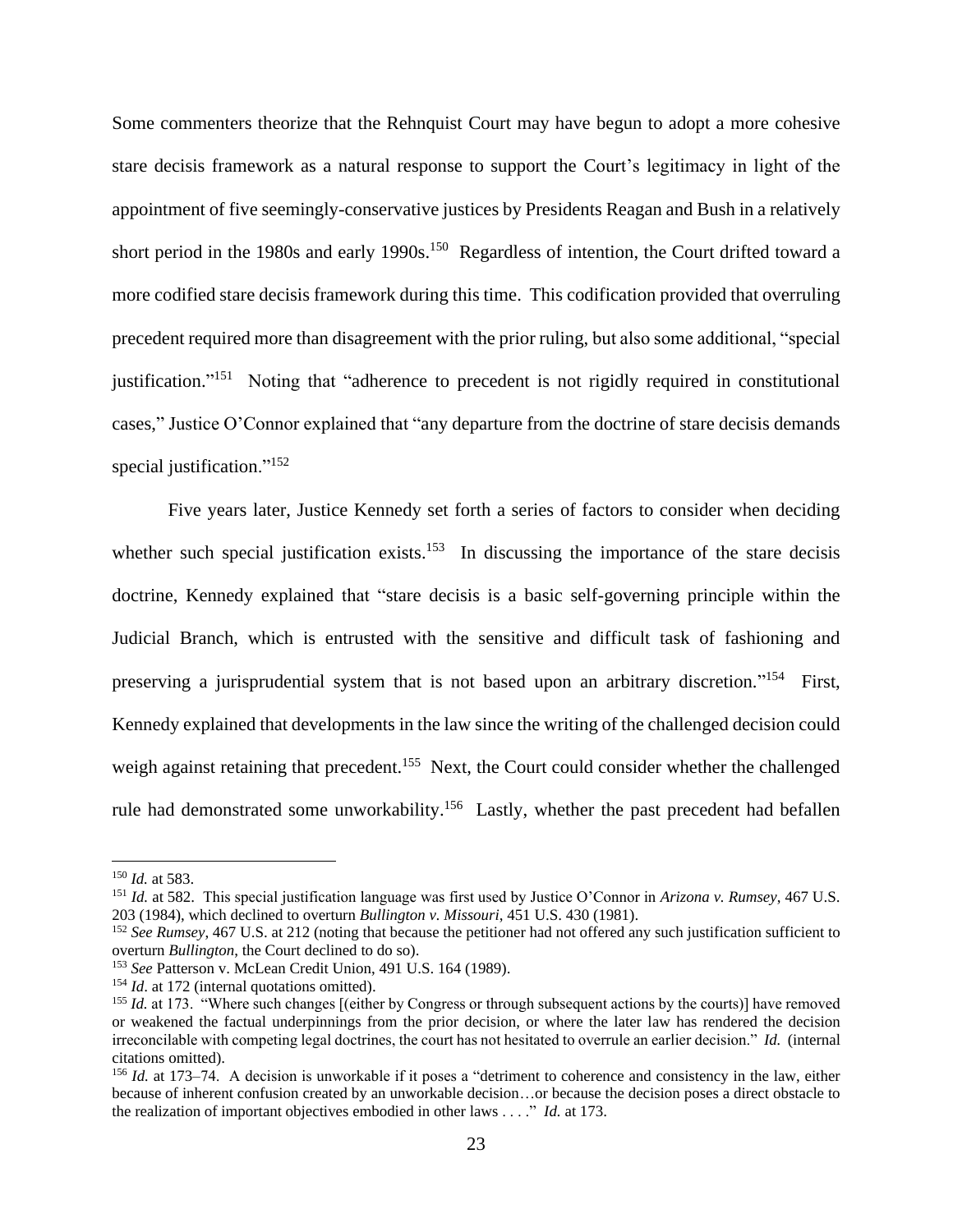some level of publicly-perceived inconsistency with a "prevailing sense of justice" could weigh in favor of overturning a prior decision.<sup>157</sup> These three factors in *Patterson v. McLean Credit Union* lay the groundwork for Justice Kennedy's hallmark elucidation of stare decisis, authored just three years later.

## <span id="page-23-0"></span>B. *Payne v. Tennessee*

The buildup to the framework outlined in *Casey* was immediately preceded by what some consider a less-than-thorough approach to stare decisis in *Payne v. Tennessee*, decided just one term before *Casey* in 1991. 158 *Payne* overturned the Supreme Court's precedents in *Booth v. Maryland* and *South Carolina v. Gathers*, both of which held that the Eighth Amendment precludes a jury's consideration of victim impact statements in the sentencing phase of capital trials.<sup>159</sup> *Booth* was decided only four years before the Court overturned it in *Payne*, with *Gathers*' upholding of the *Booth* precedent in the intervening period. As noted by Justice Marshall in his scathing dissent, the Court only overturned *Booth* and *Gathers* after a consequential change in Court personnel.<sup>160</sup> In his dissent, Marshall pointedly decried the Court's novel and cavalier approach to stare decisis, noting that the decision whether to overturn *Booth*  and *Gathers* was not a function of which parties in those cases "had the better of the argument."<sup>161</sup> Taking issue with the majority's notion that a precedent is somehow weaker if decided by a narrow margin in the face of "spirited dissents," Marshall lamented that the Court leaves open the possibility that any liberty hitherto protected by the Bill of Rights or the Fourteenth Amendment

<sup>&</sup>lt;sup>157</sup> *Id.* at 174–75. "[A] precedent becomes more vulnerable as it becomes outdated and after being 'tested by experience, has been found inconsistent with…the social welfare.'" *Id*. at 174 (internal citations omitted).

<sup>158</sup> *See* Tom Hardy, *Has Mighty Casey Struck Out?: Societal Reliance and the Supreme Court's Modern Stare Decisis Analysis*, 34 HASTINGS CONST. L.Q. 591, 596 (2007).

<sup>159</sup> Payne v. Tennessee, 501 U.S. 808 (1991).

<sup>160</sup> *See id.* at 844 (Marshal, J., dissenting) ("Neither the law nor the facts supporting *Booth* and *Gathers* underwent any change in the last four years. Only the personnel of this Court did."). <sup>161</sup> *Id*. at 848 (Marshall, J., dissenting).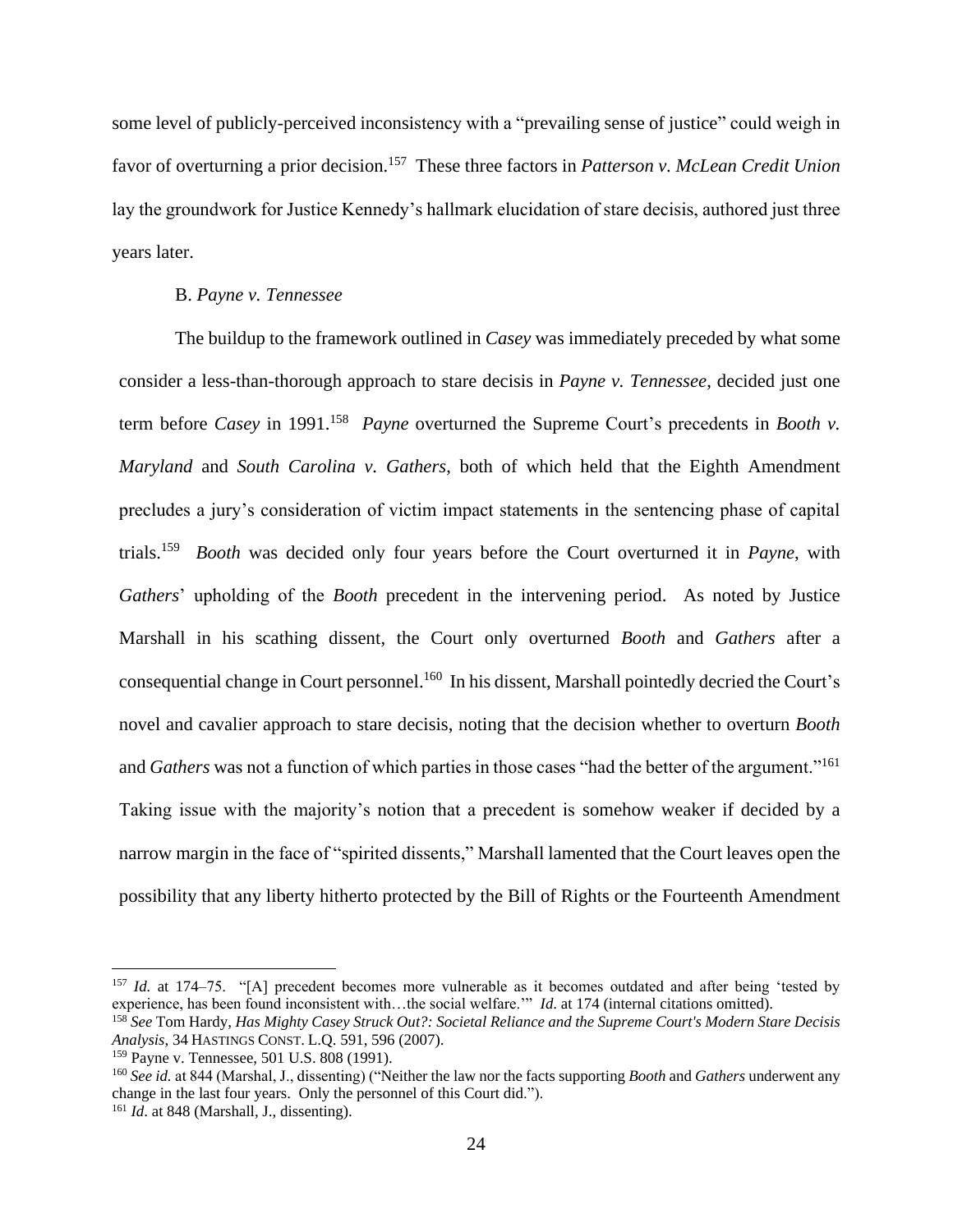could be "open for reexamination."<sup>162</sup> Concerned with what this meant for judicial legitimacy, Marshall contended that an "impoverished conception of stare decisis cannot possibly be reconciled with the values that inform the proper judicial function. . . . [F]idelity to precedent is part and parcel of a conception of 'the judiciary as a source of impersonal and reasoned judgments."<sup>163</sup>

Marshall's dissent underscores the continued struggles to balance judicial legitimacy within a proper stare decisis framework. He announced his retirement from the Supreme Court just one day after the decision in *Payne*. <sup>164</sup> The conservative Justice Thomas replaced Marshall, and the Court granted certiorari in *Casey* the following January. 165

<span id="page-24-0"></span>C. *The Casey Factors*

Conservative commentators fully expected the Court, with conservative Thomas on and liberal Marshall out, to overturn *Roe v. Wade*.<sup>166</sup> Instead of bringing Justice Marshall's concerns about debilitated stare decisis to fruition with yet another change in the Court's personnel ushering in a change in personal liberties, the joint opinion in *Casey* provided one of the strongest delineations of stare decisis ever announced.<sup>167</sup> *Casey,* for this reason, is considered the high water mark of stare decisis,<sup>168</sup> with many articles utilizing the *Casey* framework in thorough examinations of the doctrine.<sup>169</sup> This Comment proceeds no differently.

<span id="page-24-1"></span><sup>162</sup> *Id.* at 851 (Marshall, J., dissenting).

<sup>&</sup>lt;sup>163</sup> *Id.* at 852 (Marshall, J., dissenting).

<sup>164</sup>James J. Kilpatrick, *When Marshall Disrobed His Colleagues*, BALT. SUN (July 3, 1991), http://articles.baltimoresun.com/1991-07-03/news/1991184073\_1\_payne-v-justice-marshall-thurgood-marshall. <sup>165</sup> 502 U.S. 1056, 1057 (1992).

<sup>166</sup> See Lee III, *supra* not[e 149,](#page-21-0) at 604.

<sup>167</sup> *See* Hardy, *supra* not[e 158.](#page-23-0)

<sup>168</sup> *See* Colin Starger, *The Dialectic of Stare Decisis Doctrine*, *in* PRECEDENT IN THE UNITED STATES SUPREME COURT 19, 39 (C. J. Peters, ed., 2013) https://www.springer.com/cda/content/document/cda\_downloaddocument/ 9789400779501-c2.pdf?SGWID=0-0-45-1491975-p176334460.

<sup>169</sup> *See, e.g.*, Healy, *supra* not[e 25,](#page-4-0) at 1210–18; Lee III, *supra* note [166,](#page-24-0) at 603–611.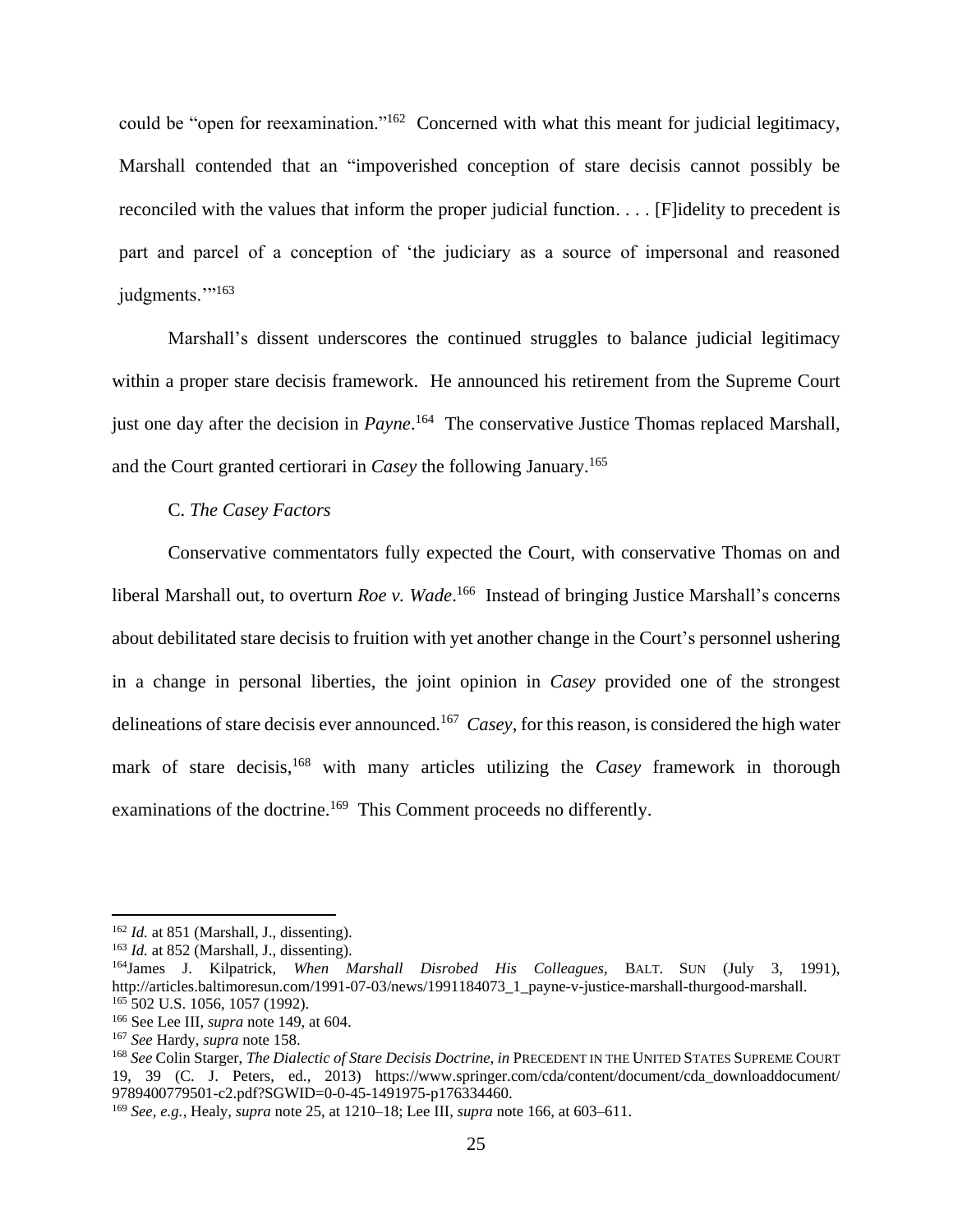*Casey* retained the central holding of *Roe*, opting to reaffirm "a woman's right to choose to have an abortion before fetal viability . . . [because] the State['s] . . . previability interests are not strong enough to support an abortion prohibition . . . ."<sup>170</sup> *Casey* serves as the apex of strong stare decisis doctrine because of the depth and importance of its treatment of the doctrine. There, the Court announced that the arguments against *Roe* were outweighed by the "explication of individual liberty . . . combined with the force of *stare decisis*."<sup>171</sup> While the opinion admits that, to some of the justices, "abortion [is] offensive to our most basic principles of morality," the stare decisis considerations outlined in the plurality opinion supported the retention of *Roe*'s central holding. 172 *Casey* set out four specific criteria which the Court should consider when taking up the question of whether or overrule precedent.<sup>173</sup> This analysis, which spans fifteen pages, is grounded in "pragmatic and prudential concerns."<sup>174</sup> By accentuating the importance of the doctrine, the opinion emphasizes judicial legitimacy, the overriding and pervasive justification for strong precedential reliance. 175

1. Reliance

Of the four "practical and pragmatic considerations" set forth by the *Casey* joint opinion, three address whether the challenged precedent "can be reconciled with the continuity required by

<sup>170</sup> Planned Parenthood v. Casey, 505 U.S. 833, 843 (1992).

<sup>171</sup> *See id.* at 853*. See also id*. at 861 ("[T]he stronger argument is for affirming *Roe*'s central holding, with whatever degree of personal reluctance any of us may have, not for overruling it."). Nevertheless, some commentators contend that *Casey* supports a knowingly false legal conception. *See, e.g.*, Michael Stokes Paulsen, *The Worst Constitutional Opinion of All Time*, 78 NOTRE DAME L. REV. 995, 1028 (2003) (asserting that some of the Justices who reaffirmed *Roe* "apparently did so in knowing violation of both law and personal conscience."); Lee J. Strang, *An Originalist Theory of Precedent: Originalism, Nonoriginalist Precedent, and the Common Good*, 36 N.M. L. REV. 419, 422 (2006) ("[D]espite admitted reservations about whether Roe correctly interpreted the Constitution, the Casey plurality decision followed Roe's result.").

<sup>172</sup> *Casey*, 505 U.S. at 850.

<sup>173</sup> *Id.* at 854–55.

<sup>174</sup> *Id*. at 854.

<sup>175</sup> *See id.* at 864 (*quoting* Mitchell v. W. T. Grant Co., 416 U.S. 600, 636 (1974) (Stewart, J., dissenting) ("A basic change in the law upon a ground no firmer than a change in our membership invites the popular misconception that this institution is little different from the two political branches of the Government. No misconception could do more lasting injury to this Court and to the system of law which it is our abiding mission to serve.").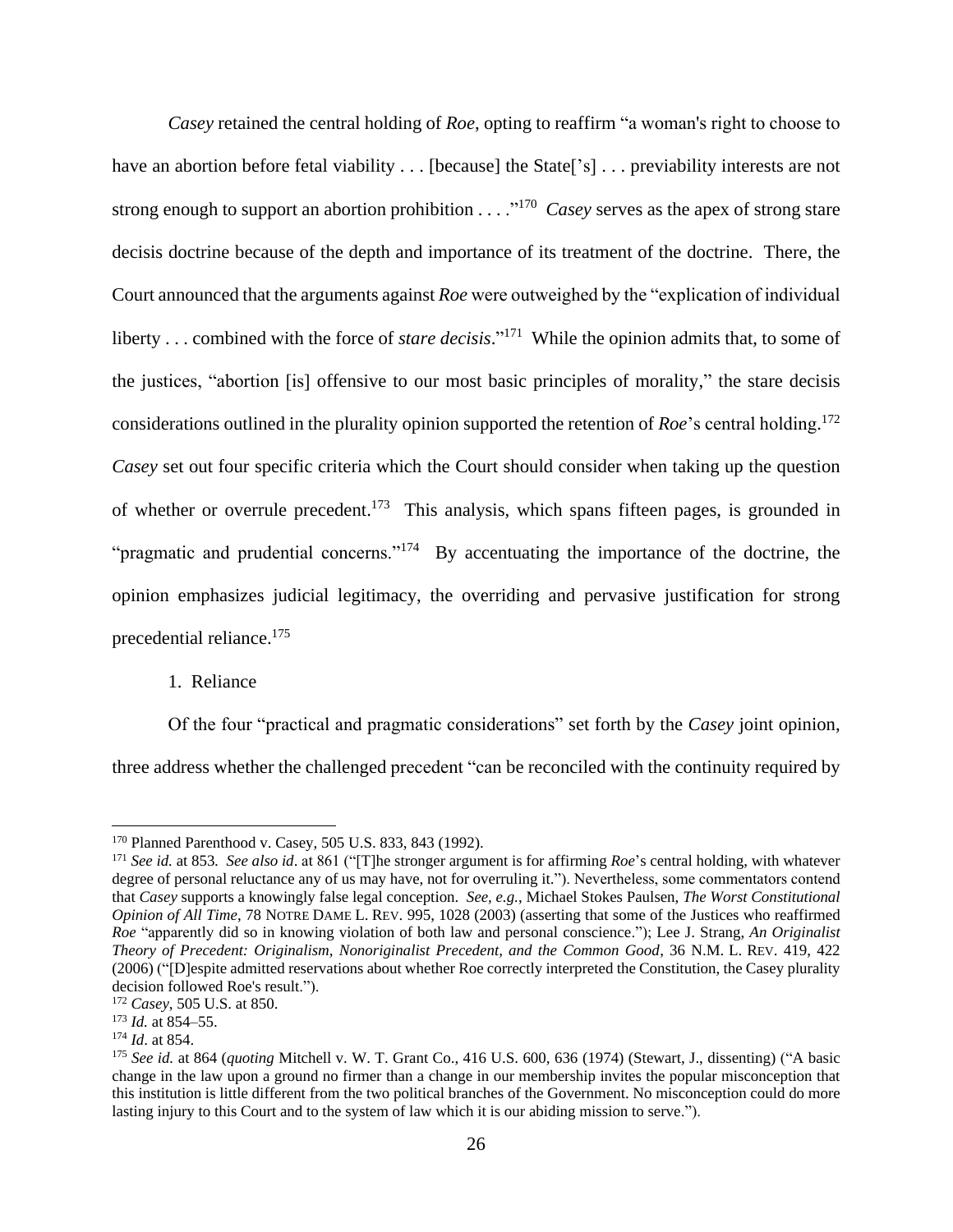the rule of law."<sup>176</sup> The most outward-looking factor the Court considers is whether the challenged precedent has engendered the type of reliance "that would lend a special hardship to the consequences of overruling."<sup>177</sup> Here, reliance means not just commercial reliance as had been previously examined,<sup>178</sup> but also the social reliance implicit in the predictability of a particular rule of law continuing to govern.<sup>179</sup> Consideration of societal reliance highlights important stare decisis justifications like predictability and fairness, and better permits a reviewing Court to determine which cases it should *not* overrule.<sup>180</sup> Reliance interests would weigh against overruling precedent when to do so would "contradict what Americans have been told the Constitution requires."<sup>181</sup>

*Casey* noted that, in the time since *Roe*, many Americans had "ordered their thinking" around the availability of abortion, and that "the ability of women to participate equally in the economic and social life of the Nation" produced strong social reliance on the decision.<sup>182</sup> While reliance on the challenged precedent was not easily quantified, the costs of overruling it could not be completely cast aside.<sup>183</sup> Some have understood societal reliance—and the *Casey* stare decisis framework in general—as an understandable response to combat the perception of an overtly political Supreme Court.<sup>184</sup> Others have decried what they perceive as the Court's dereliction of its duty to faithfully interpret the Constitution itself, and that deference to societal expectations prevents the Court from carrying out its role of saying "what the law is."<sup>185</sup> Despite some scholarly

<span id="page-26-0"></span><sup>176</sup> Lee III, *supra* note [149,](#page-21-0) at 604–05.

<sup>177</sup> *Casey*, 505 U.S. at 854.

<sup>178</sup> *See, e.g*., *Payne*, 501 U.S. at 828 ("Considerations in favor of stare decisis are at their acme in cases involving property and contract rights, where reliance interests are involved.").

<sup>179</sup> *See* Lee III, *supra* note [149,](#page-21-0) at 618

<sup>180</sup> Healy, *supra* note [25,](#page-4-0) at 1214.

<sup>181</sup> Lee III, *supra* note [149,](#page-21-0) at 618.

<sup>182</sup> *Casey*, 505 U.S. at 856.

 $183$  *Id.* 

<sup>184</sup> Lee III, *supra* note [149,](#page-21-0) at 619.

<sup>185</sup> *See* Michael Stokes Paulsen, *Abrogating Stare Decisis by Statute: May Congress Remove the Precedential Effect of Roe and Casey?*, 109 YALE L.J. 1535, 1539 (2000). *But see*, Hillel Y. Levin, *A Reliance Approach To Precedent*, 47 GA. L. REV. 1035, 1054–1055 (arguing that societal reliance should have the most dominant precedential effect).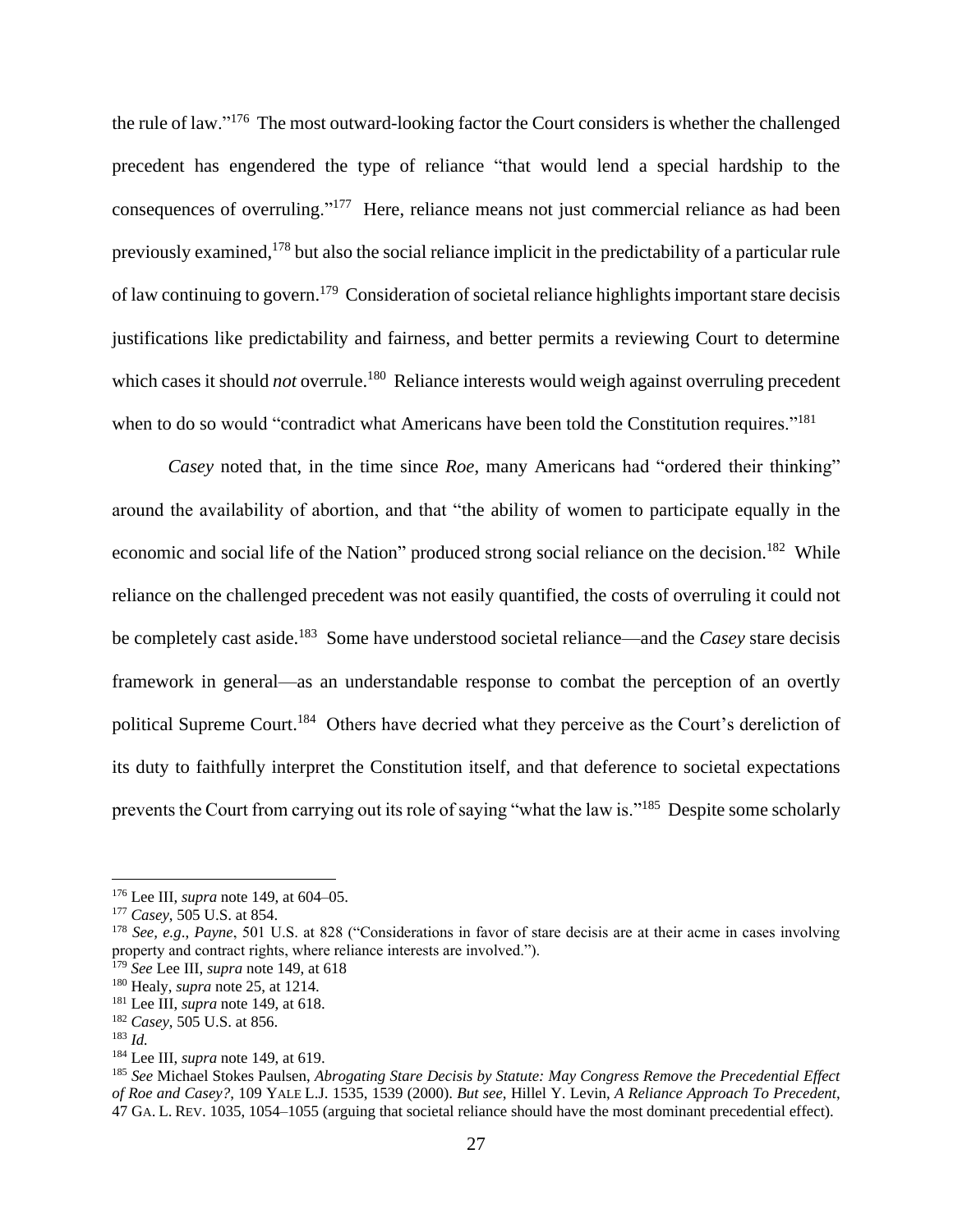criticism, the importance of societal reliance remains a key component of current stare decisis doctrine. 186

### 2. Workability

The Court may overturn itself if a precedent's rule is "intolerable simply in defying practical workability."<sup>187</sup> The *Casey* majority did not expand on this factor, most likely because other cases offer a sufficient definition. 188 For example, the challenged legal rule in *Garcia v. San Antonio Metropolitan Transit Authority*<sup>189</sup> proved unworkable because, in the nine years since its inception in *National League of Cities v. Usery*, <sup>190</sup> courts were unable to distinguish between traditional and non-traditional governmental functions consistently. <sup>191</sup> Similarly, *Swift & Co. v.*  Wickham<sup>192</sup> discarded a three-year-old rule in *Kesler v. Department of Public Safety*<sup>193</sup> because judges failed to apply it consistently.<sup>194</sup>

The *Casey* Court found that *Roe* had not become unworkable because it merely provides a "simple limitation beyond which a state law is unenforceable."<sup>195</sup> Even though *Casey* abandoned *Roe*'s trimester framework, a fairly substantial portion of the precedent, the mere need for judicial review and enforcement of a precedent does not by itself negatively implicate its workability.<sup>196</sup> Workability continued to play a role in whether to overturn precedent in a later case. In *Pearson* 

<sup>186</sup> Chief Justice Rehnquist, himself a *Casey* dissenter, considered societal reliance an important consideration which weighed in favor of retaining the core ruling of *Miranda*. See Dickerson v. United States, 530 U.S. 428 (2000) (noting that "*Miranda* has become embedded in routine police practice to the point where the warnings have become part of our national culture."). *Id*. at 443.

<sup>187</sup> *Casey*, 505 U.S. at 854.

<sup>188</sup> *See* Healy, *supra* not[e 25,](#page-4-0) at 1211.

<sup>&</sup>lt;sup>189</sup> 469 U.S. 528 (1985).

<sup>190</sup> 426 U.S. 833 (1976).

<sup>191</sup> *See* Healy, *supra* not[e 25,](#page-4-0) at 1211.

<sup>192</sup> 382 U.S. 111, 126–29 (1965).

<sup>193</sup> 369 U.S. 153 (1962).

<sup>194</sup> Healy, *supra* note [25,](#page-4-0) at 1212

<sup>195</sup> *Casey*, 505 U.S. at 855.

<sup>196</sup> *See id.*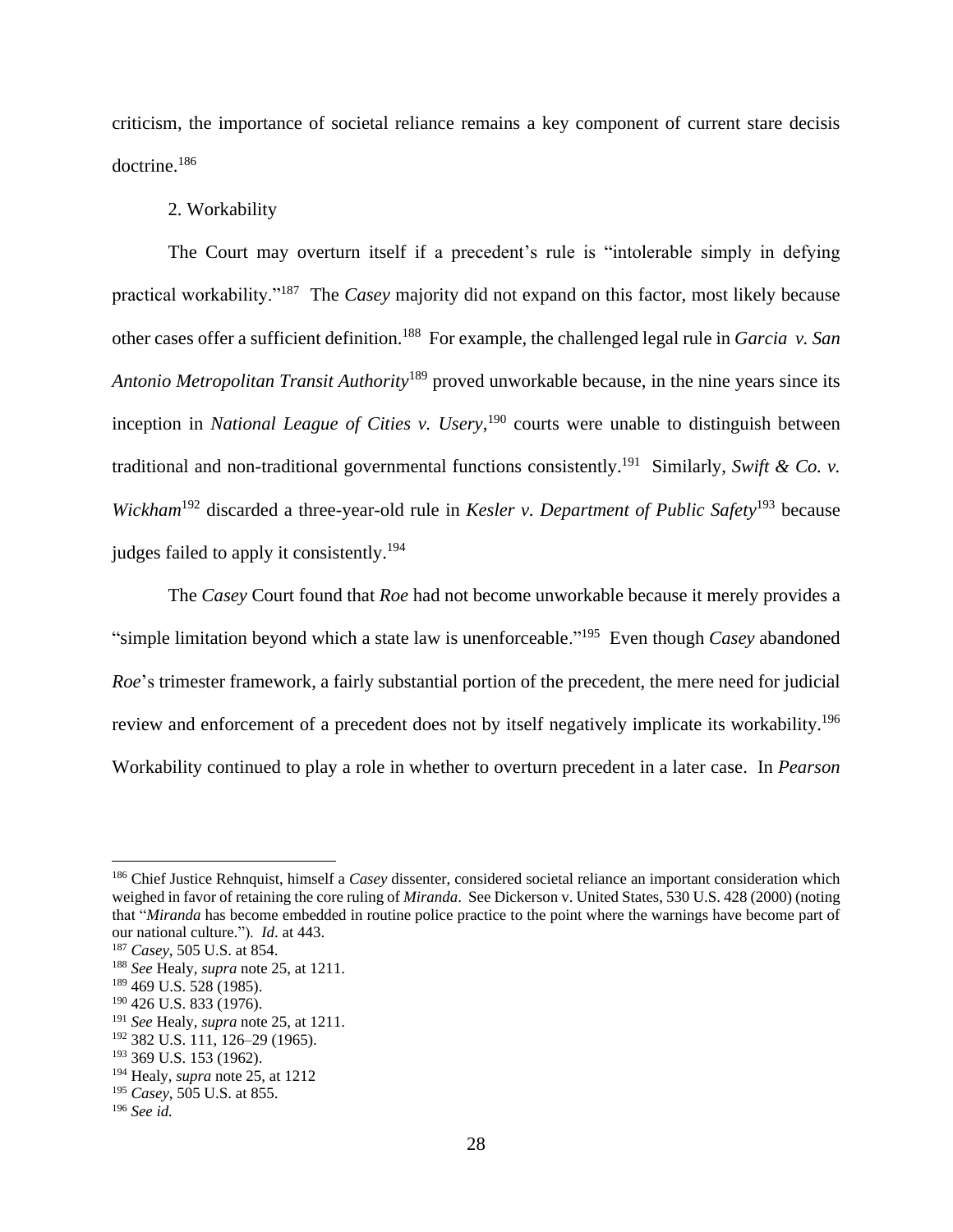*v. Callahan*, <sup>197</sup> the Court reversed a procedural requirement announced just eight years earlier in Saucier v. Katz,<sup>198</sup> which required qualified immunity inquiries to proceed in a specified order because "experience had pointed up the precedent's shortcomings."<sup>199</sup>

## 3. Remnant of Abandoned Doctrine

When a precedent has eroded to the point where its "doctrinal footings [are] weaker than they were" at the time of the original decision, such that it remains an outlier amongst more recent jurisprudence, the precedent is more easily overturned.<sup>200</sup> This factor was discussed briefly in Patterson,<sup>201</sup> but most noticeably employed in another politically-charged case decided some eleven years after *Casey*: *Lawrence v. Texas*. 202 The underpinnings of *Bowers v. Hardwick*<sup>203</sup> had weakened in light of the Supreme Court's decision in *Romer v. Evans*, <sup>204</sup> depriving the former of the force on which its reasoning principally relied.<sup>205</sup> The precedent challenged in *Casey* was upheld no less than three times by the Supreme Court in the first thirteen years following the initial decision.<sup>206</sup> If a legal principle evolves to the point where a challenged precedent has little remaining effective force, it is more easily overruled. *Roe* rested upon a series of principled and uneroded cases which, *Casey* argued, kept the doctrine on firm footing. 207 *Roe* and the substantive due process progeny it embodies was "not a series of isolated points, but mark[s] a rational

<sup>&</sup>lt;sup>197</sup> 555 U.S. 223 (2009).

<sup>198</sup> 533 U.S. 194 (2001).

<sup>199</sup> *Pearson*, 555 U.S. at 233.

<sup>200</sup> *Casey*, 505 U.S. at 857.

 $201$  491 U.S. 164 (1989).

<sup>202</sup> 539 U.S. 558 (2003).

<sup>203</sup> Bowers v. Hardwick, 478 U.S. 186 (1986) (upholding constitutionality of sodomy laws).

<sup>204</sup> Romer v. Evans, 517 U.S. 620 (1996) (striking down a Colorado constitutional amendment preventing state actors from protecting homosexuals from discrimination).

<sup>205</sup> *See Lawrence*, 539 U.S. at 574.

<sup>206</sup> *See Casey*, 505 U.S. at 858 (citing Akron v. Akron Center for Reprod. Health, Inc., 462 U.S. 416, (1983) and Thornburgh v. Am. Coll. of Obstetricians & Gynecologists, 476 U.S. 747 (1986)).

<sup>207</sup> *See Casey*, 505 U.S. at 857 (noting that *Roe* evolves form liberty principles first exemplified in *Griswold v. Connecticut*, 381 U.S. 479 (1965), and from cases preventing government infringement of bodily integrity as explained in *Cruzan v.Mo. Dept. of Health*, 497 U.S. 261 (1990)).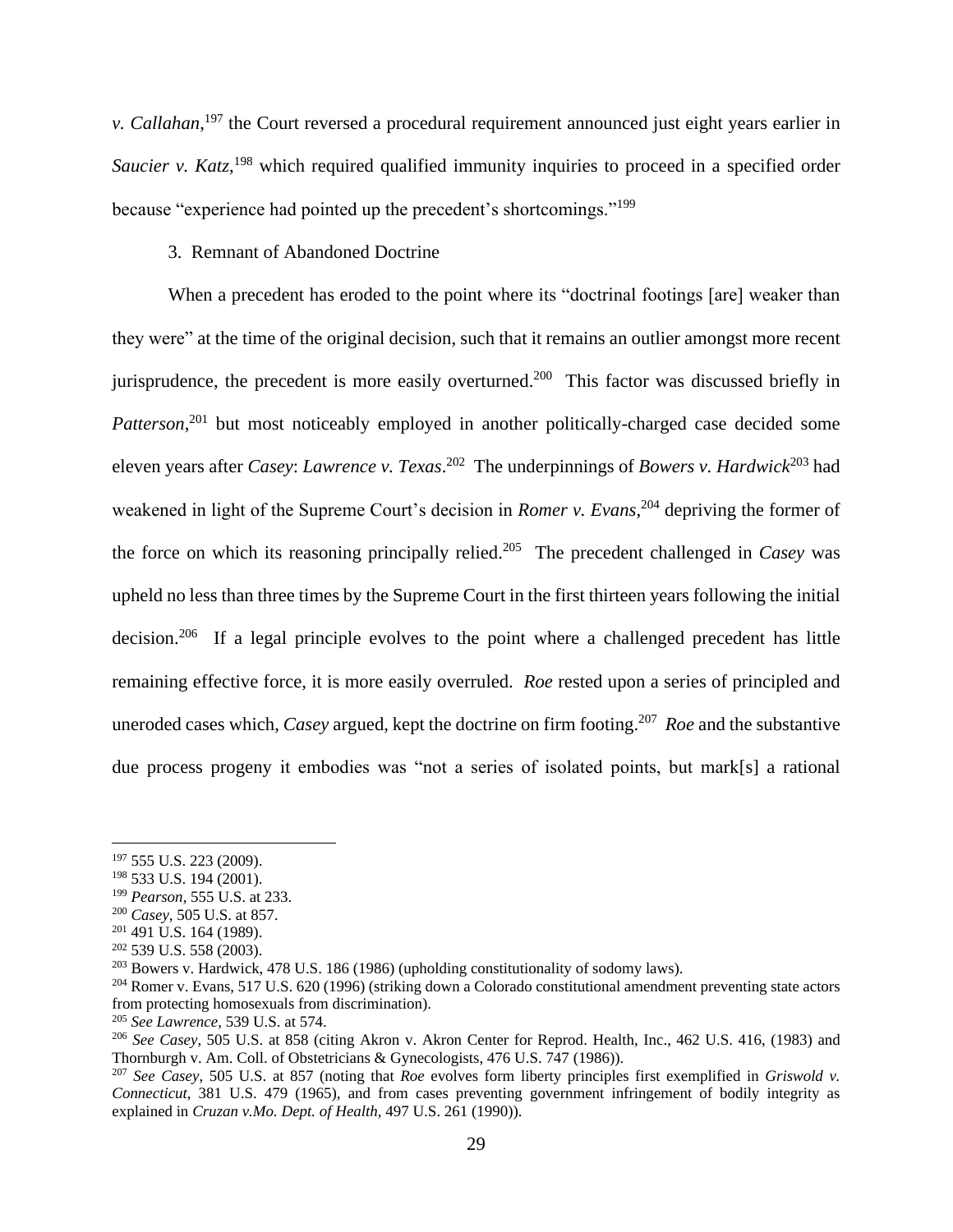continuum."<sup>208</sup> Even if *Roe*'s central holding was wrong, the Court contended, its continued application would not diminish the liberty upon which it is based, but merely alter the extent of the state's pre-viability interest.<sup>209</sup> The clear implication is that the erroneousness of a past decision—even one as controversial as a right to an abortion—was not, without more, a sufficient justification to overrule precedent.

Whether stare decisis should consider the effect of a precedent as part of an abandoned doctrine inquiry has provoked some criticism. Some claim that a Court can simply overrule a case incrementally by weakening its effect in one case, and then in a subsequent one, overrule it altogether because of the erosion of the precedent at issue.<sup>210</sup> Others remark that notable doctrines abandoned throughout recent history have required more cases to chip away at the foundation.<sup>211</sup> No matter the history of abandoned precedent, more recently-reversed precedents rely on doctrines abandoned in a far shorter length of time. $212$ 

## 4. Changed Facts or Circumstances

When facts change or are viewed so differently "as to have robbed the old rule of significant application or justification," a court may overrule precedent.<sup>213</sup> This consideration addresses societal understanding of the issue in question. Thus, *Casey* examined whether, in the two decades

<sup>208</sup> *Casey*, 505 U.S. at 858 (internal citations omitted).

<sup>209</sup> *Id.*

<sup>210</sup> *See* Paulsen, *supra* not[e 185,](#page-26-0) at 1557.

<sup>211</sup> *See* Healy, *supra* note [25,](#page-4-0) at 1213–14 (recalling that *Plessy*'s doctrine was abandoned by Brown v. Bd. of Educ., 347 U.S. 483, 495–96 (1954) (banning segregation in public schools); Turner v. City of Memphis, 369 U.S. 350, 353 (1962) (per curiam) (banning segregation in restaurants); and Browder v. Gayle, 142 F. Supp. 707, 717 (M.D. Ala. 1956), *aff'd mem*., 352 U.S. 903 (1956) (banning segregation on public busses)).

<sup>212</sup> *See, e.g.*, Citizens United v. FEC, 558 U.S. 310, 377–78 (2010) (Roberts, C.J., concurring). In *Citizens United*, because the challenged precedent, *McConnell v. FEC*, had come under criticism just three years earlier in *FEC v. Wisconsin Right to Life*, the fact that the challenged precedent continued to be a point of contention among the Justices "undermine[s] the precedent's ability to contribute to the stable and orderly development of the law." *Id.* at 380. This same trend appeared in *Janus*, where the Court relied heavily on is decisions in *Knox v. SEIU* from 2012 and *Harris v. Quinn* from 2014 to explain why the legal underpinnings of *Abood* sufficiently weakened its doctrinal foundations. *See Janus v. AFSCME*, 138 S. Ct. 2448, 2483 (2018).

<sup>213</sup> *Casey*, 505 U.S. at 855.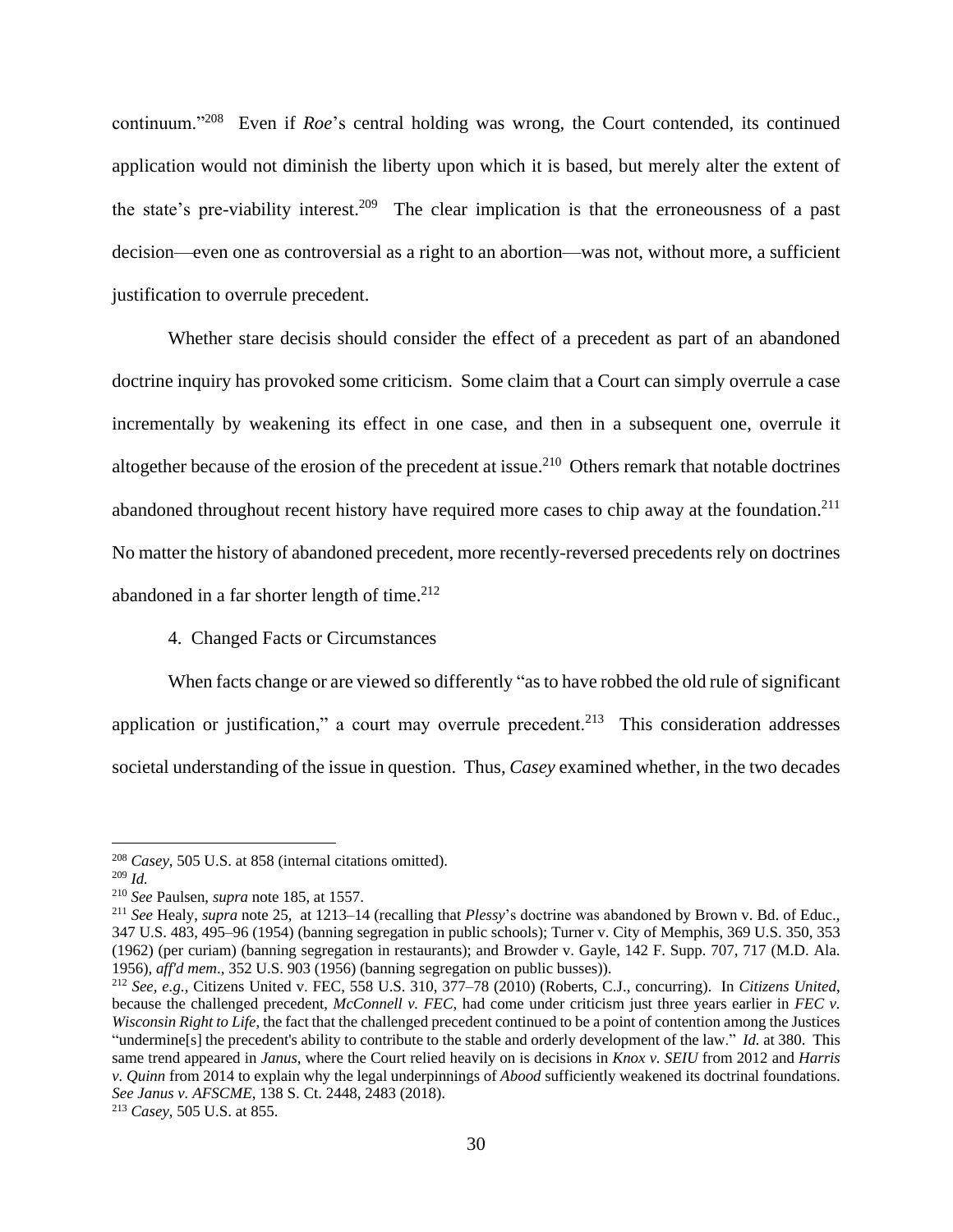since *Roe*, the factual premises had transformed past the point of *Roe*'s usefulness and relevancy.<sup>214</sup> For example, *Brown v. Board of Education* reconsidered the separate-but-equal doctrine of *Plessy v. Ferguson* and found a sufficient change in facts to warrant overturning because the "badge of inferiority" with which people of color were stamped at the time of *Plessy*  no longer governed societal understanding.<sup>215</sup> Likewise, *Casey* wrote that *Lochner* had also been undermined by changed premises, explaining that the Great Depression had proved the failure of *laissez faire* economics which *Lochner*—according to the plurality opinion in *Casey* embodied.<sup>216</sup> Casey found no such erosion of relied-upon factual assumptions which undercut Roe's central holding.<sup>217</sup> While advances in medical technology made abortions safer and brought about fetal viability earlier than it had been in 1973, those changed facts did not weaken the fundamental right, but instead only impacted the judicial solution addressing the competing interests at stake. 218

Casey's factors remain the most comprehensive codification of the stare decisis doctrine.<sup>219</sup> Yet, the Court's recent emphasis on the quality of a challenged precedent's reasoning provides a new set of challenges and concerns because the Court's ability to circumvent *Casey* could also mean circumventing stare decisis.

V. THE REASONING FACTOR

 $^{214}$  *Id.* 

<sup>215</sup> *Id.* at 863.

<sup>216</sup> *Id.* at 861–62. *But see id.* at 961 (Rehnquist, C.J., dissenting) ("The *Lochner* Court did not base its rule upon the policy judgment that an unregulated market was fundamental to a stable economy; it simply believed, erroneously, that 'liberty' under the Due Process Clause protected the 'right to make a contract.'").

<sup>217</sup> *Id.* at 864.

<sup>218</sup> *Casey*, 505 U.S. at 860. While retaining *Roe*'s central holding, *Casey* discarded *Roe*'s trimester framework, opting instead for an undue burden test, in part as a result of how "time [had] overtaken some of *Roe*'s factual assumptions." *Id*.

<sup>219</sup> *See* Starger, *supra* not[e 168.](#page-24-1)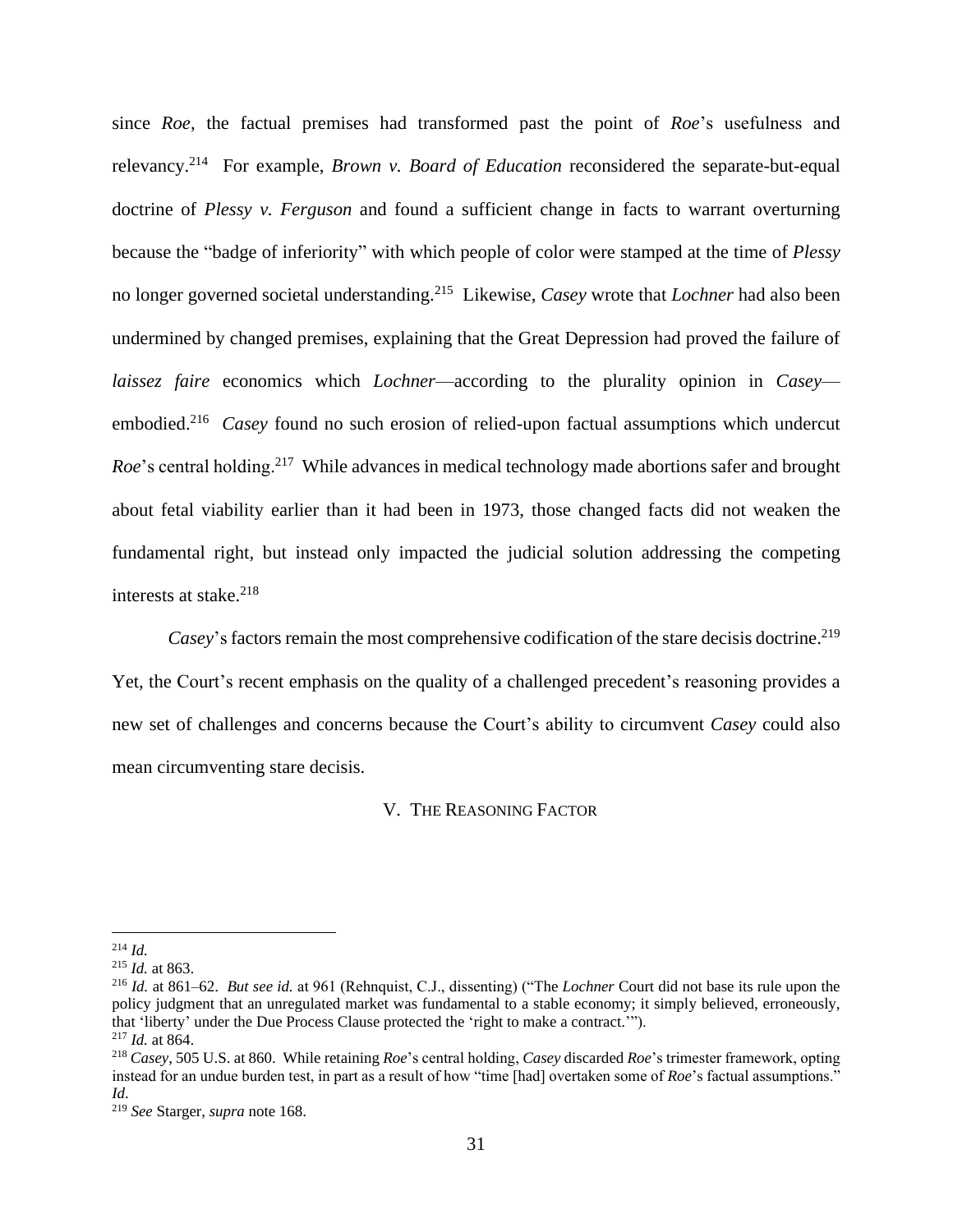The extent to which a challenged precedent's reasoning may weigh against its continued following dates back, as does the doctrine, to the Medieval era.<sup>220</sup> Because medieval English judges in no way considered themselves bound by a previous decision, most made decisions regardless of how instructive a past case may have been.<sup>221</sup> At times, mere disagreement with a prior decision served as sufficient justification to adopt a separate rule.<sup>222</sup> The amount of deference a precedent received depended almost entirely upon whether a current judge agreed with the reasoning of a prior decision.<sup>223</sup> Because they were not bound by precedent in a *per se*, formalistic sense, judges "stood above all precedent."<sup>224</sup> Later legal theorists expounded on the notion that reasoning plays a role in a precedent's retention.<sup>225</sup> Blackstone, himself a fervent supporter of strong stare decisis, contended that judges ought to neglect precedent only when a previous decision is "flatly absurd or unjust," or "evidently contrary to reason."<sup>226</sup> The level of a decision's wrongfulness plays a part in the modern standards of appellate review, where courts may reverse a lower court's factual findings only if they are clearly erroneous.<sup>227</sup> In light of the legal history of precedential reasoning and the way in which erroneousness factors into other facets of modern judicial calculus, consideration of a challenged precedent's reasoning flows naturally from these other legal foundations.<sup>228</sup>

<sup>220</sup> *See* Healy, *supra* not[e 20,](#page-3-0) at 60–61.

 $^{221}$  *Id.* 

<sup>&</sup>lt;sup>222</sup> See Carleton Kemp Allen, LAW IN THE MAKING (Legal Classics Library Special), 200 (1992) (noting that Chief Justice Bereford, in opting not to follow an earlier court's decision, explained "That was a mistake. We will not do so").

<sup>&</sup>lt;sup>223</sup> See Healy, *supra* note [20,](#page-3-0) at 61 ("[I]f a previous decision was consistent with the judge's view of reason, it might be considered for its instructive value. But if it conflicted with reason - in other words, if the judge disagreed with it - it could have no value.").

<sup>224</sup> *Id.*

<sup>225</sup> *See, e.g.*, 1 WILLIAM BLACKSTONE, COMMENTARIES \*70.

<sup>226</sup> Healy, *supra* note [25,](#page-4-0) at 1182.

<sup>227</sup> *Id.*

<sup>&</sup>lt;sup>228</sup> *Id.* at 1210, 1218 (asserting that courts utilize only a moderate presumption of precedential deference and thus, implicitly or otherwise, consider whether a challenged precedent is "egregiously wrong.").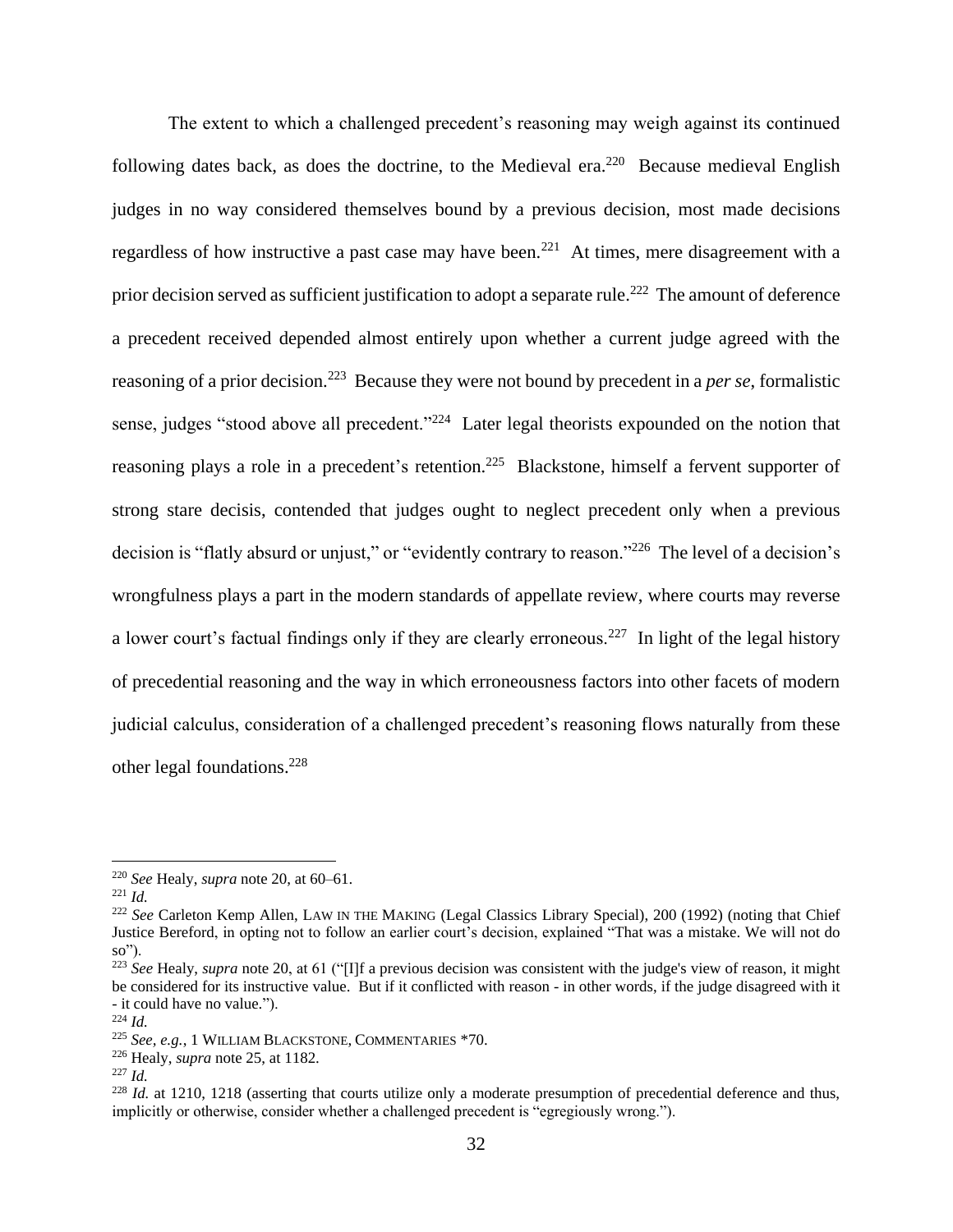Tracing the evolution of the reasoning factor through the cases *Janus* cites for the proposition uncovers a thin line of support. In *Janus*, Alito announced "[a]n important factor in determining whether a precedent should be overruled is the quality of its reasoning."<sup>229</sup> *Janus*  cites Chief Justice Roberts's *Citizens United v. F.E.C.* concurrence, as well as the majority opinion in *Lawrence* for the contention that the quality of a precedent's reasoning serves a proper stare decisis function. 230 Incidentally, Roberts's *Citizens United* concurrence was devoted entirely to stare decisis in order to defend the majority from claims of judicial activism. <sup>231</sup> *Citizens United*  overruled *Austin v. Michigan Chamber of Commerce*'s ban on corporate political speech.<sup>232</sup> The majority was right to overrule the challenged precedent, Roberts wrote, in part because *Austin* had proved to be a source of persistent judicial criticism.<sup>233</sup> The government urged the Court to retain *Austin* upon two new compelling interests that the Court had failed to recognize and upon which the precedent was not based. This proved most damning to *Austin*'s prospects for retention, as these implicit concessions "underscore[d] its weakness as a precedent of the Court."<sup>234</sup>

This treatment of stare decisis in *Citizens United* is not without its criticism. Professors Silver and Kozlowski take issue with the stare decisis analysis in *Citizens United*, calling the relevant factors considered by Kennedy's majority opinion and Roberts' concurrence "relatively new," "completely novel," and "problematic."<sup>235</sup> Of particular concern is Kennedy's and

<span id="page-32-0"></span><sup>229</sup> *Janus*, 138 S. Ct. at 2479, (citing *Citizens United*, 558 U.S. at 363–64; *Lawrence*, 539 U.S. at 577–78). <sup>230</sup> *Id.*

<sup>231</sup> Richard L. Hasen, *Citizens United and the Illusion of Coherence*, 109 MICH. L. REV. 581, 599 (2011).

<sup>232</sup> *Citizens United*, 558 U.S. at 365.

<sup>233</sup> *See id*. at 380. "[T]he validity of *Austin*'s rationale—itself adopted over two spirited dissents—has proved to be the consistent subject of dispute among Members of this Court ever since. The simple fact that one of our decisions remains controversial is, of course, insufficient to justify overruling it. But it does undermine the precedent's ability to contribute to the stable and orderly development of the law. In such circumstances, it is entirely appropriate for the Court–which in this case is squarely asked to reconsider Austin's validity for the first time–to address the matter with a greater willingness to consider new approaches capable of restoring our doctrine to sounder footing." *Id.* (internal quotations and citations omitted).

<sup>234</sup> *Citizens United*, 558 U.S. at 382–83.

<sup>235</sup> Derigan Silver & Dan V. Kozlowski, *Preserving the Law's Coherence: Citizens United V. FEC and Stare Decisis*, 21 COMM. L. & POL'Y 39, 83–84 (2016).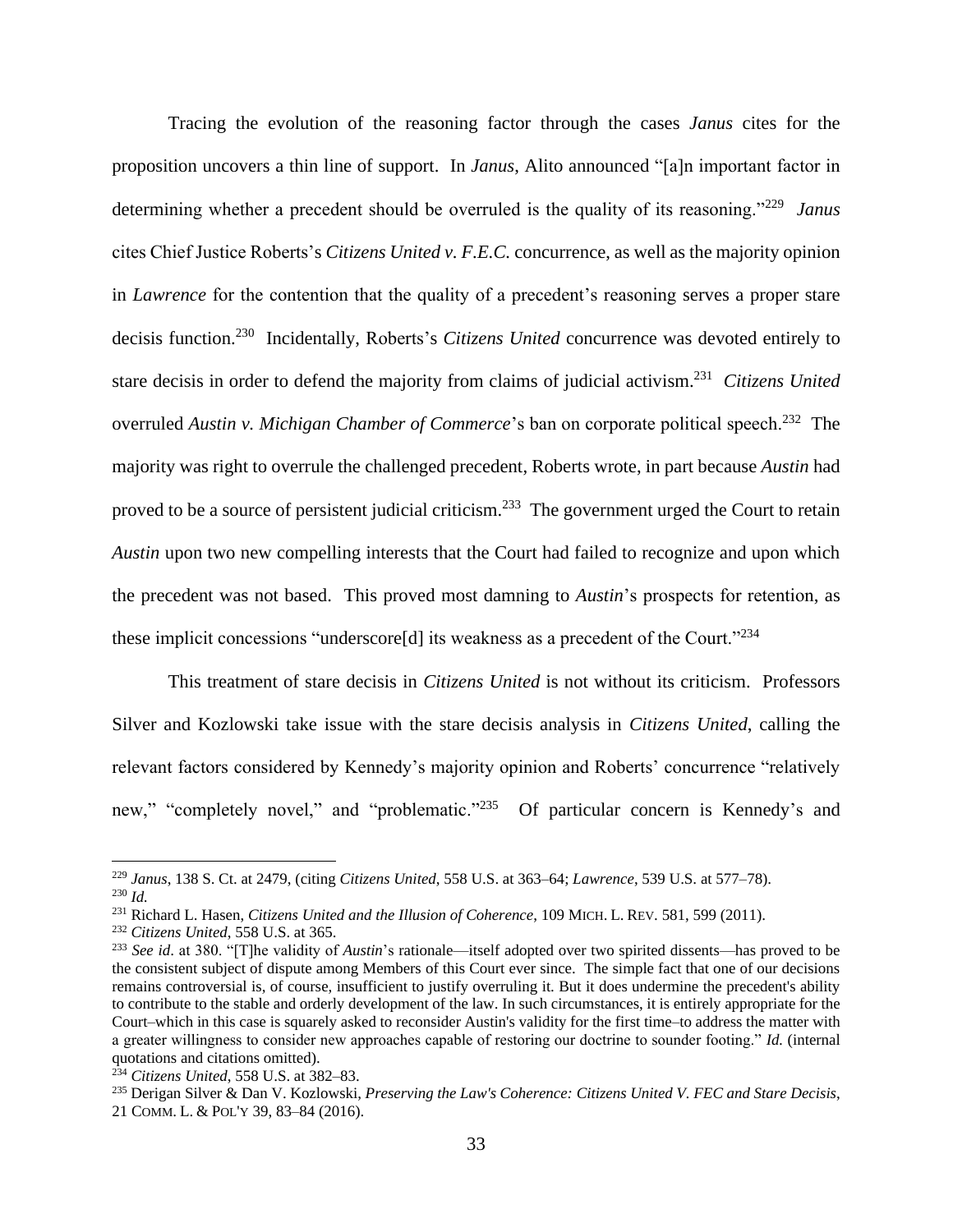Roberts's reliance on the "soundness" of the challenged precedent.<sup>236</sup> Their stare decisis analysis, adequately distilled, underlines this central point: soundness of a past decision becomes merely another way of agreeing with that prior decision and tends to rob precedent of its otherwise binding effect.<sup>237</sup> Silver and Kozlowski also find fault with the notion that a precedent which has persisted amidst continued controversy and criticism is somehow less deserving of precedential weight.<sup>238</sup> Academic criticism notwithstanding, *Janus*'s reliance on *Citizens United*, while logically consistent, does not strengthen its stare decisis argument, but instead begs questions about the use of a precedent's reasoning.

The case made for considering a challenged precedent's reasoning in *Lawrence*—also cited in *Janus*—is even more insubstantial. Kennedy's stare decisis analysis in *Lawrence* includes discussion of crucial reliance interests and how they weigh in favor of overturning the precedent in *Bowers*. <sup>239</sup> The opinion then turns to the "rationale of *Bowers*" by quoting a passage of Stevens's dissent in that case.<sup>240</sup> The quoted portion of Stevens's dissent makes two arguments which are directly applicable to the majority's reasoning in *Lawrence*. <sup>241</sup> First, traditionally perceived immorality is an insufficient basis upon which to uphold a  $law.^{242}$  Second, liberty, as protected by the Fourteenth Amendment, includes the decisions of one's intimate relationship, inclusive of married and unmarried persons.<sup>243</sup> The *Lawrence* majority states that Stevens's analysis should have been controlling then, and "should control here. *Bowers* was not correct when it was decided,

<sup>236</sup> *Id.* at 83.

<sup>237</sup> *Id.* 

<sup>238</sup> *Id.* at 83–84. Roberts's *Citizens United* concurrence reiterated the idea from Rehnquist in *Payne* that a majority opinion authored "over spirited dissents" was potentially more likely to fall. *Citizens United*, 558 U.S. at 380 (Roberts, C.J., concurring).

<sup>239</sup> *Lawrence*, 539 U.S. at 577–78.

<sup>240</sup> *Id.*

<sup>241</sup> *Id.* 

<sup>242</sup> *Id.*

<sup>243</sup> *Id.* at 578.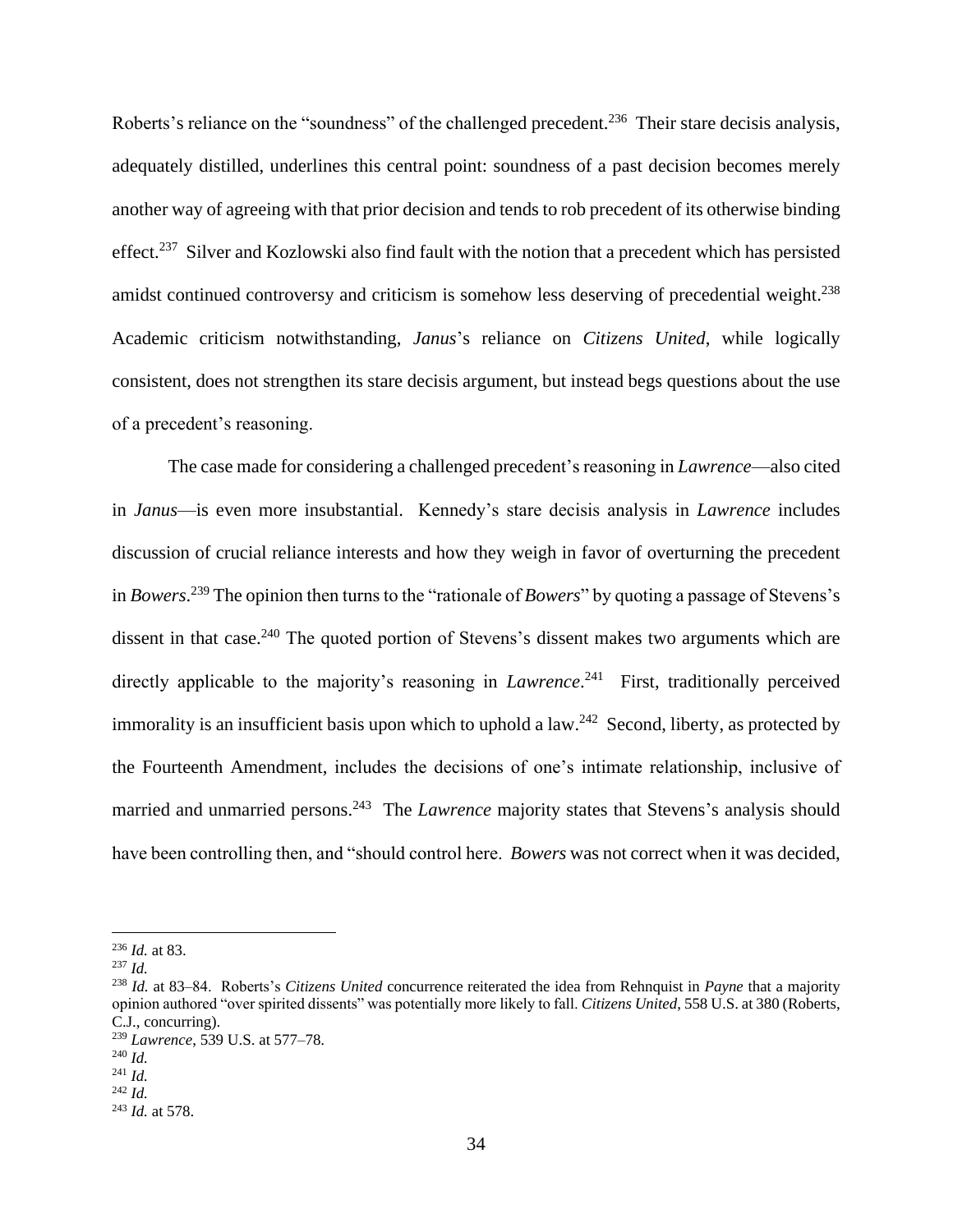and it is not correct today. It ought not to remain binding precedent."<sup>244</sup> While extolling the wisdom of Stevens's dissent, the *Lawrence* majority does not examine *Bowers* for its wrongfulness, nor does the Court indicate that any wrongfulness of *Bowers* contributes to the reasons that weigh in favor of abandoning it. *Janus*'s reliance on *Lawrence*'s insinuations of precedential wrongness, therefore, appears ill-conceived at best.

*Lawrence* itself provides a less-than-perfect stare decisis showing because the Court overturned its own precedent but failed to engage in a thorough analysis of the *Casey* factors.<sup>245</sup> By failing to adhere to the *Casey* factors, the Court appears untethered to its own stare decisis jurisprudence at a time—while justifying the overruling of a constitutional precedent of obvious political importance—when consistency is inherently questioned. The *Lawrence* majority may have reached the same decision about overturning *Bowers* had the Court methodically employed the *Casey* factors in its analysis.<sup>246</sup> Yet, because it did not, the Court left itself open to claims of politicization and questions about its legitimacy. <sup>247</sup> Still, others contend that *Lawrence*'s stare decisis analysis satisfied objective concerns by properly showing that the majority's problems with the challenged precedent, *Bowers*, went well beyond "an overriding conviction of past error."<sup>248</sup>

<span id="page-34-0"></span>The reasoning language used by Alito in *Janus—*from *Citizens United* and *Lawrence* borrows stare decisis dicta from two other cases, *Allwright* and *Payne*, which altered constitutional precedent and helped shape stare decisis doctrine. <sup>249</sup> In *Allwright*, Justice Reed concluded by noting that "when convinced of former error, this Court has never felt constrained to follow

<sup>244</sup> *Id.* at 577–78.

<sup>245</sup> Julie E. Payne, *Abundant Dulcibus Vitiis, Justice Kennedy: In Lawrence v. Texas, an Eloquent and Overdue Vindication of Civil Rights Inadvertently Reveals What Is Wrong with the Way the Rehnquist Court Discusses Stare Decisis*, 78 TUL. L. REV. 969, 1007 (2004).

<sup>246</sup> *Id.* at 973.

<sup>247</sup> *Id.* 

<sup>248</sup> Kelly Parker, *Of Sleeping Dogs and Silent Love: Stare Decisis and Lawrence v. Texas*, 41 IDAHO L. REV. 117, 203 (2004).

<sup>249</sup> *See* Lee, *supra* not[e 100,](#page-15-0) at 727; *see also* Part IV-B, *infra*.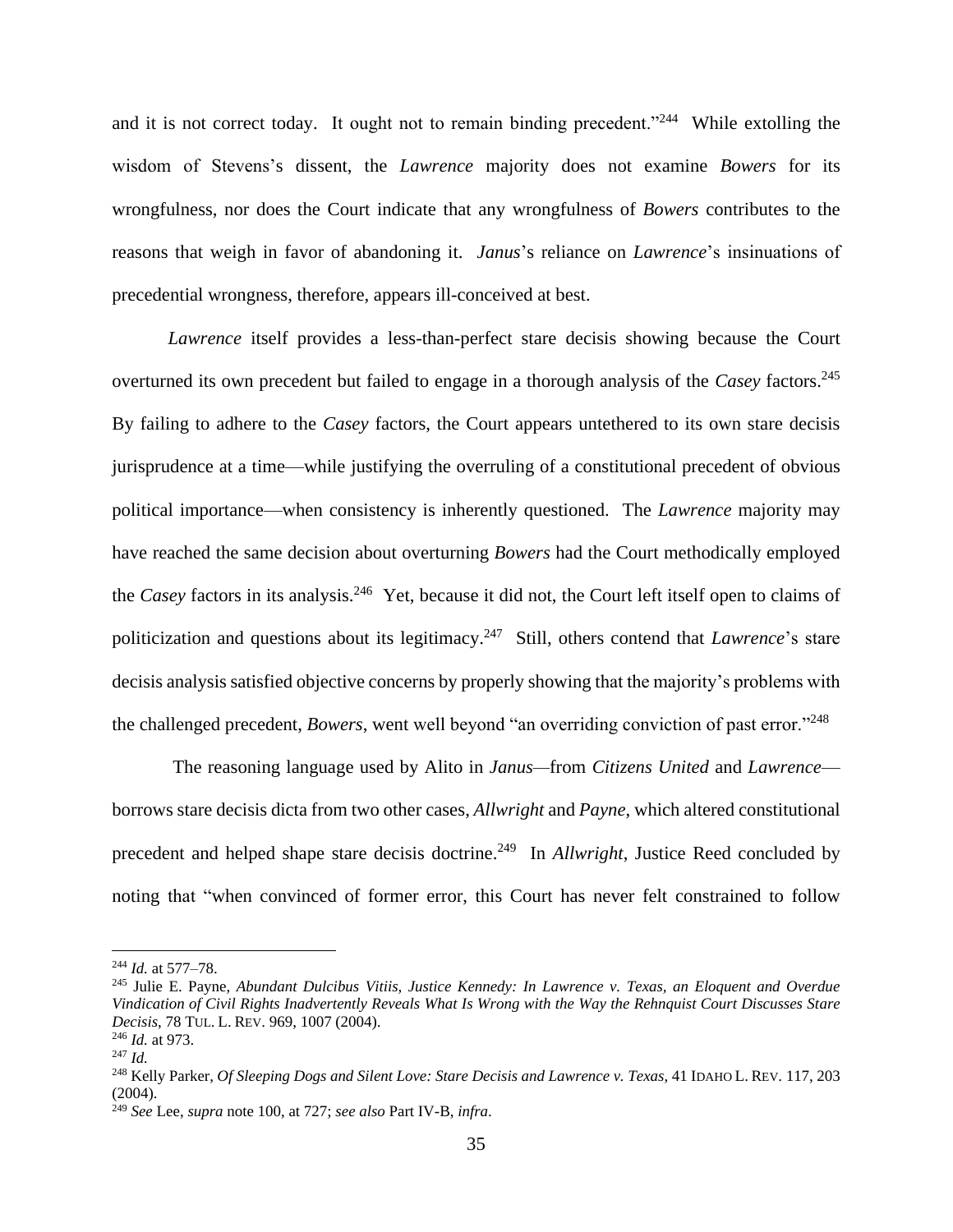precedent."<sup>250</sup> Payne went further, linking the reasoning factor with the workability factor as proper justification to overturn precedent.<sup>251</sup> Despite the Court's justifications of its treatment of precedent, empirical data suggests that the Roberts's Court most reliably endorses three factors in practice: reliance, workability, and the quality of the challenged precedent's reasoning.<sup>252</sup> This same analysis also discovered a correlation between the frequency with which a brief before the Court demands that a precedent be overturned and the likelihood that precedent is in fact overturned.<sup>253</sup> For example, by the end of the Court's 2015 term, of the seventy-seven precedents challenged in briefs before the Roberts's Court, only five cases had been attacked more frequently than *Abood*. 254

The primary concern with *Janus*'s view of stare decisis comes from the uneasiness implicit in the depth of its review of the challenged precedent's reasoning. *Janus* takes the poorly-reasoned consideration too far, bringing its review of *Abood* dangerously close to simply re-deciding the forty-one-year-old case on the merits.<sup>255</sup> In so doing, Alito dilutes the potency of the doctrine and ignores the importance of the justifications it supports. Identifying this dilemma does not, on its own, bring forth a solution. But the depth of the problem should be thoroughly vetted and understood before one posits a solution.

<sup>250</sup> Smith v. Allwright, 321 U.S. 649, 665 (1944); see also Payne v. Tennessee, 501 U.S. 808, 827 (1991) (quoting Smith v. Allwright).

<sup>251</sup> *See Payne*, 501 U.S. at 827 (quoting Smith v. Allwright, 321 U.S. 649, 665 (1944)) ("When governing decisions are unworkable or are badly reasoned, 'this Court has never felt constrained to follow precedent.'"). Arguably, better support exists for the contention that the quality of a precedent's reasoning somehow plays a role in whether or not to retain it. *See* W. Va. State Bd. of Educ. v. Barnette, 319 U.S. 624, 638–42 (1943) (offering a thorough refutation of the three-year-old opinion it overruled).

<sup>252</sup> Lee Epstein, William M. Landes & Adam Liptak, *The Decision To Depart (Or Not) From Constitutional Precedent: An Empirical Study of the Roberts* Court, 90 N.Y.U. L. REV. 1115, 1118 (2008).

<sup>253</sup> *Id.* at 1129–30.

<sup>254</sup> *Id.* at 1148–50. Of course, the frequency with which litigants cited *Abood* in Supreme Court briefs does not necessarily mean that *this* was the reason the Court was more likely to overrule it. Litigants were likely well aware of the Court's inclinations regarding *Abood*, particularly in light of *Knox*, *Harris*, and *Friedrichs*.

<sup>255</sup> *Janus*'s comprehensive review of *Abood* goes far beyond how *Citizens United* addressed *Austin*, or the cursory review *Lawrence* paid to *Bowers*.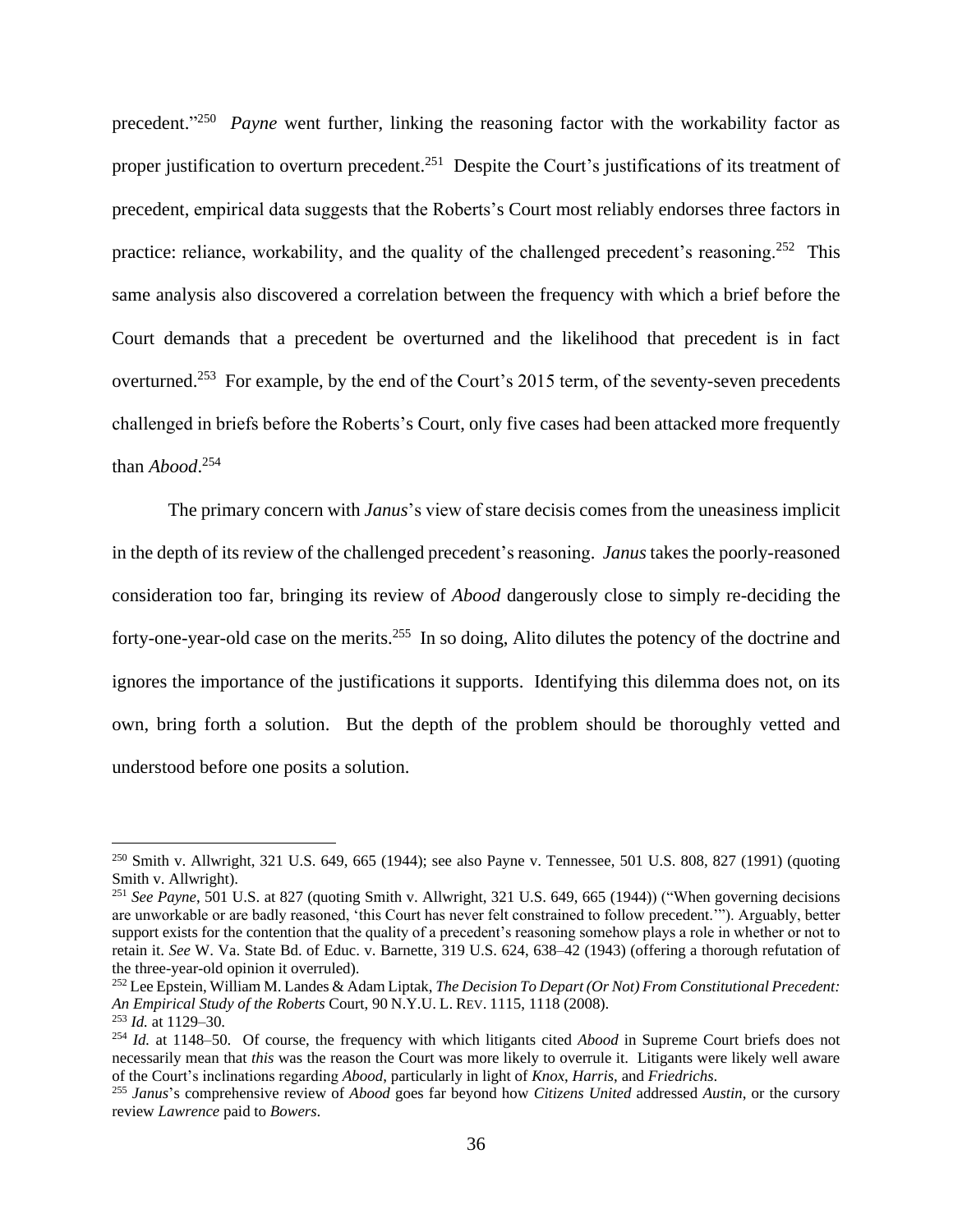Weakened stare decisis means less support for the justifications underlying the doctrine.<sup>256</sup> Of the reasons advanced for its continued vitality, the promotion of certainty in the law is perhaps the most frequently cited.<sup>257</sup> Stare decisis also impacts the perceived equality of the judicial system—one of the most deeply-entrenched notions of American democratic society—by helping to ensure that cases and controversies receive the same treatment.<sup>258</sup> Requiring adherence to precedent also helps constrain judicial choice and, in so doing, helps foster impartiality.<sup>259</sup> Impartiality, or at least the perception of it, is perhaps the most essential value served by stare decisis.<sup>260</sup> Faith in the entire system depends on the public believing that a judge's personal predilections do not factor into the equation.<sup>261</sup> This is undoubtedly an unrealistic—if not also unascertainable—expectation, and the normative proposal that follows attempts to account for that reality, rather than that ideal.

A diminished conception of stare decisis would bring about less-predictable results in matters that would have a profound impact on a variety of weighty constitutional issues. Abrupt changes to liberties codified through cases like *Casey, Lawrence*, and *Obergefell v. Hodges* demonstrate the extent to which a sudden change-of-mind by the Supreme Court would alter the daily lives of millions.<sup>262</sup> Similarly, sudden changes to politically consequential doctrines from

<sup>256</sup> *See, e.g.*, *Payne*, 502 U.S. at 827 ("[Stare decisis] promotes the evenhanded, predictable, and consistent development of legal principles, fosters reliance on judicial decisions, and contributes to the actual and perceived integrity of the judicial process.").

<sup>&</sup>lt;sup>257</sup> See Healy, *supra* not[e 20,](#page-3-0) at 108. This may explain in part the pervasiveness with which the court addresses reliance interests.

<sup>&</sup>lt;sup>258</sup> *See id.* ("From the Declaration of Independence's claim that 'all men are created equal' to the Fourteenth Amendment's guarantee of 'equal protection of the laws,' our democracy has displayed a deep commitment to the principle of equal treatment. By adhering strictly to their own precedents, the courts help to strengthen that commitment.").

<sup>259</sup> *See id.* at 109.

<sup>260</sup> *See* Silver & Kozlowski, *supra* note [235,](#page-32-0) at 83 ("[A] major component of adherence to the Court's decision is the public's belief that opinions are based on legal reasoning rather than policy preferences.").

<sup>261</sup> *See generally* Payne, *supra* note 5, at 1008.

<sup>&</sup>lt;sup>262</sup> Justice Kennedy, by siding with the majority in *Janus* and endorsing a view of precedent that focuses on its reasoning, may have "unwittingly . . . crafted the perfect weapon for activist judges" who would undue his legacy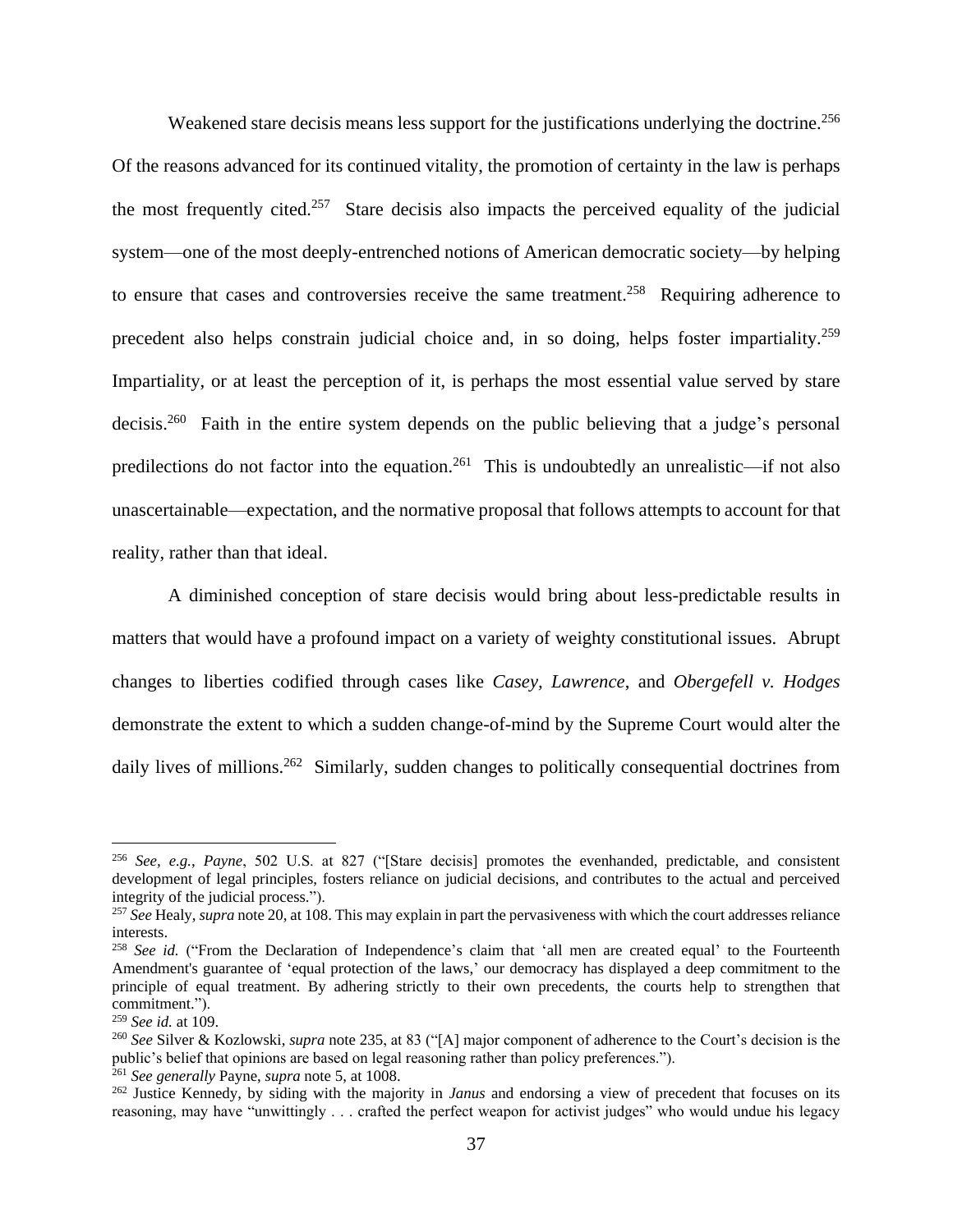cases like *Citizens United*, *Shelby County v. Holder*, and *Janus* could sharply re-align the nation's political trajectory.<sup>263</sup> If the public's faith in the rule of law depends, in part, upon the stability and consistency that stare decisis seeks to provide, any lesser version of the doctrine necessarily risks less faith in the Supreme Court.

### VI. THE SUPREME COURT SHOULD CLARIFY THE POORLY-REASONED STANDARD

Stare decisis stresses the importance of certainty, yet the poorly-reasoned factor undercuts that certainty altogether. The stare decisis tension between *Casey* and *Janus* means a higher level of hesitation about how a challenged precedent will be examined, and ultimately whether it will be overturned. *Janus* accentuates the trend of the Roberts's Court, which makes clear that the quality of a precedent's reasoning continues to play a role in the Court's decisions which implicate stare decisis. The question is not whether a precedent's reasoning *should* be analyzed, but *how* it can and should be analyzed. This Section will offer three possible solutions for the poorlyreasoned factor, weighing the potential benefits and drawbacks of each. Ultimately, only one remedy allows precedential consideration to supplement more traditional stare decisis considerations while simultaneously constraining its ability to dominate the overall analysis. Clarifying the reasoning factor's functionality and confining its use helps foster consistency while preserving the justifications for the stare decisis doctrine, vitally important to the survival of the public perception of judicial objectivity and faith in the rule of law.

A. Poor Solutions for the Poorly-Reasoned Factor

which is "as fragile as it is immense." Jonathan Turley, *Kennedy's Towering, Teetering Legacy*, WASH. POST B05 (July 1, 2018).

<sup>&</sup>lt;sup>263</sup> Some commenters note that the recent focus on the reasoning of a past decision is a concept pushed by the Court's Conservative Justices. Similarities in the *Payne* majority and *Casey* dissent also appear in the stare decisis formulation of *Citizens United. See* Colin Starger, *The Dialectic of Stare Decisis Doctrine*, *in* PRECEDENT IN THE UNITED STATES SUPREME COURT 19, 39 (C. J. Peters, ed., 2013) https://www.springer.com/cda/content/document/ cda\_download document/9789400779501-c2.pdf?SGWID=0-0-45-1491975-p176334460.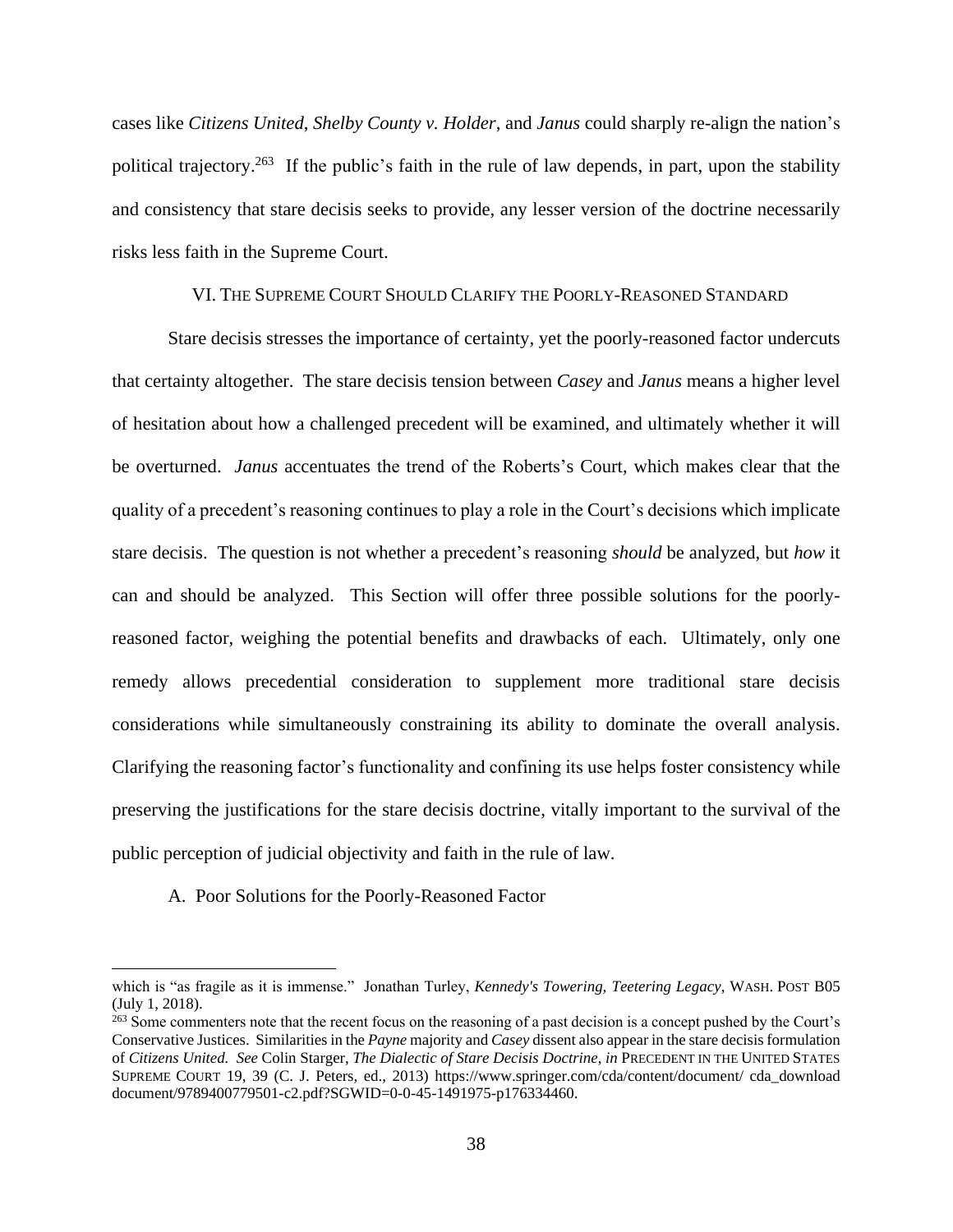One possible answer to the question of whether the Court's stare decisis framework should include a challenged precedent's reasoning is to just exclude it from entering the equation altogether. This would minimize the possibility of a justice's policy preferences influencing a decision and guard against the perception of judicial subjectivity. It would also comport with the views of Justice Kagan's *Janus* dissent,<sup>264</sup> as well as Justice Marshall's dissent in *Payne*.<sup>265</sup> Because legal scholars have also warned about overreliance on the poorly-reasoned factor, keeping it out entirely seems a logical response to those concerns.<sup>266</sup>

This proposition is simply unrealistic. From a practical standpoint, justices will always bring their preconceived notions, policy preferences, and personal beliefs to the particular set of issues each case presents. The way some decisions link a precedent's workability to the reasoning factor indicate a predisposition to rely on one's own beliefs about the strength of a precedent in question.<sup>267</sup> In an ideal legal reality where purely objective judicial decision-making is not just ascertainable, but also identifiable, the complete exclusion of a challenged precedent's reasoning would certainly seem a benchmark worth striving. Such an ideal legal reality, however, is unattainable. Accordingly, forcing a Supreme Court justice to cordon off or disguise his or her

<sup>264</sup> *See* 138 S. Ct. at 2497 (Kagan, J., dissenting) ("The majority makes plain, in the first 33 pages of its decision, that it believes *Abood* was wrong. But even if that were true (which it is not), it is not enough.").

<sup>265</sup> *See* 501 U.S. at 844 ("[T]he majority declares itself free to discard any principle of constitutional liberty which was recognized or reaffirmed over the dissenting votes of four Justices and with which five or more Justices now disagree. The implications of this radical new exception to the doctrine of *stare decisis* are staggering.").

<sup>266</sup> *See* Hubbard v. United States, 514 U.S. 695, 716 (1995) (Scalia, J., concurring) ("Who ignores [the doctrine of stare decisis] must give reasons . . . that go beyond mere demonstration that the overruled opinion was wrong (otherwise the doctrine would be no doctrine at all)."); Harris v. Quinn, 134 S. Ct. 2618, 2652 (2014) (Kagan, J., dissenting) ("The special justifications needed to reverse an opinion must go beyond demonstrations (much less assertions) that it was wrong; that is the very point of *stare decisis*."). *See also* Randy J. Kozel, *Precedent and Constitutional Structure*, 112 NW. U.L. REV. 789, 794 (The principle that overrulings should require more than disagreement allows precedent to play the constraining, stabilizing role . . . . [J]udges should resist the urge to overrule decisions that they deem to be clearly erroneous or poorly reasoned, because such descriptions tend to be bound up with methodological tendencies that vary from judge to judge."); Healy, *supra* note [25,](#page-4-0) at 1208 ("If courts are not bound, even presumptively, by decisions they disagree with, then precedent has no authority and courts are simply resolving cases on the merits.").

<sup>267</sup> *See* Payne v. Tennessee, 501 U.S. 808, 827 (1991) (quoting Smith v. Allwright 321 U.S. 649 (1944) ("When governing decisions are unworkable or are badly reasoned, 'this Court has never felt constrained to follow precedent.").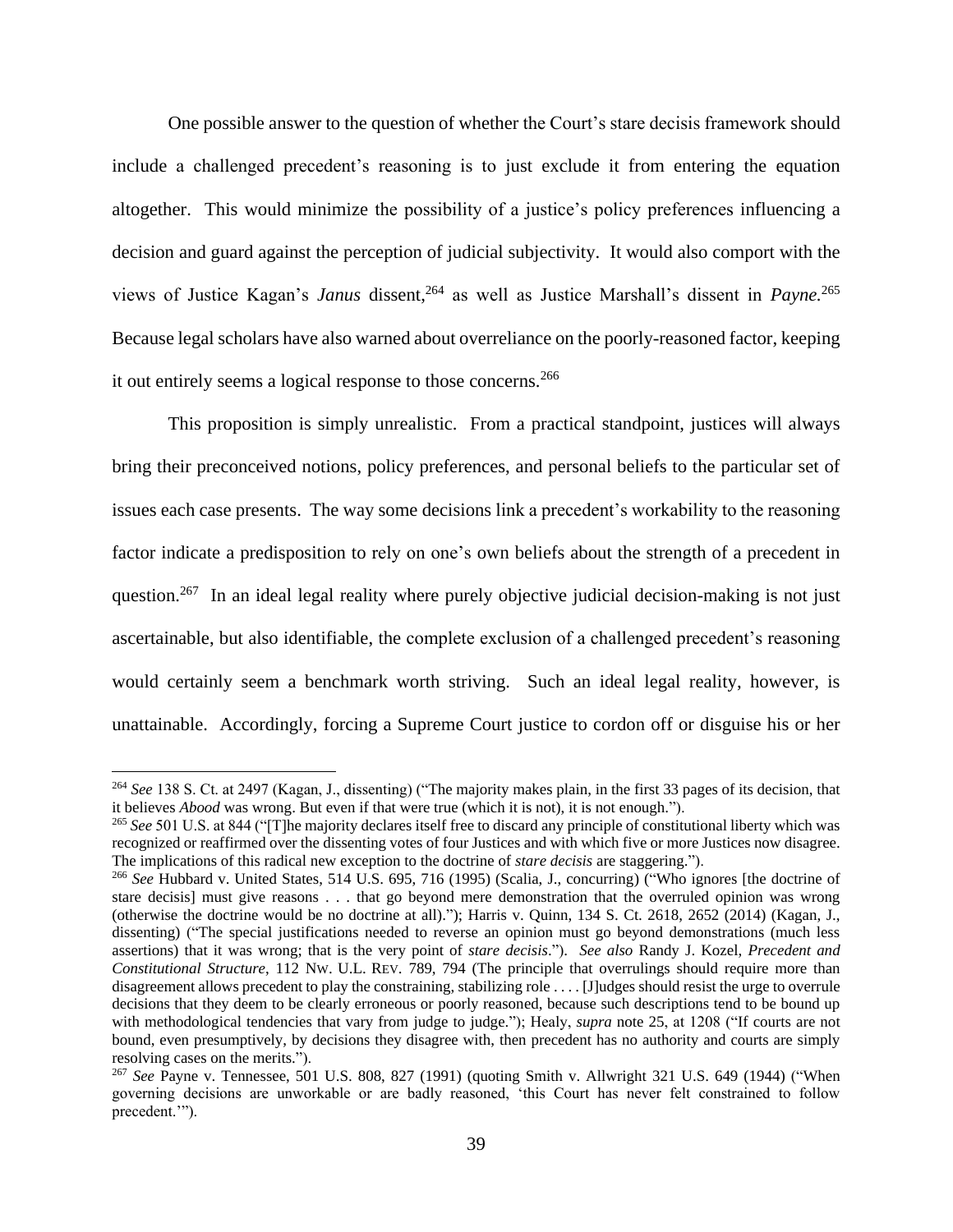own inherent predispositions is not transparent. Clear expectations of the stare decisis doctrine better serve the public's faith in the judicial system.

At the other end of the spectrum, the counterpoint to complete exclusion altogether is to not only include the quality of a challenged precedent's reasoning, but to offer that consideration controlling weight. In short, if a majority of the Court feels the past precedent is poorly reasoned, then that alone could be sufficient justification to overturn past precedent. After all, if a justice will always, consciously or otherwise, rely on his or her personal view of the merits of a prior decision, then why not permit that factor to control?<sup>268</sup>

This too, for obvious reasons, misses the mark. While it would undoubtedly trim down the necessary briefing, it would also permit blatant subjectivity to infect the stare decisis process. Because predictability and consistency support the rule of law, placing controlling reliance on the perceived rightness or wrongness of past precedent destroys any semblance of apolitical respect the Court may still have in these bitterly partisan times. The Court should take strides to remove itself from day-to-day partisan acrimony and trumped-up political showdowns.<sup>269</sup> Making obvious that "power, not reason" controls the Court's decision-making, as Justice Marshall warned in *Payne*, would shake one of the most important institutions of American democracy.<sup>270</sup>

B. The Way Forward: Inclusion of a Precedent's Reasoning with Limited Weight

The soundness of a past precedent should be included in the Supreme Court stare decisis formulations, but its weight should be limited. Including this factor serves as an acknowledgment

<sup>268</sup> *But see Casey*, 505 U.S. 833, 861 (1992) ("[T]he stronger argument is for affirming *Roe*'s central holding, with whatever degree of personal reluctance any of us may have, not for overruling it.").

<sup>&</sup>lt;sup>269</sup> The integrity of the Court has been a purported goal of Chief Justice Roberts during his tenure. Some contend that his vote breaking with the conservative wing and retaining the Affordable Care Act in *NFIB v. Sebelius*, 567 U.S. 519 (2012) was an action geared more toward preserving the perception of an apolitical judiciary amidst intense political scrutiny. *See* Jan Crawford, *Roberts Switched Views to Uphold Health Care Law*, CBS NEWS (July 2, 2012), https://www.cbsnews.com/news/roberts-switched-views-to-uphold-health-care-law/ (last visited Nov. 1, 2018). <sup>270</sup> *See* Payne, 501 U.S. at 844 (Marshall, J., dissenting).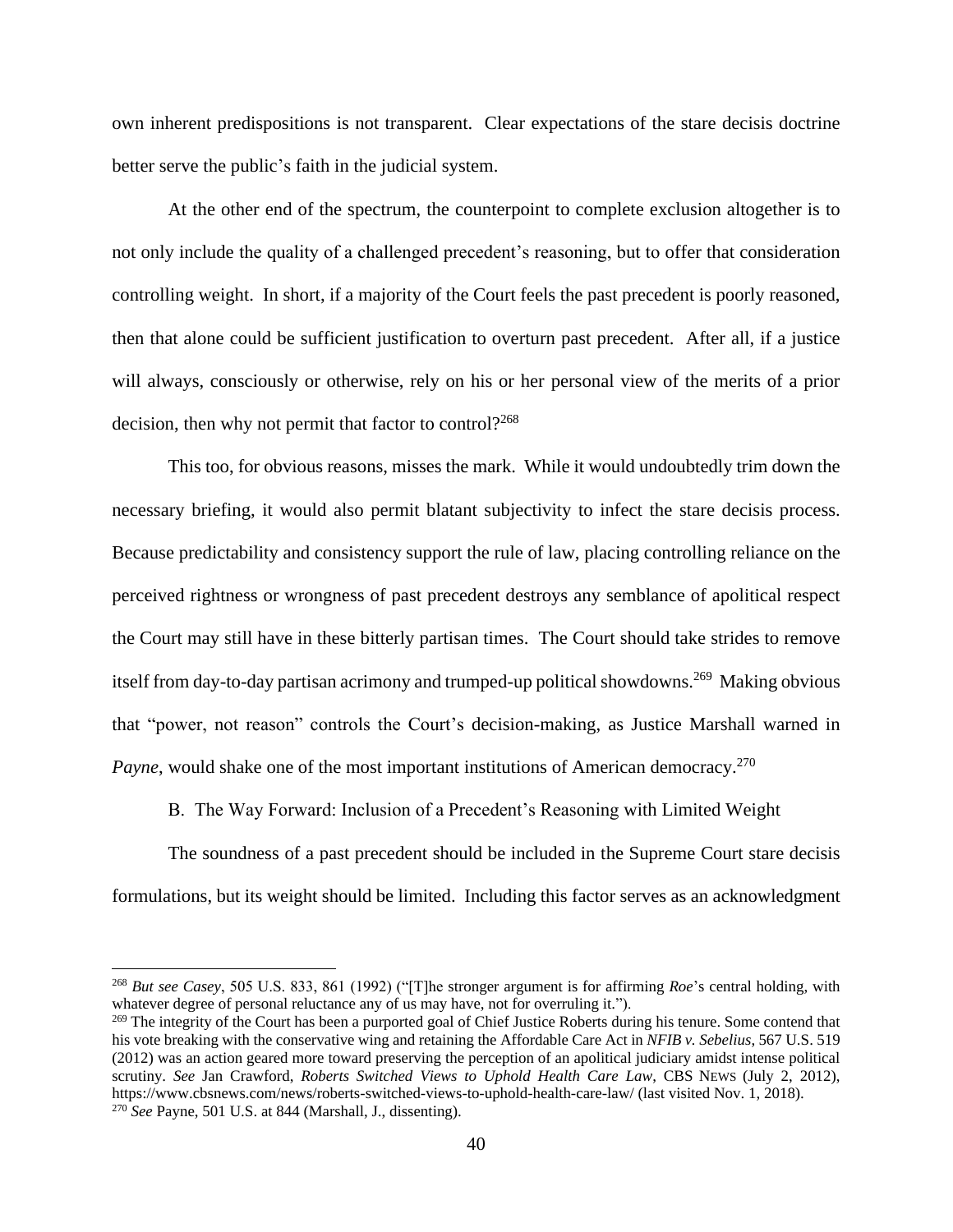of the impossibility of completely sanitizing all personal inclinations from important decisions. Litigants should be on notice that the quality of a challenged precedent's reasoning will be evaluated by the Court when bringing a challenge to a precedent. Likewise, respondents arguing in favor of retaining the old doctrine should be on notice that they should be prepared to justify the precedent.<sup>271</sup> By including the factor, the Court will naturally avoid the likelihood of an ideological dissent decrying the subversion of stare decisis.<sup>272</sup> Transparency in the judicial process will help support belief in the Court and the rule of law.<sup>273</sup>

<span id="page-40-0"></span>Whether a precedent truly is poorly-reasoned should hinge on more objective criteria. Such conditions may include the legitimate consistency of the challenged precedent with other similarlyrelated decisions amidst the jurisprudence of the time.<sup>274</sup> Additional, objective considerations could also include the extent to which a challenged precedent is based on non-analogous legal reasoning. <sup>275</sup> For example, in *Janus*, one of Alito's most convincing claims about *Abood*'s reasoning was how it misused *Hanson* and *Street*'s conclusions about private agency fee arrangements to justify them in the public sector.<sup>276</sup> If *Abood* completely misapplied then-existing First Amendment precedent, poor reasoning to that degree would be more firmly grounded in

<sup>271</sup> *See, e.g.*, *Janus*, 138 S. Ct. at 2481–82 ("Not even the parties defending agency fees support the line that it has taken this Court over 40 years to draw."); *Citizens United*, 558 U.S. at 383–84 (noting that the arguments made for retaining the challenged precedent were not the same on which the precedent was based).

<sup>272</sup> In light of Rehnquist's language in *Payne*, avoidance of "spirited dissents" seems a worthwhile endeavor before that issue develops into the next potential stare decisis consideration-to-be-included.

<sup>273</sup> *See* William O. Douglas, *Stare Decisis*, 49 COLUM. L. REV. 735, 754 (1949) ("The principle of full disclosure has as much place in government as it does in the market place. A judiciary that discloses what it is doing and why it does it will breed understanding.").

 $274$  The most succinct way to illustrate this point is to liken it to the abuse-of-discretion standard of appellate review. An opinion can be poorly-reasoned—for the purposes of precedential reasoning inclusion in stare decisis formulations—if the then-existing operative law nearly required that the matter, in all likelihood, be decided one way, but it was decided another. However, if the precedent is objectively poorly-reasoned, but that reasoning now runs afoul of other *Casey* factors—most plausibly remnant of an abandoned doctrine or changed facts or circumstances such that the original reasoning that should have controlled is itself no longer operable, the *Casey* factors should control. To allow to decades-old reasoning to still control would be to subvert the evolution of related doctrine.

<sup>275</sup> *See*, *e.g.*, *Janus*, 138 S. Ct. at 2479–80 (noting that *Abood* was based on two cases which failed to adequately address the First Amendment issues at play because the union agreements in *Hanson* and *Street* dealt with privatesector employment.).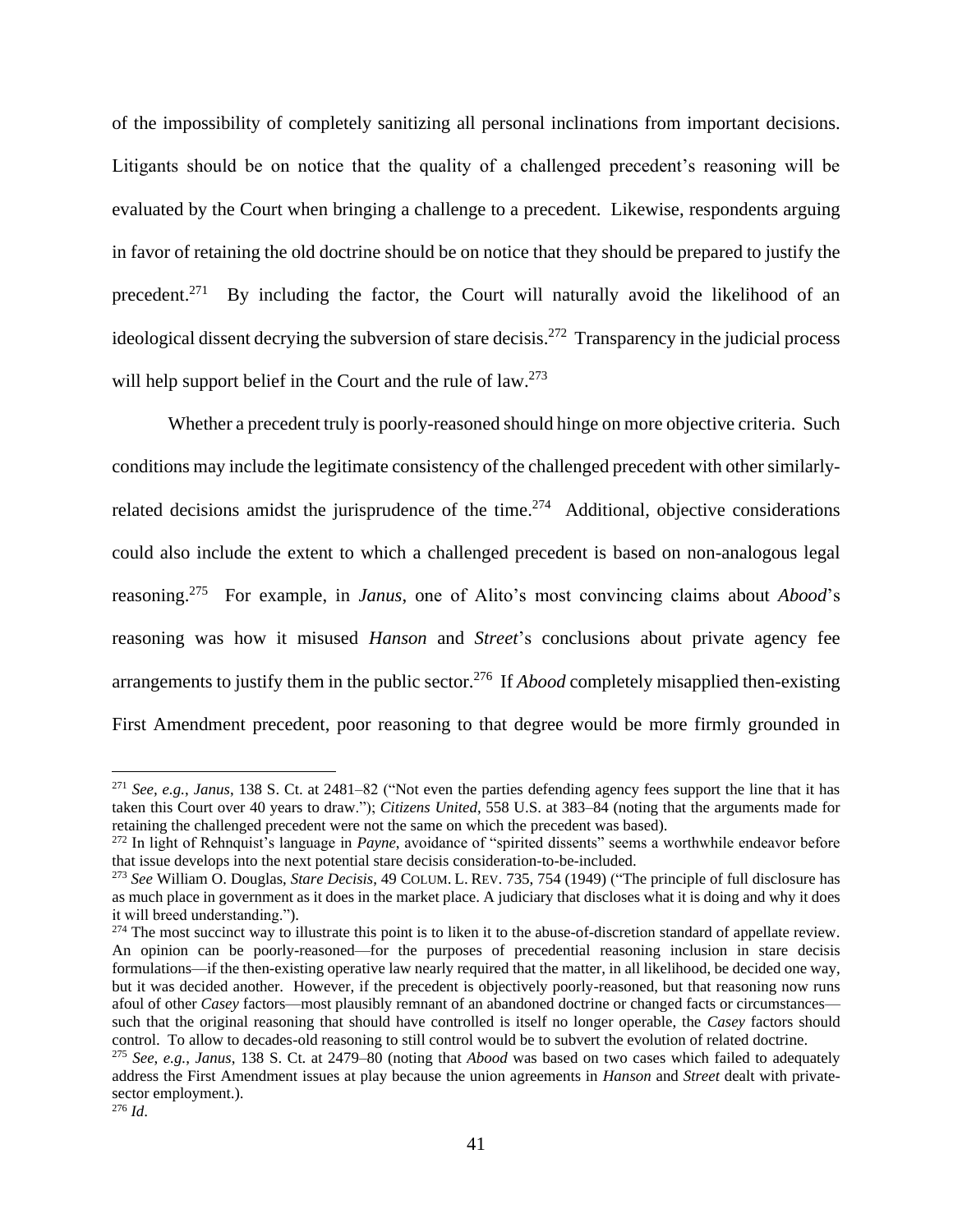<span id="page-41-0"></span>objective concerns.<sup>277</sup> This focus on objective reasoning criteria generally accords with how some scholars envision the role of the reasoning factor in stare decisis framework.<sup>278</sup>

Alito's predispositions toward agency fees, and perhaps public employee unions in general, as shown in *Knox* and *Harris*, bring forth dangerous concerns about the Court's over-politicization. That worry, while perhaps appropriately discomforting, does not on its own make *Abood*  necessarily worthy of retaining.<sup>279</sup> Including the reasoning factor in the Court's stare decisis framework, while simultaneously limiting the role it can play, effectively guards against these overly-political concerns. Whether *Abood* impinges upon the First Amendment to the extent characterized by the majority, or whether reliance interests as strong as the dissent argues should or even ought to—outweigh that impingement, would comprise part of a healthy debate on the existence of poorly-reasoned precedent.

Though it should be considered, the Court should not afford the quality of the challenged precedent determinative weight. As explained in Part IV, *infra*, stare decisis draws on a series of different considerations and weighs them together. These considerations, ideally the four factors explained in *Casey*, should predominate the analysis because of their prevalence, persistence, and

<sup>277</sup> *See generally* Caleb Nelson, *Stare Decisis and Demonstrably Erroneous Precedents*, 87 VA. L. REV. 1, 8 ("[W]hen a court says that a past decision is demonstrably erroneous, it is saying not only that it would have reached a different decision as an original matter, but also that the prior court went beyond the range of indeterminacy created by the relevant source of law….[T]he doctrine of stare decisis could take account of this difference."). Of course, reasonable Justices could differ as to whether a prior court even went beyond that "range of indeterminacy." Nevertheless, there remains a distinct difference between weighing the extent to which a past precedent strayed from its jurisprudential moorings and simply re-deciding a challenged precedent on the merits.

<sup>278</sup> *See* Atascadero State Hosp. v. Scanlon, 473 U.S. 234, 304 (1985) (Stevens, J., dissenting) (Though upholdingthe challenged precedent earlier on purely stare decisis grounds, recent legal challenges increased Stevens' inclination to overrule a decision that "can be properly characterized as 'egregiously incorrect'"); *see also* Healy, *supra note* [25,](#page-4-0) at 1209–10 (Courts in practice more closely follow the "moderate presumption" model of precedential deference, or the concept that "mere disagreement with an earlier decision is not enough to overrule . . . [but] the extent of disagreement with the earlier decision can be taken into account . . . . [O]ne of the special reasons that will justify the overruling of precedent is a conviction that the earlier decision was egregiously wrong.").

<sup>279</sup> *See* Nelson, supra note [277,](#page-41-0) at 8 ("The doctrine of stare decisis would indeed be no doctrine at all if courts were free to overrule a past decision simply because they would have reached a different decision as an original matter.").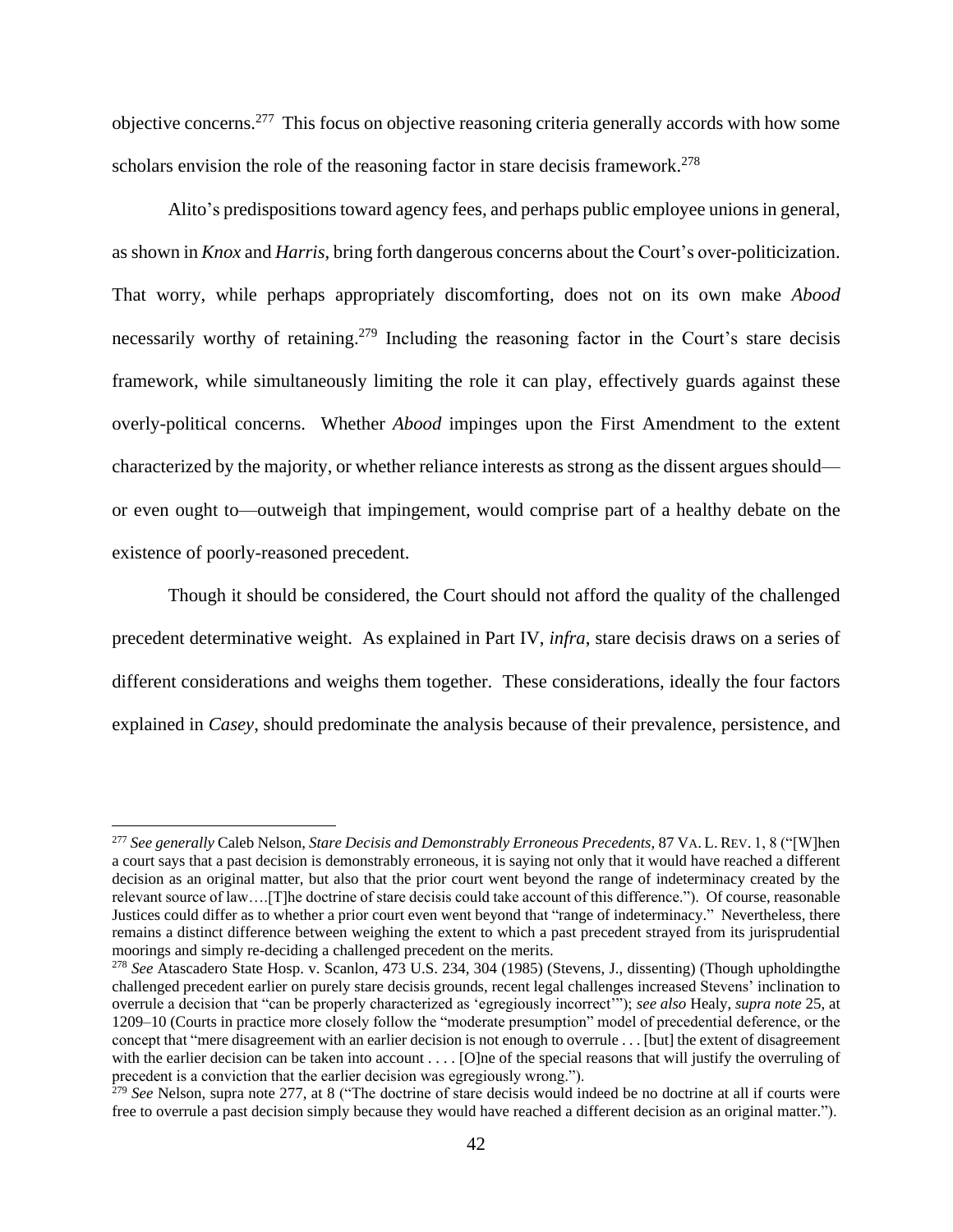objective focus. Even if a precedent is objectively poorly reasoned, the *Casey* factors should still carry the calculus.

The concerning dilemma with *Janus* is not its political outcome, but the ease with which a majority can choose different, and most alarmingly, unanticipated and enigmatic methods to arrive at the stare decisis result. Because stare decisis is not a mathematic formulation, it is difficult to definitively recognize the box-ticking mechanics of a particular stare decisis decision. In order to ensure that the Court has not given determinative weight to the reasoning factor, Supreme Court opinions that address comprehensive stare decisis concerns should proceed in a similar manner as one another. For stare decisis to lean in favor of overruling an objectively poorly-reasoned precedent, the Court should find a plurality of the *Casey* factors skew heavily against it.

A choose-your-own-adventure conception of the doctrine presents far too many risks. Adhering to a consistent framework strengthens the doctrine and allows for better judicial analysis.<sup>280</sup> Whichever way the scales tip, the reasoning of a challenged precedent should not be the controlling stare decisis factor. Other more traditional, and more ascertainably objective stare

<sup>280</sup> Several post-*Payne* articles urge a more consistent stare decisis framework and explain the detrimental effects of an inconsistent doctrine, notwithstanding the merits of a particular decision or the idealized stare decisis norms for which legal academics may advocate. *See, e.g.*, Akhil Reed Amar, *Heller, HLR, and Holistic Legal Reasoning*, 122 HARV. L. REV. 145, 153–56 (2008) (explaining the inconsistencies in Justice Stevens' stare decisis approaches); Payne, *supra* note 5, at 972–73 (failure of the Rehnquist Court to rigidly apply the *Casey* stare decisis framework in *Lawrence* risks the appearance of politicization); Parker, *supra* not[e 248,](#page-34-0) at 196 (expressing concern with stare decisis variability in *Lawrence* and the inherent risk of subjectivity and inconsistency by deviating from it); John Wallace, Note, *Stare Decisis and the Rehnquist Court: The Collision of Activism, Passivism and Politics in Casey*, 42 BUFFALO L. REV. 187, 251 (1994) (decrying the failure "traditional" stare decisis considerations to overrule *Roe* in *Casey*); David L. Berland, Note, *Stopping The Pendulum: Why Stare Decisis Should Constrain The Court From Further Modification Of The Search Incident To Arrest Exception*, U. ILL. L. REV. 695 (Calling for greater stare decisis consistency in the wake of the Court's decision in *Arizona v. Gant*); David Crump, *Overruling Crawford V. Washington: Why And How, 88 NOTRE DAME L. REV. 115, 155 (2012)* ("[B]y departing from stare decisis without analyzing whether the departure could be justified under the Court's decisions authorizing it, Justice Scalia arguably engaged in reasoning that ought itself to be rejected."). *But see*, Kurt T. Lash, *The Evolution Of Theory: The Cost Of Judicial Error: Stare Decisis And The Role Of Normative Theory*, 89 NOTRE DAME L. REV. 2189, 2206 (2014) (arguing that "varying application of the doctrine of stare decisis is perfectly appropriate in a system that allows for the application of normative constitutional theory.").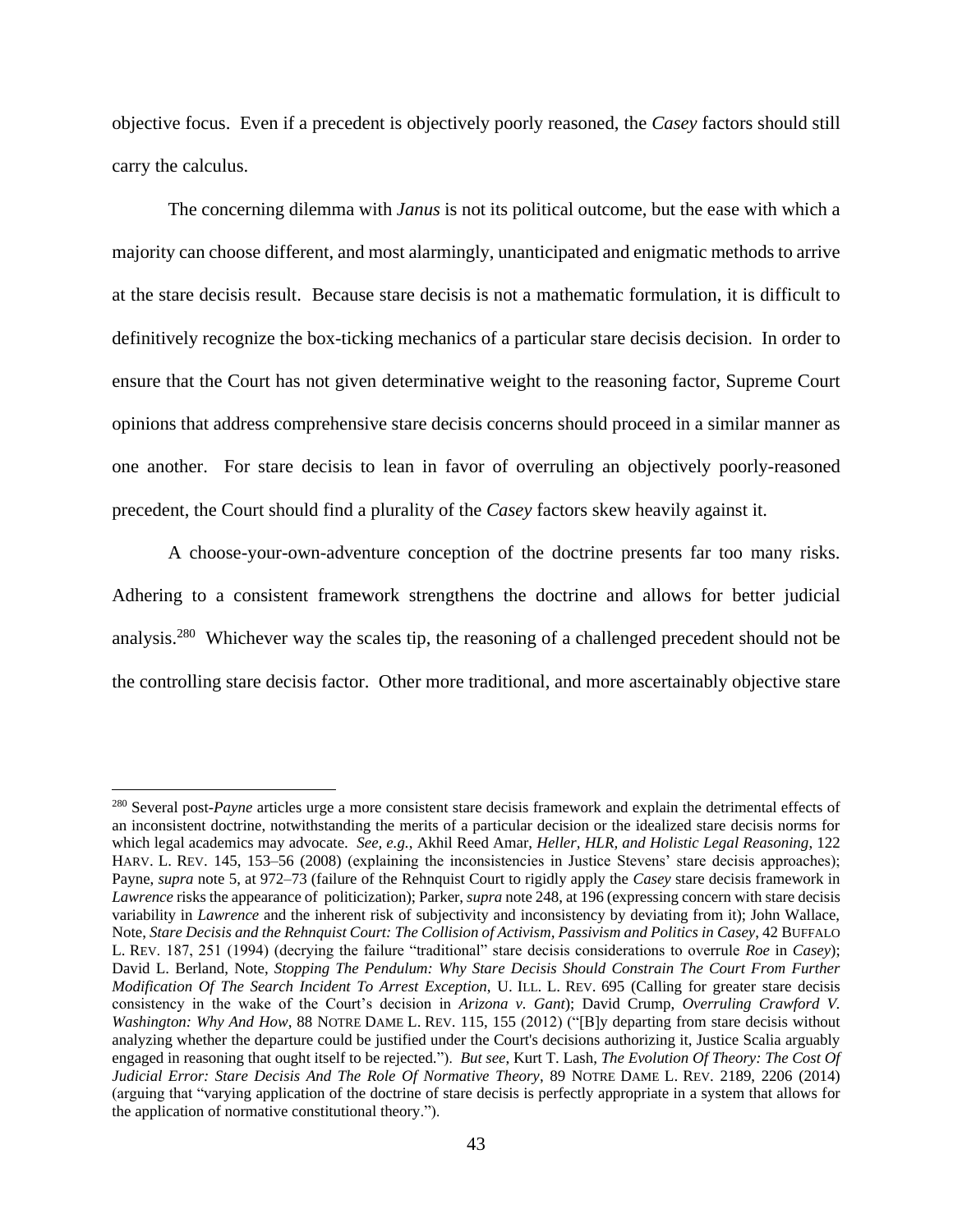decisis factors, like the four in *Casey*, should predominate. 281 The more consistent and comprehensive the stare decisis analysis, the heavier the lifting done by the *Casey* factors.

## C. Anticipated Criticism

One might object that this change to the stare decisis framework permits a justice to include—or at the very least attempt to less-than-cleverly disguise—his or her views of constitutional provisions at best, or his or her policy preferences at worst, in vitally important and consequential constitutional decisions. Some would argue that this poison the well, openly permitting a corruption of the process that stare decisis itself strives to prevent. Few would argue that faith in the Supreme Court would be enhanced by discarding all notions of stare decisis altogether. This attack presupposes that implicit judicial preferences can be definitively removed from the equation. The solution proposed recognizes that they cannot and seeks to prevent judicial subjectivity from controlling stare decisis. Tethering the poorly-reasoned factor to more objective considerations and providing it only limited weight keeps any bias as appropriately and efficiently cabined as possible.

Some may also disapprove of the inclusion of this standard because, even if it limits the weight of the poorly-reasoned factor, any watering-down of stare decisis risks sharper ideological swings on an already polarized Supreme Court. If established precedents are less likely to survive a definitive change in Court membership, such quick ideological changes would upset legitimate reliance interests and upend predictability, sullying the reputation of the Court. Concerns about the extent to which Justice Kavanagh may provide a decisive vote for the conservative wing if engaged in assaults on topics such as substantive due process or equal protection jurisprudence

<sup>&</sup>lt;sup>281</sup> This Comment's normative proposal does not mean that utilization of this methodology would necessarily see *Janus*'s stare decisis analysis come out differently than it did. Alito makes a compelling argument that *Abood* was objectively poorly-reasoned. *See supra* note [275.](#page-40-0)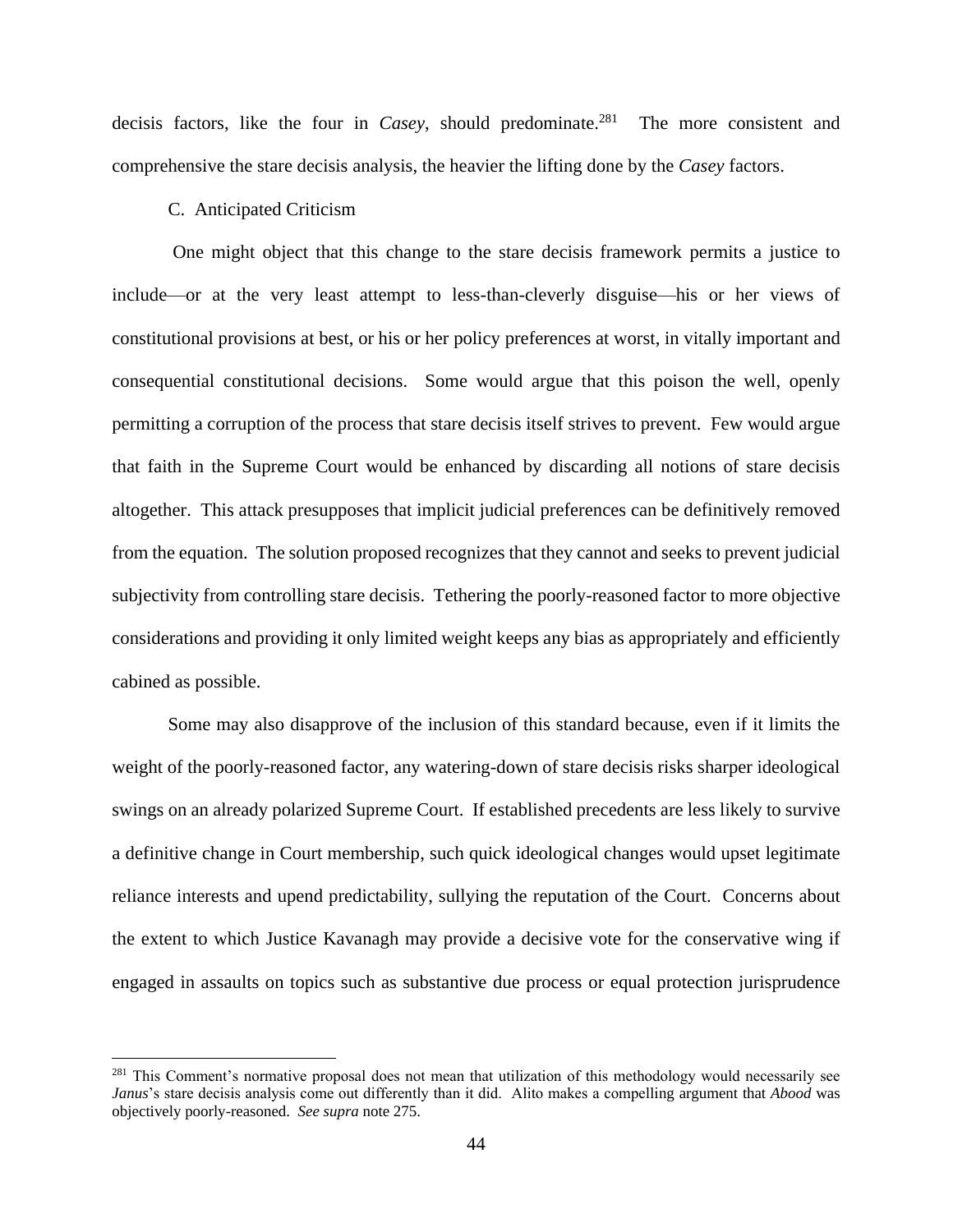underscore the severity of these apprehensions. These concerns, however, assume that, but for the stare decisis doctrine, the Court would not otherwise limit its interpretation of challenged precedents. Indeed, the Court frequently limits its precedents without overtly overruling them.<sup>282</sup> And again, by constraining the use of precedential reasoning, the Court must still ground its stare decisis analysis in traditional and objective criteria. This may not completely deter shifting jurisprudence resulting from a change in the Court's membership, but a departure from precedent would still require justification over and above that personnel change. This proposal adheres to that ideal. 283

### VII. CONCLUSION

A Supreme Court justice is not cleansed of all political inclinations or personal policy preferences upon her swearing in. Indeed, a president selects nominees who will interpret the Constitution in a manner consistent with each respective administration's stated aims. Yet the perception of the Supreme Court as being comprised of nine justices blindly voting in partisan lock-step threatens to divest the entire system of the respect for process, and ultimately the belief in the rule of law. Stare decisis helps to protect against such troubling prospects. The inclusion of a challenged precedent's reasoning in the Court's stare decisis equation seeks to strike a balance between the need for practical transparency and the defense of the entire institution. Codifying but limiting the standard supports the justifications for stare decisis in general: stability,

<sup>282</sup> *Casey* made it easier for states to restrict abortions, and *Harris* all but signaled the end of *Abood*. *See* Harris v. Quinn, 134 S. Ct. 2618, 2652–53 (2014) (Kagan, J., dissenting) ("Readers of today's decision will know that *Abood* does not rank on the majority's top-ten list of favorite precedents—and that the majority could not restrain itself from saying (and saying and saying) so.").

 $283$  This Comment and its focus are spurred on by the contention that few greater threats to the legal system exist than a deepening mistrust of the Supreme Court akin to the bitter partisan divide and general public disregard for the other two branches of government. This proposal seeks to reinforce a doctrine—stare decisis—that inherently guards against such dangers.